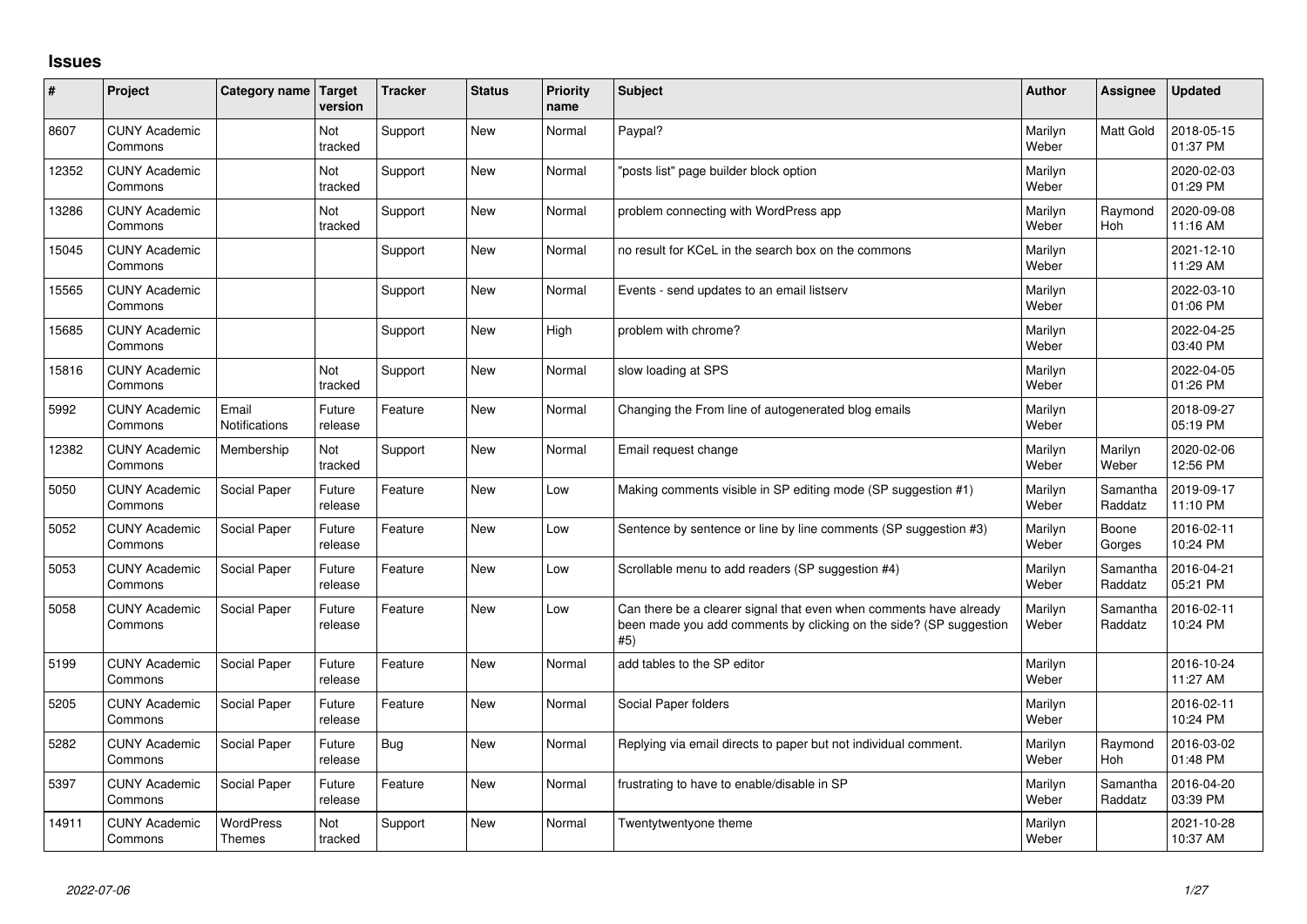| $\pmb{\sharp}$ | Project                         | Category name | <b>Target</b><br>version | <b>Tracker</b> | <b>Status</b>        | <b>Priority</b><br>name | <b>Subject</b>                                                 | <b>Author</b>    | Assignee        | <b>Updated</b>         |
|----------------|---------------------------------|---------------|--------------------------|----------------|----------------------|-------------------------|----------------------------------------------------------------|------------------|-----------------|------------------------|
| 11519          | <b>CUNY Academic</b><br>Commons |               | Not<br>tracked           | Support        | Assigned             | Normal                  | comment option not appearing                                   | Marilyn<br>Weber |                 | 2019-09-24<br>10:28 AM |
| 9835           | <b>CUNY Academic</b><br>Commons | Group Forums  | Future<br>release        | <b>Bug</b>     | Assigned             | Normal                  | add a "like" function?                                         | Marilyn<br>Weber | Erik<br>Trainer | 2018-06-05<br>01:49 PM |
| 11848          | <b>CUNY Academic</b><br>Commons |               | Not<br>tracked           | Support        | Hold                 | Normal                  | a Dean of Faculty wants to share a large file                  | Marilyn<br>Weber |                 | 2019-09-24<br>08:44 AM |
| 13912          | <b>CUNY Academic</b><br>Commons |               | Not<br>tracked           | Feature        | Hold                 | Low                     | posting "missed schedule"                                      | Marilyn<br>Weber |                 | 2021-02-23<br>10:46 AM |
| 9207           | <b>CUNY Academic</b><br>Commons |               | Future<br>release        | Support        | Reporter<br>Feedback | Normal                  | display dashboards made in Tableau?                            | Marilyn<br>Weber | Boone<br>Gorges | 2018-04-10<br>10:42 AM |
| 10657          | <b>CUNY Academic</b><br>Commons |               | Not<br>tracked           | Support        | Reporter<br>Feedback | Normal                  | child theme problems                                           | Marilyn<br>Weber |                 | 2018-11-08<br>01:19 PM |
| 11149          | <b>CUNY Academic</b><br>Commons |               | Not<br>tracked           | Support        | Reporter<br>Feedback | Normal                  | comments getting blocked                                       | Marilyn<br>Weber | Raymond<br>Hoh  | 2019-03-26<br>11:40 AM |
| 11509          | <b>CUNY Academic</b><br>Commons |               | Not<br>tracked           | Support        | Reporter<br>Feedback | Normal                  | deleted Page causing a Menu problem?                           | Marilyn<br>Weber |                 | 2019-06-04<br>09:54 AM |
| 11771          | <b>CUNY Academic</b><br>Commons |               | Not<br>tracked           | Support        | Reporter<br>Feedback | Normal                  | post displays in sections                                      | Marilyn<br>Weber |                 | 2019-08-20<br>10:34 AM |
| 11787          | <b>CUNY Academic</b><br>Commons |               | Not<br>tracked           | Support        | Reporter<br>Feedback | Normal                  | automated comments notifications on ZenDesk                    | Marilyn<br>Weber |                 | 2019-08-26<br>06:18 PM |
| 13034          | <b>CUNY Academic</b><br>Commons |               | Not<br>tracked           | Support        | Reporter<br>Feedback | Normal                  | a site is asking people to join the Commons to get a download  | Marilyn<br>Weber |                 | 2020-07-12<br>07:23 AM |
| 13255          | <b>CUNY Academic</b><br>Commons |               | Not<br>tracked           | Support        | Reporter<br>Feedback | Normal                  | Accessibility problems                                         | Marilyn<br>Weber |                 | 2020-09-01<br>05:48 PM |
| 14398          | <b>CUNY Academic</b><br>Commons |               | Not<br>tracked           | Support        | Reporter<br>Feedback | Normal                  | Events plug-in notification problem                            | Marilyn<br>Weber |                 | 2021-05-11<br>11:21 AM |
| 14784          | <b>CUNY Academic</b><br>Commons |               |                          | Support        | Reporter<br>Feedback | Normal                  | User report of logo problem when using Customizer theme        | Marilyn<br>Weber |                 | 2021-09-17<br>10:25 AM |
| 14900          | <b>CUNY Academic</b><br>Commons |               | Not<br>tracked           | Support        | Reporter<br>Feedback | Normal                  | previous theme?                                                | Marilyn<br>Weber |                 | 2021-10-25<br>10:31 AM |
| 15169          | <b>CUNY Academic</b><br>Commons |               | 2.0.3                    | Support        | Reporter<br>Feedback | Normal                  | new Prelude website zipfiles for custom theme and other files. | Marilyn<br>Weber |                 | 2022-06-29<br>11:32 AM |
| 15260          | <b>CUNY Academic</b><br>Commons |               |                          | Support        | Reporter<br>Feedback | Normal                  | Diacritical markings   European Stages                         | Marilyn<br>Weber |                 | 2022-02-04<br>08:16 AM |
| 15370          | <b>CUNY Academic</b><br>Commons |               |                          | Support        | Reporter<br>Feedback | Normal                  | All-in-One Event Calendar?                                     | Marilyn<br>Weber |                 | 2022-02-17<br>11:03 AM |
| 15655          | <b>CUNY Academic</b><br>Commons |               | 2.0.3                    | Support        | Reporter<br>Feedback | Normal                  | Event Aggregator plugin?                                       | Marilyn<br>Weber |                 | 2022-06-29<br>11:32 AM |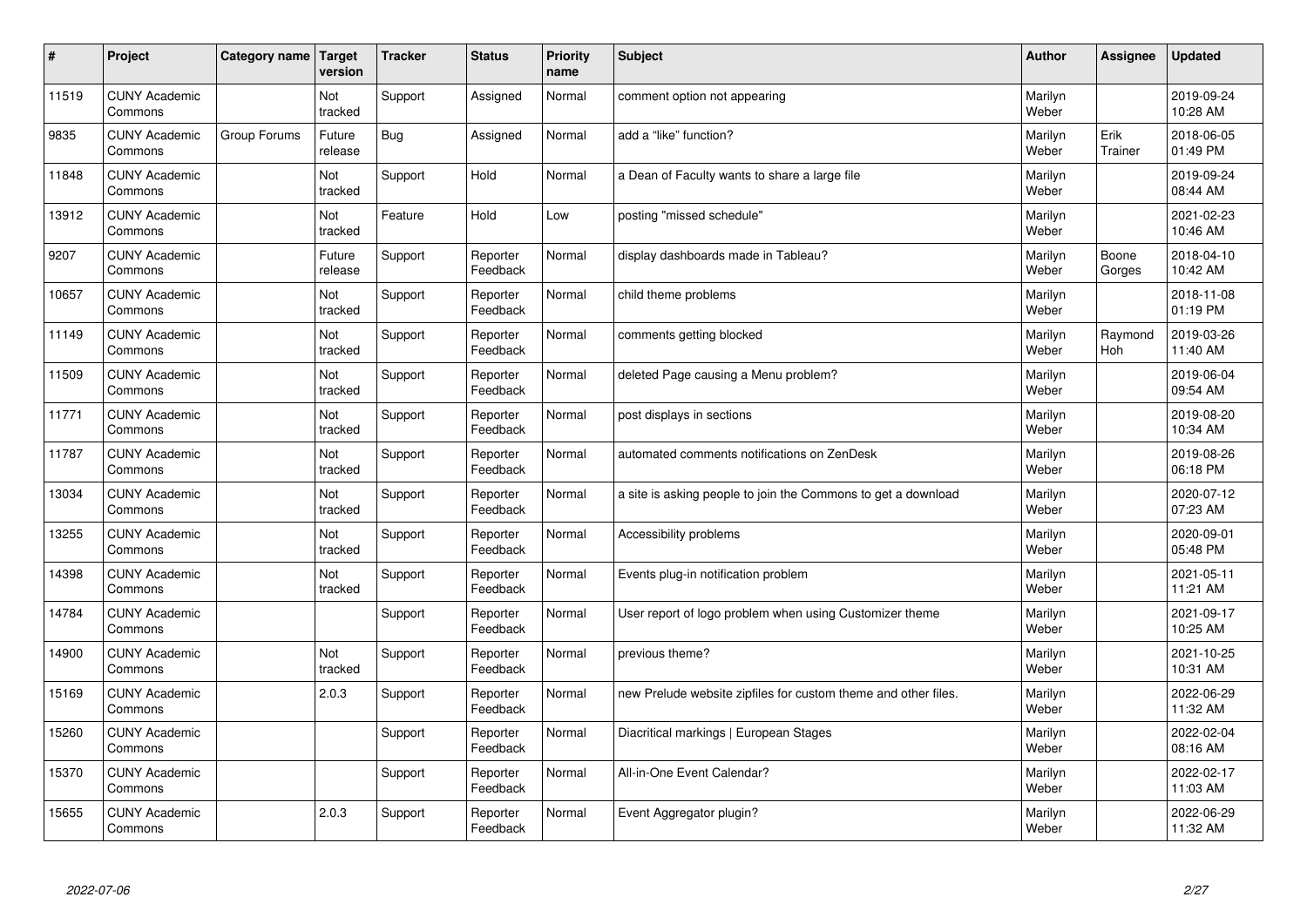| #     | Project                         | Category name   Target            | version           | <b>Tracker</b> | <b>Status</b>        | <b>Priority</b><br>name | <b>Subject</b>                                                                             | <b>Author</b>    | Assignee              | <b>Updated</b>         |
|-------|---------------------------------|-----------------------------------|-------------------|----------------|----------------------|-------------------------|--------------------------------------------------------------------------------------------|------------------|-----------------------|------------------------|
| 16099 | <b>CUNY Academic</b><br>Commons |                                   |                   | Support        | Reporter<br>Feedback | Normal                  | request for Newsletter Glue                                                                | Marilyn<br>Weber |                       | 2022-05-13<br>12:14 PM |
| 16110 | <b>CUNY Academic</b><br>Commons |                                   |                   | Support        | Reporter<br>Feedback | Normal                  | remove Creative Commons license from pages?                                                | Marilyn<br>Weber | Raymond<br><b>Hoh</b> | 2022-05-17<br>06:11 PM |
| 12350 | <b>CUNY Academic</b><br>Commons | <b>Blogs</b><br>(BuddyPress)      | Not<br>tracked    | Support        | Reporter<br>Feedback | Normal                  | URL creation problem                                                                       | Marilyn<br>Weber |                       | 2020-02-03<br>11:27 AM |
| 11971 | <b>CUNY Academic</b><br>Commons | Email<br>Notifications            | Future<br>release | <b>Bug</b>     | Reporter<br>Feedback | Low                     | Pictures obscured in emailed post notifications                                            | Marilyn<br>Weber | Raymond<br>Hoh        | 2019-11-21<br>01:14 PM |
| 13328 | <b>CUNY Academic</b><br>Commons | Group Forums                      | Not<br>tracked    | Bug            | Reporter<br>Feedback | Normal                  | cross-posting in two related groups                                                        | Marilyn<br>Weber | Raymond<br>Hoh        | 2020-09-15<br>10:39 PM |
| 10273 | <b>CUNY Academic</b><br>Commons | Registration                      | Not<br>tracked    | Support        | Reporter<br>Feedback | Normal                  | users combining CF and campus address                                                      | Marilyn<br>Weber |                       | 2019-09-18<br>10:58 AM |
| 13975 | <b>CUNY Academic</b><br>Commons | Social Paper                      | Not<br>tracked    | Support        | Reporter<br>Feedback | Normal                  | can't approve comments on Social Paper paper                                               | Marilyn<br>Weber |                       | 2021-02-12<br>09:33 AM |
| 14074 | <b>CUNY Academic</b><br>Commons | WordPress<br>(misc)               | Not<br>tracked    | Support        | Reporter<br>Feedback | Normal                  | page password protection problem                                                           | Marilyn<br>Weber |                       | 2021-03-02<br>11:03 AM |
| 12741 | <b>CUNY Academic</b><br>Commons | <b>WordPress</b><br>Plugins       | Not<br>tracked    | Support        | Reporter<br>Feedback | Normal                  | <b>Tableau Public Viz Block</b>                                                            | Marilyn<br>Weber | Raymond<br>Hoh        | 2020-05-12<br>11:00 AM |
| 12360 | <b>CUNY Academic</b><br>Commons | <b>WordPress</b><br><b>Themes</b> | Not<br>tracked    | Bug            | Reporter<br>Feedback | Normal                  | site just says "DANTE We are currently in maintenance mode, please<br>check back shortly." | Marilyn<br>Weber |                       | 2020-02-04<br>12:13 PM |
| 4012  | <b>CUNY Academic</b><br>Commons |                                   | 1.7.20            | Bug            | Resolved             | Normal                  | Two users reporting same Forbidden 403 error message.                                      | Marilyn<br>Weber |                       | 2015-05-01<br>08:13 PM |
| 5059  | <b>CUNY Academic</b><br>Commons |                                   | Not<br>tracked    | Bug            | Resolved             | Normal                  | Instagram embed?                                                                           | Marilyn<br>Weber |                       | 2016-01-26<br>12:05 AM |
| 5319  | <b>CUNY Academic</b><br>Commons |                                   | Not<br>tracked    | Bug            | Resolved             | Normal                  | <b>Broken URL</b>                                                                          | Marilyn<br>Weber | Marilyn<br>Weber      | 2017-11-15<br>05:46 PM |
| 5396  | <b>CUNY Academic</b><br>Commons |                                   |                   | Outreach       | Resolved             | Urgent                  | Add CUNY Central to the survey choices?                                                    | Marilyn<br>Weber | Samantha<br>Raddatz   | 2016-03-31<br>01:38 PM |
| 5435  | <b>CUNY Academic</b><br>Commons |                                   | Not<br>tracked    | Bug            | Resolved             | Urgent                  | Can't see the dashboard                                                                    | Marilyn<br>Weber |                       | 2016-04-12<br>11:33 AM |
| 5436  | <b>CUNY Academic</b><br>Commons |                                   | Not<br>tracked    | <b>Bug</b>     | Resolved             | Normal                  | Trying to change email settings for                                                        | Marilyn<br>Weber | Boone<br>Gorges       | 2016-04-21<br>10:12 PM |
| 5834  | <b>CUNY Academic</b><br>Commons |                                   |                   | Bug            | Resolved             | Normal                  | My access to cdev                                                                          | Marilyn<br>Weber | Boone<br>Gorges       | 2016-07-25<br>03:12 PM |
| 5844  | <b>CUNY Academic</b><br>Commons |                                   | Not<br>tracked    | Support        | Resolved             | Normal                  | edit Host Files on Windows 10 problems                                                     | Marilyn<br>Weber |                       | 2016-07-27<br>09:08 AM |
| 6107  | <b>CUNY Academic</b><br>Commons |                                   |                   | Bug            | Resolved             | High                    | site redirect?                                                                             | Marilyn<br>Weber | Boone<br>Gorges       | 2016-09-29<br>03:45 PM |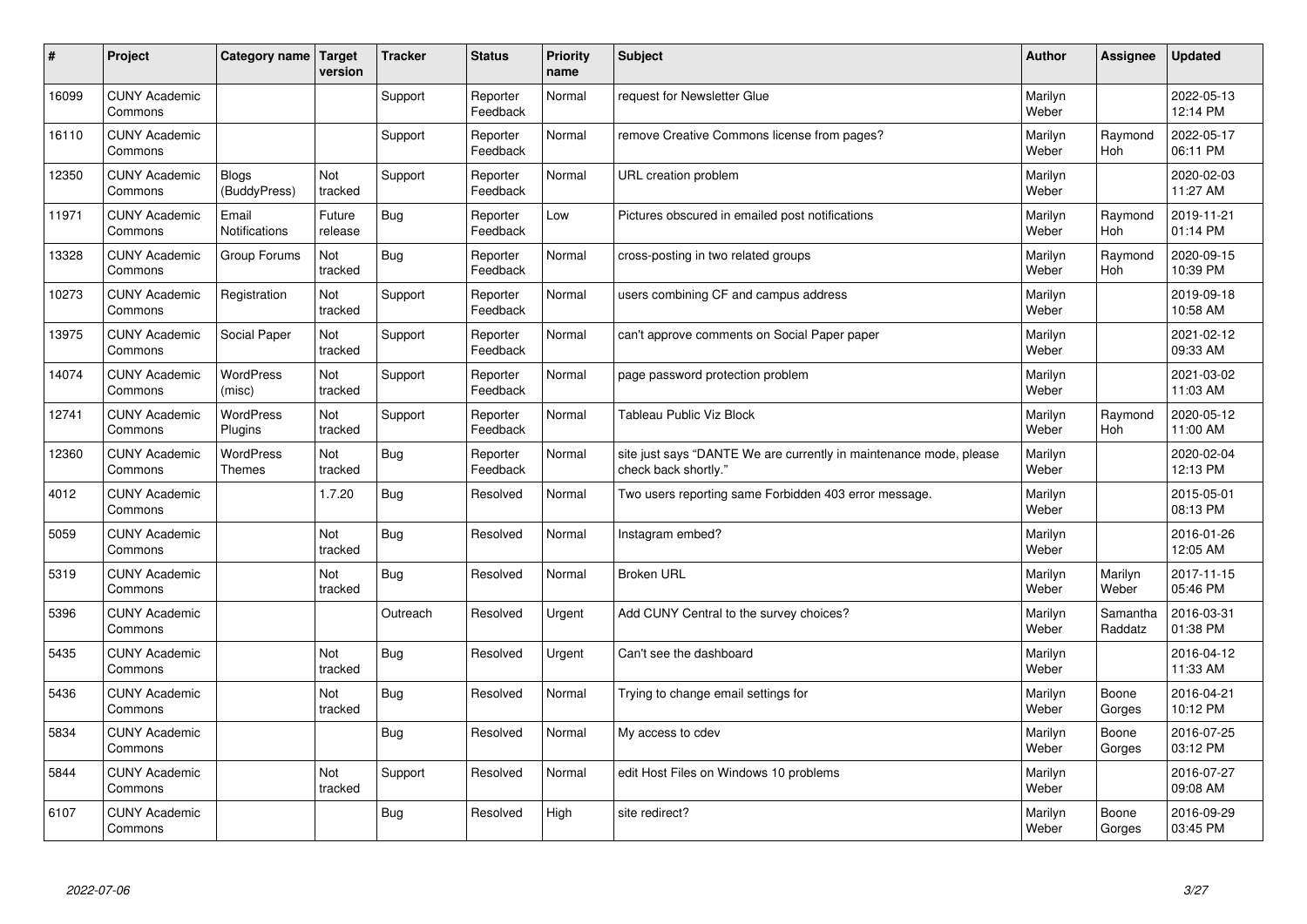| $\vert$ # | Project                         | <b>Category name</b> | Target<br>version | <b>Tracker</b>     | <b>Status</b> | <b>Priority</b><br>name | <b>Subject</b>                              | <b>Author</b>    | <b>Assignee</b>  | <b>Updated</b>         |
|-----------|---------------------------------|----------------------|-------------------|--------------------|---------------|-------------------------|---------------------------------------------|------------------|------------------|------------------------|
| 6812      | <b>CUNY Academic</b><br>Commons |                      | Not<br>tracked    | Support            | Resolved      | Normal                  | User cannot change email                    | Marilyn<br>Weber | <b>Matt Gold</b> | 2016-12-01<br>06:24 PM |
| 6866      | <b>CUNY Academic</b><br>Commons |                      | Not<br>tracked    | Support            | Resolved      | Normal                  | User would like to have her account deleted | Marilyn<br>Weber | <b>Matt Gold</b> | 2017-11-15<br>05:49 PM |
| 7310      | <b>CUNY Academic</b><br>Commons |                      | 1.10.7            | <b>Bug</b>         | Resolved      | Normal                  | Friendship request mystery.                 | Marilyn<br>Weber | Boone<br>Gorges  | 2017-01-05<br>03:12 PM |
| 7767      | <b>CUNY Academic</b><br>Commons |                      | Not<br>tracked    | <b>Bug</b>         | Resolved      | Normal                  | Site loading problems                       | Marilyn<br>Weber |                  | 2017-03-21<br>09:57 PM |
| 7785      | <b>CUNY Academic</b><br>Commons |                      | Not<br>tracked    | Support            | Resolved      | Normal                  | ftp access or files?                        | Marilyn<br>Weber | Boone<br>Gorges  | 2017-03-13<br>02:34 PM |
| 7803      | <b>CUNY Academic</b><br>Commons |                      |                   | Bug                | Resolved      | Normal                  | user email change                           | Marilyn<br>Weber |                  | 2017-03-16<br>11:58 AM |
| 7972      | <b>CUNY Academic</b><br>Commons |                      | Not<br>tracked    | Support            | Resolved      | Normal                  | expand the memory limit for videos?         | Marilyn<br>Weber |                  | 2017-04-20<br>10:07 AM |
| 8259      | <b>CUNY Academic</b><br>Commons |                      | Not<br>tracked    | <b>Bug</b>         | Resolved      | Normal                  | missing dashboard                           | Marilyn<br>Weber |                  | 2017-11-15<br>01:28 PM |
| 8289      | <b>CUNY Academic</b><br>Commons |                      | Not<br>tracked    | Support            | Resolved      | Normal                  | removing my access to sites                 | Marilyn<br>Weber | Luke<br>Waltzer  | 2017-06-19<br>12:40 PM |
| 8379      | <b>CUNY Academic</b><br>Commons |                      | Not<br>tracked    | Support            | Resolved      | Normal                  | request for site build help                 | Marilyn<br>Weber |                  | 2017-07-01<br>10:48 AM |
| 8459      | <b>CUNY Academic</b><br>Commons |                      | Not<br>tracked    | Documentatio<br>n. | Resolved      | Normal                  | comprehensive list of plugins?              | Marilyn<br>Weber |                  | 2017-10-11<br>11:24 AM |
| 8464      | <b>CUNY Academic</b><br>Commons |                      | Not<br>tracked    | Support            | Resolved      | Normal                  | WP UI                                       | Marilyn<br>Weber |                  | 2017-10-11<br>11:23 AM |
| 8471      | <b>CUNY Academic</b><br>Commons |                      | Not<br>tracked    | Support            | Resolved      | Normal                  | admin at https://commons.gc.cuny.edu/       | Marilyn<br>Weber |                  | 2017-09-06<br>01:50 PM |
| 8529      | <b>CUNY Academic</b><br>Commons |                      | Not<br>tracked    | Support            | Resolved      | Normal                  | Iframe regiest?                             | Marilyn<br>Weber |                  | 2017-08-16<br>04:40 PM |
| 8553      | <b>CUNY Academic</b><br>Commons |                      | Not<br>tracked    | Support            | Resolved      | Normal                  | storage limits?                             | Marilyn<br>Weber |                  | 2017-08-18<br>04:36 PM |
| 8726      | <b>CUNY Academic</b><br>Commons |                      |                   | Support            | Resolved      | Normal                  | Redirect problem                            | Marilyn<br>Weber |                  | 2017-09-21<br>12:14 PM |
| 8729      | <b>CUNY Academic</b><br>Commons |                      | Not<br>tracked    | Support            | Resolved      | Normal                  | email change                                | Marilyn<br>Weber |                  | 2017-09-25<br>02:14 PM |
| 8768      | <b>CUNY Academic</b><br>Commons |                      | Not<br>tracked    | Support            | Resolved      | Normal                  | unsafe redirect?                            | Marilyn<br>Weber |                  | 2017-10-06<br>12:14 PM |
| 8848      | <b>CUNY Academic</b><br>Commons |                      | Not<br>tracked    | Support            | Resolved      | Normal                  | email change request                        | Marilyn<br>Weber |                  | 2017-10-24<br>11:19 AM |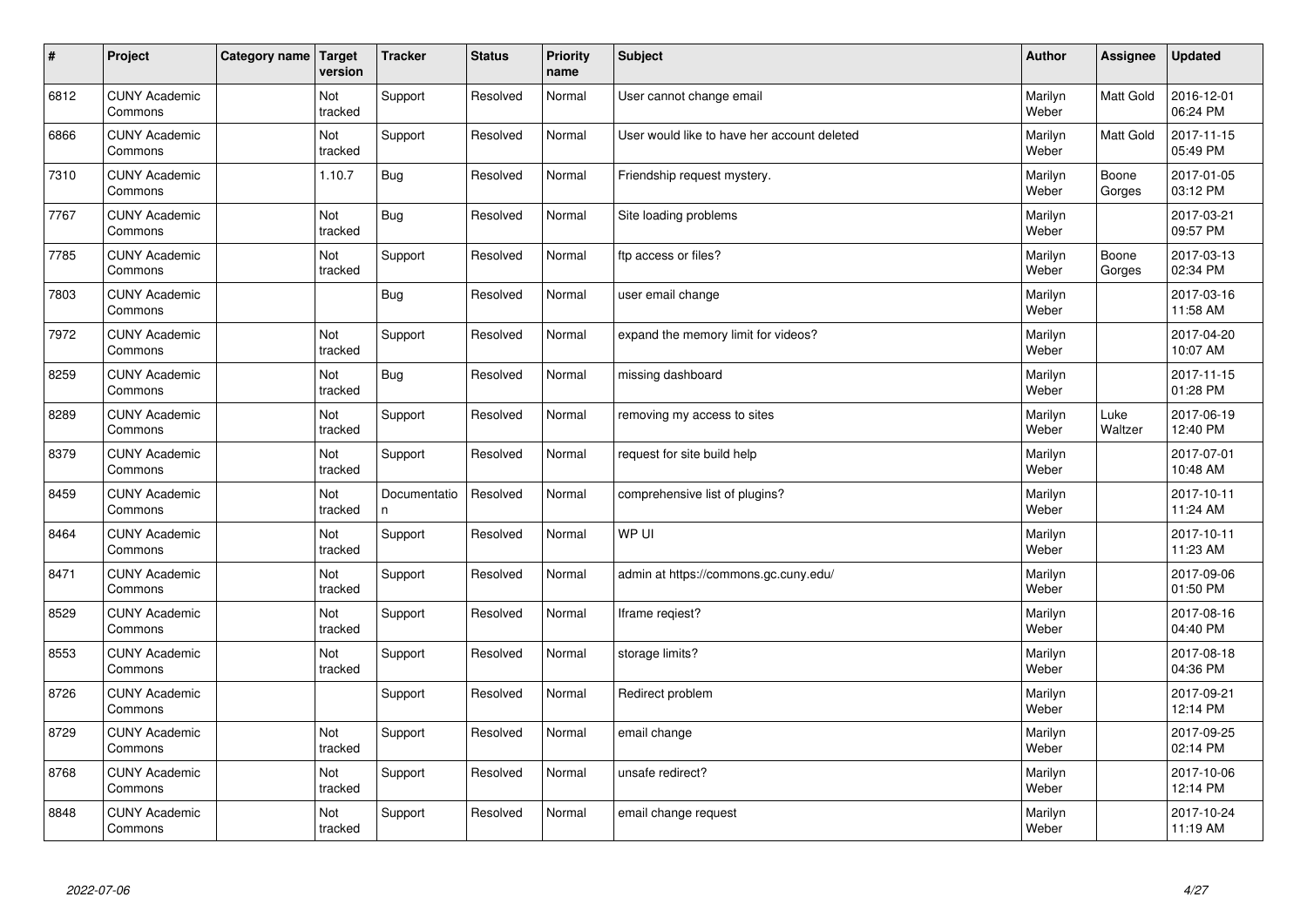| $\sharp$ | Project                         | Category name | Target<br>version | <b>Tracker</b> | <b>Status</b> | <b>Priority</b><br>name | <b>Subject</b>                                       | <b>Author</b>    | Assignee        | <b>Updated</b>         |
|----------|---------------------------------|---------------|-------------------|----------------|---------------|-------------------------|------------------------------------------------------|------------------|-----------------|------------------------|
| 8855     | <b>CUNY Academic</b><br>Commons |               | Not<br>tracked    | Support        | Resolved      | Normal                  | another email change request                         | Marilyn<br>Weber |                 | 2017-10-25<br>10:55 AM |
| 8873     | <b>CUNY Academic</b><br>Commons |               | Not<br>tracked    | Support        | Resolved      | Normal                  | maximum file upload size?                            | Marilyn<br>Weber |                 | 2017-10-30<br>11:23 AM |
| 8882     | <b>CUNY Academic</b><br>Commons |               | Not<br>tracked    | Support        | Resolved      | Normal                  | question about search engines                        | Marilyn<br>Weber |                 | 2017-11-01<br>03:26 PM |
| 8937     | <b>CUNY Academic</b><br>Commons |               | Not<br>tracked    | Bug            | Resolved      | Normal                  | videos gone                                          | Marilyn<br>Weber |                 | 2017-12-01<br>11:27 AM |
| 9062     | <b>CUNY Academic</b><br>Commons |               | Not<br>tracked    | Bug            | Resolved      | Normal                  | re-add me as admin of https://commons.gc.cuny.edu/   | Marilyn<br>Weber |                 | 2018-01-08<br>12:03 PM |
| 9131     | <b>CUNY Academic</b><br>Commons |               |                   | Support        | Resolved      | Normal                  | webrecorder.io via Firefox                           | Marilyn<br>Weber |                 | 2018-01-29<br>11:11 AM |
| 9223     | <b>CUNY Academic</b><br>Commons |               | Not<br>tracked    | Support        | Resolved      | Normal                  | moving wordpress sites                               | Marilyn<br>Weber |                 | 2018-02-18<br>08:44 PM |
| 9276     | <b>CUNY Academic</b><br>Commons |               |                   | Bug            | Resolved      | High                    | problem adding a member to a group - wrong username? | Marilyn<br>Weber |                 | 2018-02-25<br>12:47 PM |
| 9355     | <b>CUNY Academic</b><br>Commons |               | Not<br>tracked    | Support        | Resolved      | Normal                  | 14gb of video?                                       | Marilyn<br>Weber |                 | 2018-03-13<br>11:56 AM |
| 9470     | <b>CUNY Academic</b><br>Commons |               |                   | <b>Bug</b>     | Resolved      | Normal                  | Users not appearing via "Add New"                    | Marilyn<br>Weber |                 | 2018-03-22<br>07:44 PM |
| 9535     | <b>CUNY Academic</b><br>Commons |               | Not<br>tracked    | Support        | Resolved      | Normal                  | admin for https://video.commons.gc.cuny.edu/?        | Marilyn<br>Weber | Matt Gold       | 2018-04-13<br>05:06 PM |
| 9604     | <b>CUNY Academic</b><br>Commons |               | Not<br>tracked    | Support        | Resolved      | Normal                  | (Marilyn) can only log into cdev as teststudent      | Marilyn<br>Weber |                 | 2018-04-21<br>10:20 AM |
| 9725     | <b>CUNY Academic</b><br>Commons |               | Not<br>tracked    | Support        | Resolved      | Normal                  | problems with deleting a site                        | Marilyn<br>Weber |                 | 2018-05-07<br>10:24 PM |
| 9768     | <b>CUNY Academic</b><br>Commons |               | 1.13.2            | <b>Bug</b>     | Resolved      | High                    | search function on the Directory page                | Marilyn<br>Weber | Boone<br>Gorges | 2018-05-14<br>08:45 PM |
| 9780     | <b>CUNY Academic</b><br>Commons |               | Not<br>tracked    | Support        | Resolved      | Normal                  | remove the phone number on this profile?             | Marilyn<br>Weber |                 | 2018-05-15<br>10:35 AM |
| 9889     | <b>CUNY Academic</b><br>Commons |               | Not<br>tracked    | Support        | Resolved      | Normal                  | remove comments from activity feed?                  | Marilyn<br>Weber |                 | 2018-12-10<br>03:53 PM |
| 9919     | <b>CUNY Academic</b><br>Commons |               | Not<br>tracked    | <b>Bug</b>     | Resolved      | Normal                  | admin of https://sphcurriculum.commons.gc.cuny.edu   | Marilyn<br>Weber |                 | 2018-06-12<br>09:37 PM |
| 9949     | <b>CUNY Academic</b><br>Commons |               | 1.13.4            | Support        | Resolved      | Normal                  | raise storage space limit?                           | Marilyn<br>Weber | Boone<br>Gorges | 2018-06-26<br>12:00 PM |
| 9992     | <b>CUNY Academic</b><br>Commons |               | 1.13.6            | Bug            | Resolved      | Normal                  | ACERT website down again                             | Marilyn<br>Weber |                 | 2018-07-10<br>12:15 PM |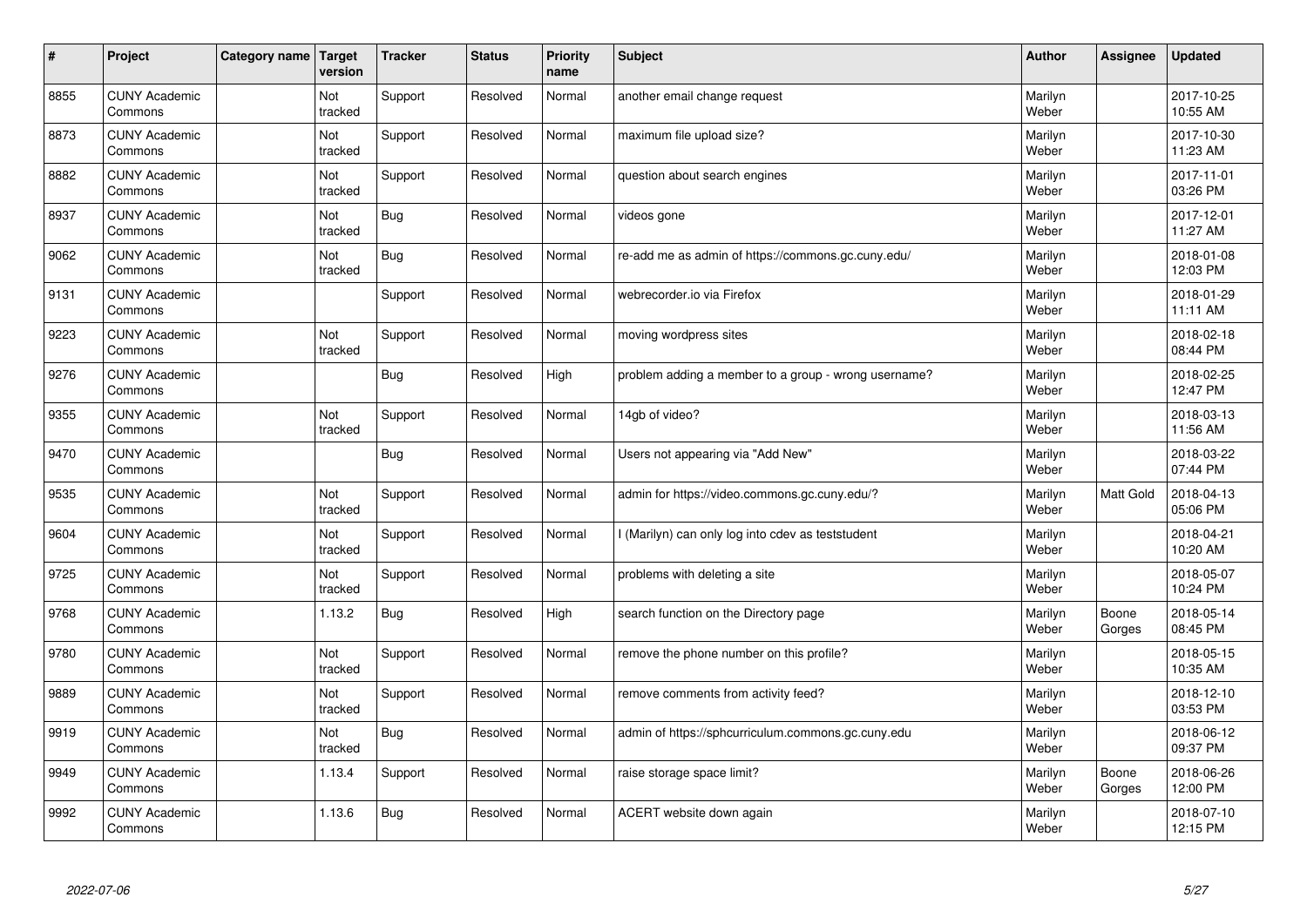| $\sharp$ | Project                         | Category name   Target | version        | <b>Tracker</b> | <b>Status</b> | <b>Priority</b><br>name | <b>Subject</b>                              | <b>Author</b>    | Assignee         | <b>Updated</b>         |
|----------|---------------------------------|------------------------|----------------|----------------|---------------|-------------------------|---------------------------------------------|------------------|------------------|------------------------|
| 10035    | <b>CUNY Academic</b><br>Commons |                        | Not<br>tracked | <b>Bug</b>     | Resolved      | Normal                  | Reconnecting user to site                   | Marilyn<br>Weber |                  | 2018-07-23<br>11:55 AM |
| 10101    | <b>CUNY Academic</b><br>Commons |                        | 1.13.7         | Bug            | Resolved      | Normal                  | URL changes within Manage section of groups | Marilyn<br>Weber |                  | 2018-08-03<br>01:54 PM |
| 10227    | <b>CUNY Academic</b><br>Commons |                        |                | Support        | Resolved      | Normal                  | user incorrectly entered her email address  | Marilyn<br>Weber | Matt Gold        | 2018-08-26<br>08:55 PM |
| 10239    | <b>CUNY Academic</b><br>Commons |                        | Not<br>tracked | Support        | Resolved      | Normal                  | musicroombooking.commons.gc.cuny.edu        | Marilyn<br>Weber |                  | 2018-08-29<br>03:06 PM |
| 10256    | <b>CUNY Academic</b><br>Commons |                        |                | Support        | Resolved      | Normal                  | email change requested                      | Marilyn<br>Weber | <b>Matt Gold</b> | 2018-08-29<br>02:52 PM |
| 10266    | <b>CUNY Academic</b><br>Commons |                        |                | Support        | Resolved      | Normal                  | GC email change requested                   | Marilyn<br>Weber | Matt Gold        | 2018-08-30<br>03:07 PM |
| 10298    | <b>CUNY Academic</b><br>Commons |                        | Not<br>tracked | Support        | Resolved      | Normal                  | RSS feed to itunes problem                  | Marilyn<br>Weber |                  | 2018-12-10<br>03:57 PM |
| 10407    | <b>CUNY Academic</b><br>Commons |                        | Not<br>tracked | Support        | Resolved      | Normal                  | toolbar problem                             | Marilyn<br>Weber | Boone<br>Gorges  | 2018-10-23<br>10:52 AM |
| 10440    | <b>CUNY Academic</b><br>Commons |                        | Not<br>tracked | Support        | Resolved      | Normal                  | Acert post problem                          | Marilyn<br>Weber |                  | 2018-12-10<br>03:57 PM |
| 10537    | <b>CUNY Academic</b><br>Commons |                        | Not<br>tracked | <b>Bug</b>     | Resolved      | Normal                  | jpegs not showing                           | Marilyn<br>Weber |                  | 2018-10-23<br>10:51 AM |
| 10820    | <b>CUNY Academic</b><br>Commons |                        | Not<br>tracked | Support        | Resolved      | Normal                  | retrieve deleted pages/posts                | Marilyn<br>Weber |                  | 2018-12-13<br>06:33 PM |
| 10932    | <b>CUNY Academic</b><br>Commons |                        |                | Support        | Resolved      | Normal                  | add me as admin to meenaalexander.com       | Marilyn<br>Weber | Matt Gold        | 2019-01-09<br>02:12 PM |
| 10986    | <b>CUNY Academic</b><br>Commons |                        | Not<br>tracked | Support        | Resolved      | Normal                  | PDF embedder provoking error                | Marilyn<br>Weber |                  | 2019-03-29<br>04:28 PM |
| 11002    | <b>CUNY Academic</b><br>Commons |                        | Not<br>tracked | Support        | Resolved      | Normal                  | open link in a new tab not working          | Marilyn<br>Weber |                  | 2019-06-03<br>07:57 PM |
| 11003    | <b>CUNY Academic</b><br>Commons |                        | Not<br>tracked | Support        | Resolved      | Normal                  | user email change                           | Marilyn<br>Weber |                  | 2019-01-24<br>02:50 PM |
| 11017    | <b>CUNY Academic</b><br>Commons |                        | Not<br>tracked | Support        | Resolved      | Normal                  | site didn't save?                           | Marilyn<br>Weber |                  | 2019-01-25<br>03:47 PM |
| 11031    | <b>CUNY Academic</b><br>Commons |                        | Not<br>tracked | Support        | Resolved      | Normal                  | new group with seemingly old topics         | Marilyn<br>Weber |                  | 2019-02-11<br>12:17 PM |
| 11198    | <b>CUNY Academic</b><br>Commons |                        | Not<br>tracked | Support        | Resolved      | Normal                  | former CUNY employee                        | Marilyn<br>Weber |                  | 2019-03-07<br>02:21 PM |
| 11225    | <b>CUNY Academic</b><br>Commons |                        | Not<br>tracked | Support        | Resolved      | Normal                  | bulk upload?                                | Marilyn<br>Weber |                  | 2019-09-18<br>10:31 AM |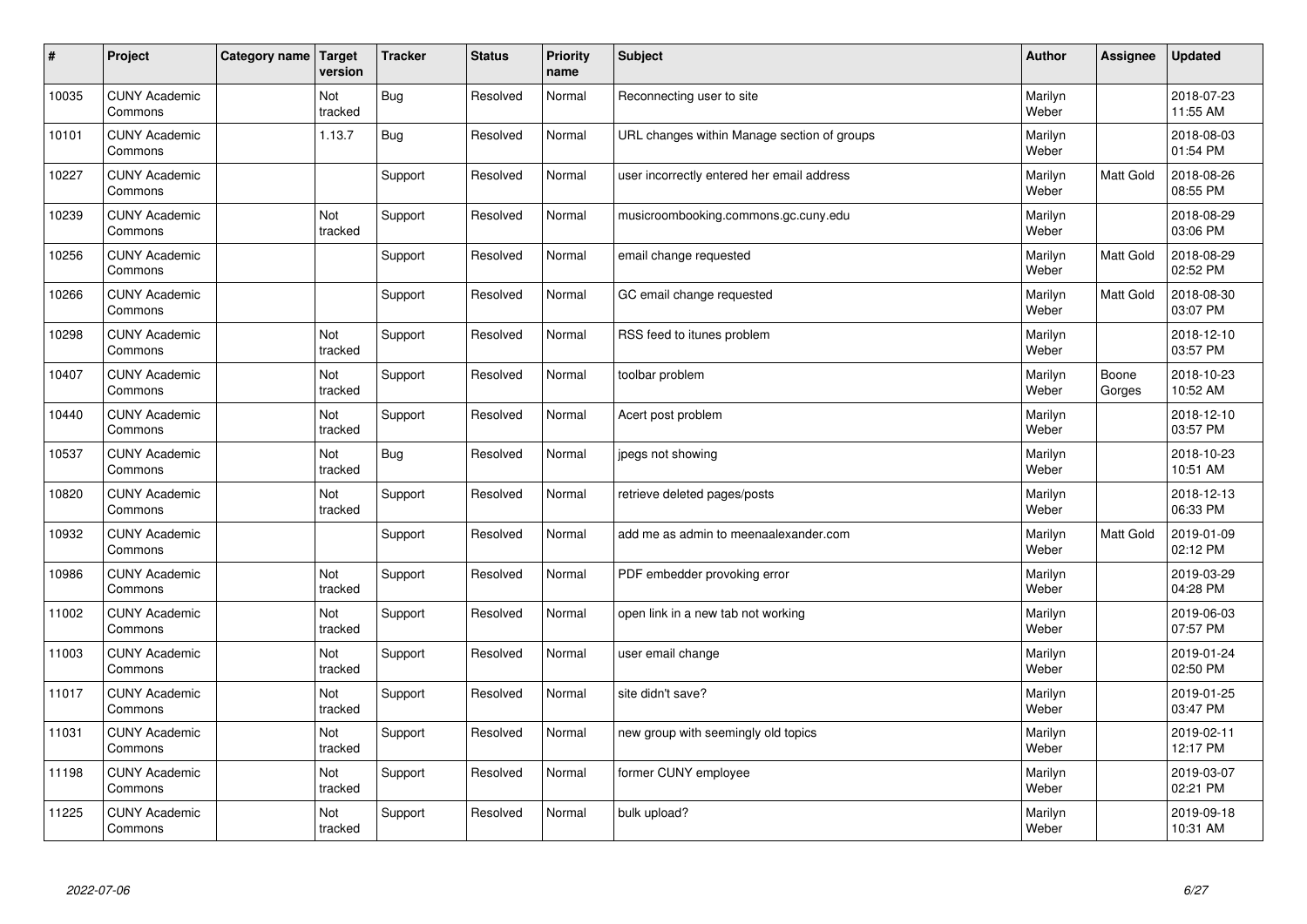| $\sharp$ | Project                         | Category name   Target | version        | <b>Tracker</b> | <b>Status</b> | <b>Priority</b><br>name | <b>Subject</b>                                                                                         | <b>Author</b>    | Assignee        | <b>Updated</b>         |
|----------|---------------------------------|------------------------|----------------|----------------|---------------|-------------------------|--------------------------------------------------------------------------------------------------------|------------------|-----------------|------------------------|
| 11233    | <b>CUNY Academic</b><br>Commons |                        | 1.14.9         | Support        | Resolved      | Normal                  | Hotjar?                                                                                                | Marilyn<br>Weber |                 | 2019-03-26<br>12:10 PM |
| 11483    | <b>CUNY Academic</b><br>Commons |                        | 1.15.2         | <b>Bug</b>     | Resolved      | Normal                  | 'Add New user" not working                                                                             | Marilyn<br>Weber |                 | 2019-05-21<br>02:26 PM |
| 11609    | <b>CUNY Academic</b><br>Commons |                        | 1.15.5         | Support        | Resolved      | Normal                  | <b>Mixed Content flag</b>                                                                              | Marilyn<br>Weber |                 | 2019-06-27<br>06:54 PM |
| 11647    | <b>CUNY Academic</b><br>Commons |                        | 1.15.6         | Support        | Resolved      | Normal                  | Tribulant Newsletters update                                                                           | Marilyn<br>Weber |                 | 2019-07-18<br>02:27 PM |
| 11650    | <b>CUNY Academic</b><br>Commons |                        | Not<br>tracked | Support        | Resolved      | Normal                  | https://commons.gc.cuny.edu/groups/introduction-to-literary-studies-engl<br>ish-252-at-hunter-college/ | Marilyn<br>Weber |                 | 2019-07-18<br>02:28 PM |
| 11665    | <b>CUNY Academic</b><br>Commons |                        |                | Support        | Resolved      | Immediate               | "My Groups" conflating two groups                                                                      | Marilyn<br>Weber |                 | 2019-07-24<br>10:43 PM |
| 11896    | <b>CUNY Academic</b><br>Commons |                        | Not<br>tracked | Support        | Resolved      | Normal                  | https://thenurseswritingproject.commons.gc.cuny.edu                                                    | Marilyn<br>Weber |                 | 2019-09-24<br>08:09 AM |
| 11912    | <b>CUNY Academic</b><br>Commons |                        |                | Support        | Resolved      | Normal                  | influence search results?                                                                              | Marilyn<br>Weber |                 | 2020-02-11<br>10:51 AM |
| 11915    | <b>CUNY Academic</b><br>Commons |                        | Not<br>tracked | Support        | Resolved      | Normal                  | User not in list                                                                                       | Marilyn<br>Weber |                 | 2019-10-28<br>10:13 AM |
| 11977    | <b>CUNY Academic</b><br>Commons |                        | Not<br>tracked | Support        | Resolved      | Normal                  | please remove me from many sites                                                                       | Marilyn<br>Weber |                 | 2019-11-21<br>01:05 PM |
| 12038    | <b>CUNY Academic</b><br>Commons |                        | 1.15.13        | <b>Bug</b>     | Resolved      | Normal                  | admin visibility problem at careerplan.commons.gc.cuny.edu                                             | Marilyn<br>Weber |                 | 2019-11-12<br>10:20 AM |
| 12176    | <b>CUNY Academic</b><br>Commons |                        | Not<br>tracked | Support        | Resolved      | Normal                  | Mp4s?                                                                                                  | Marilyn<br>Weber |                 | 2019-12-05<br>11:04 AM |
| 12334    | <b>CUNY Academic</b><br>Commons |                        |                | Support        | Resolved      | Normal                  | request for a Redmine account                                                                          | Marilyn<br>Weber | Matt Gold       | 2020-01-30<br>12:01 PM |
| 12427    | <b>CUNY Academic</b><br>Commons |                        | Not<br>tracked | Support        | Resolved      | Normal                  | organizing PDF on a site?                                                                              | Marilyn<br>Weber | scott voth      | 2020-03-10<br>11:11 AM |
| 12483    | <b>CUNY Academic</b><br>Commons |                        | 1.16.7         | <b>Bug</b>     | Resolved      | High                    | post error                                                                                             | Marilyn<br>Weber |                 | 2020-02-28<br>02:44 PM |
| 12584    | <b>CUNY Academic</b><br>Commons |                        | Not<br>tracked | <b>Bug</b>     | Resolved      | Urgent                  | No way to register                                                                                     | Marilyn<br>Weber |                 | 2020-03-27<br>02:38 PM |
| 12777    | <b>CUNY Academic</b><br>Commons |                        | 1.16.14        | Support        | Resolved      | Normal                  | request to include custom javascript into a Commons-hosted site                                        | Marilyn<br>Weber |                 | 2020-06-16<br>04:03 PM |
| 12861    | <b>CUNY Academic</b><br>Commons |                        |                | Support        | Resolved      | Normal                  | trouble with YouTube                                                                                   | Marilyn<br>Weber | Raymond<br>Hoh  | 2020-06-09<br>11:16 AM |
| 12905    | <b>CUNY Academic</b><br>Commons |                        | 1.16.14        | Support        | Resolved      | Normal                  | trouble embedding a flipbook from Flipsnack                                                            | Marilyn<br>Weber | Boone<br>Gorges | 2020-06-23<br>10:53 AM |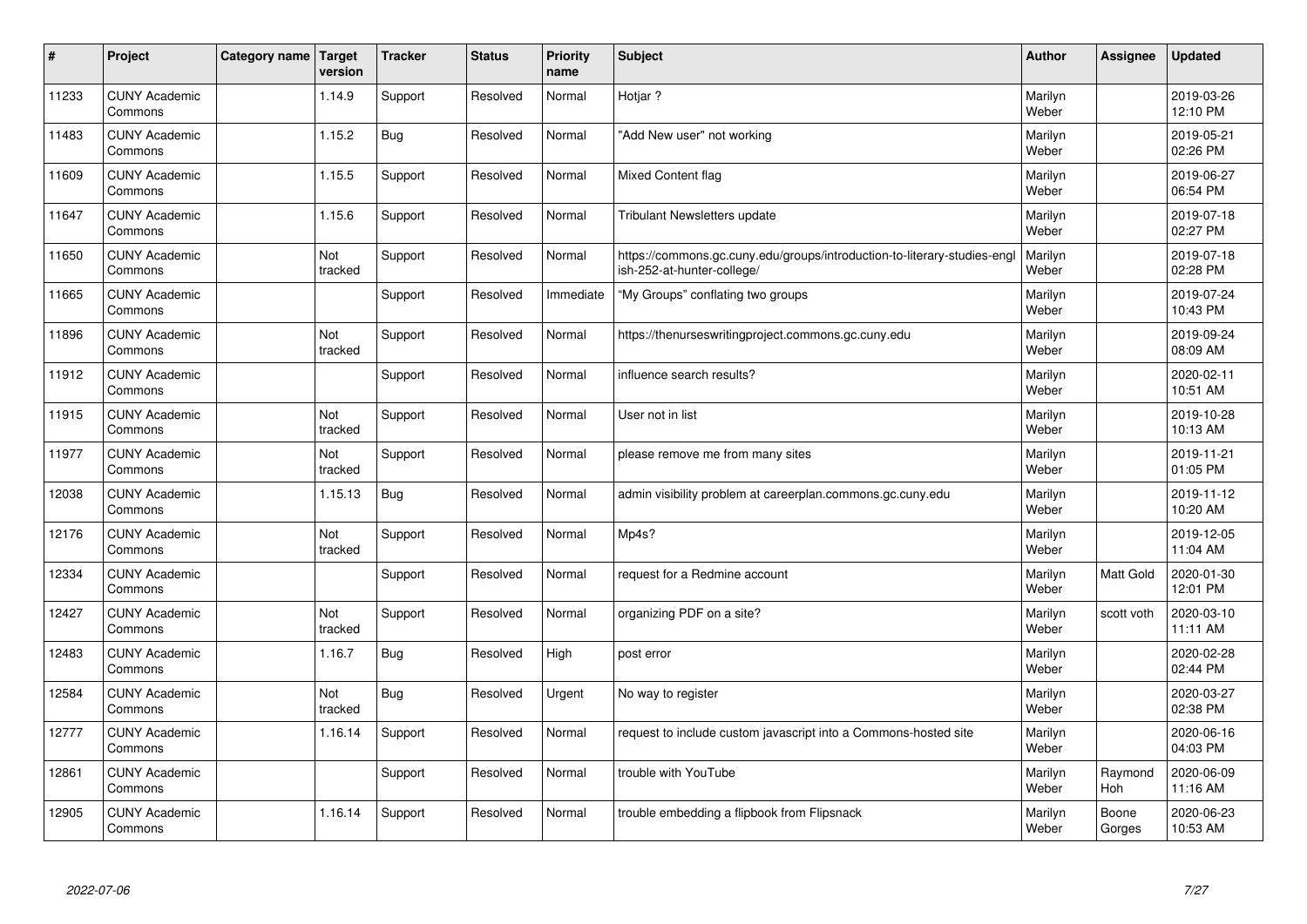| $\sharp$ | Project                         | Category name   Target | version        | <b>Tracker</b> | <b>Status</b> | <b>Priority</b><br>name | <b>Subject</b>                               | <b>Author</b>    | Assignee        | <b>Updated</b>         |
|----------|---------------------------------|------------------------|----------------|----------------|---------------|-------------------------|----------------------------------------------|------------------|-----------------|------------------------|
| 12960    | <b>CUNY Academic</b><br>Commons |                        | 1.16.14        | Support        | Resolved      | Normal                  | mutiple plugin in requests                   | Marilyn<br>Weber | Boone<br>Gorges | 2020-06-23<br>10:53 AM |
| 12999    | <b>CUNY Academic</b><br>Commons |                        | 1.18.1         | Support        | Resolved      | Normal                  | request for Dentist theme                    | Marilyn<br>Weber | Boone<br>Gorges | 2020-12-22<br>03:31 PM |
| 13013    | <b>CUNY Academic</b><br>Commons |                        | Not<br>tracked | <b>Bug</b>     | Resolved      | Normal                  | an invite to Group Admins from Brian Foote?! | Marilyn<br>Weber |                 | 2020-07-07<br>02:36 PM |
| 13065    | <b>CUNY Academic</b><br>Commons |                        | Not<br>tracked | Support        | Resolved      | Normal                  | can't invite new user to group               | Marilyn<br>Weber |                 | 2020-07-22<br>04:24 PM |
| 13091    | <b>CUNY Academic</b><br>Commons |                        | 1.17.0         | Support        | Resolved      | Normal                  | problem with latex (math equations)          | Marilyn<br>Weber |                 | 2020-07-28<br>11:09 AM |
| 13295    | <b>CUNY Academic</b><br>Commons |                        | Not<br>tracked | Support        | Resolved      | Normal                  | can't find new user                          | Marilyn<br>Weber |                 | 2020-09-08<br>10:18 AM |
| 13378    | <b>CUNY Academic</b><br>Commons |                        | 1.17.5         | <b>Bug</b>     | Resolved      | Normal                  | problem on one of my sites                   | Marilyn<br>Weber |                 | 2020-09-24<br>05:27 PM |
| 13441    | <b>CUNY Academic</b><br>Commons |                        | 1.17.5         | Support        | Resolved      | Normal                  | ongoing user problems with daily digests     | Marilyn<br>Weber |                 | 2020-10-13<br>10:02 AM |
| 13541    | <b>CUNY Academic</b><br>Commons |                        | Not<br>tracked | Support        | Resolved      | Normal                  | add a page template to OER site.             | Marilyn<br>Weber |                 | 2020-11-11<br>11:12 AM |
| 13633    | <b>CUNY Academic</b><br>Commons |                        | Not<br>tracked | <b>Bug</b>     | Resolved      | High                    | PublicsLab site down                         | Marilyn<br>Weber |                 | 2020-11-30<br>02:01 PM |
| 13641    | <b>CUNY Academic</b><br>Commons |                        | 1.18.2         | Support        | Resolved      | Normal                  | follow up to migration request               | Marilyn<br>Weber | Boone<br>Gorges | 2021-01-12<br>10:59 AM |
| 13656    | <b>CUNY Academic</b><br>Commons |                        |                | <b>Bug</b>     | Resolved      | High                    | site down                                    | Marilyn<br>Weber |                 | 2020-12-11<br>12:50 PM |
| 13699    | <b>CUNY Academic</b><br>Commons |                        | Not<br>tracked | Support        | Resolved      | Normal                  | Martin Segal Center site down                | Marilyn<br>Weber | Raymond<br>Hoh  | 2020-12-22<br>03:03 PM |
| 13710    | <b>CUNY Academic</b><br>Commons |                        | Not<br>tracked | Support        | Resolved      | Normal                  | small change to Hosting Partner Handbook     | Marilyn<br>Weber |                 | 2020-12-16<br>04:29 PM |
| 13715    | <b>CUNY Academic</b><br>Commons |                        | Not<br>tracked | <b>Bug</b>     | Resolved      | High                    | https://ulysses.commons.gc.cuny.edu down     | Marilyn<br>Weber |                 | 2020-12-22<br>03:02 PM |
| 13738    | <b>CUNY Academic</b><br>Commons |                        | 1.18.1         | Support        | Resolved      | Normal                  | theme requests from a non-CUY person         | Marilyn<br>Weber |                 | 2020-12-23<br>11:34 AM |
| 13783    | <b>CUNY Academic</b><br>Commons |                        | 1.18.2         | Support        | Resolved      | Normal                  | new CUNY OneSearch url                       | Marilyn<br>Weber |                 | 2021-01-14<br>04:53 PM |
| 13826    | <b>CUNY Academic</b><br>Commons |                        |                | Support        | Resolved      | Normal                  | January 14th                                 | Marilyn<br>Weber |                 | 2021-01-26<br>04:26 PM |
| 13929    | <b>CUNY Academic</b><br>Commons |                        | 1.18.4         | Support        | Resolved      | Normal                  | update error message                         | Marilyn<br>Weber | Boone<br>Gorges | 2021-02-09<br>11:05 AM |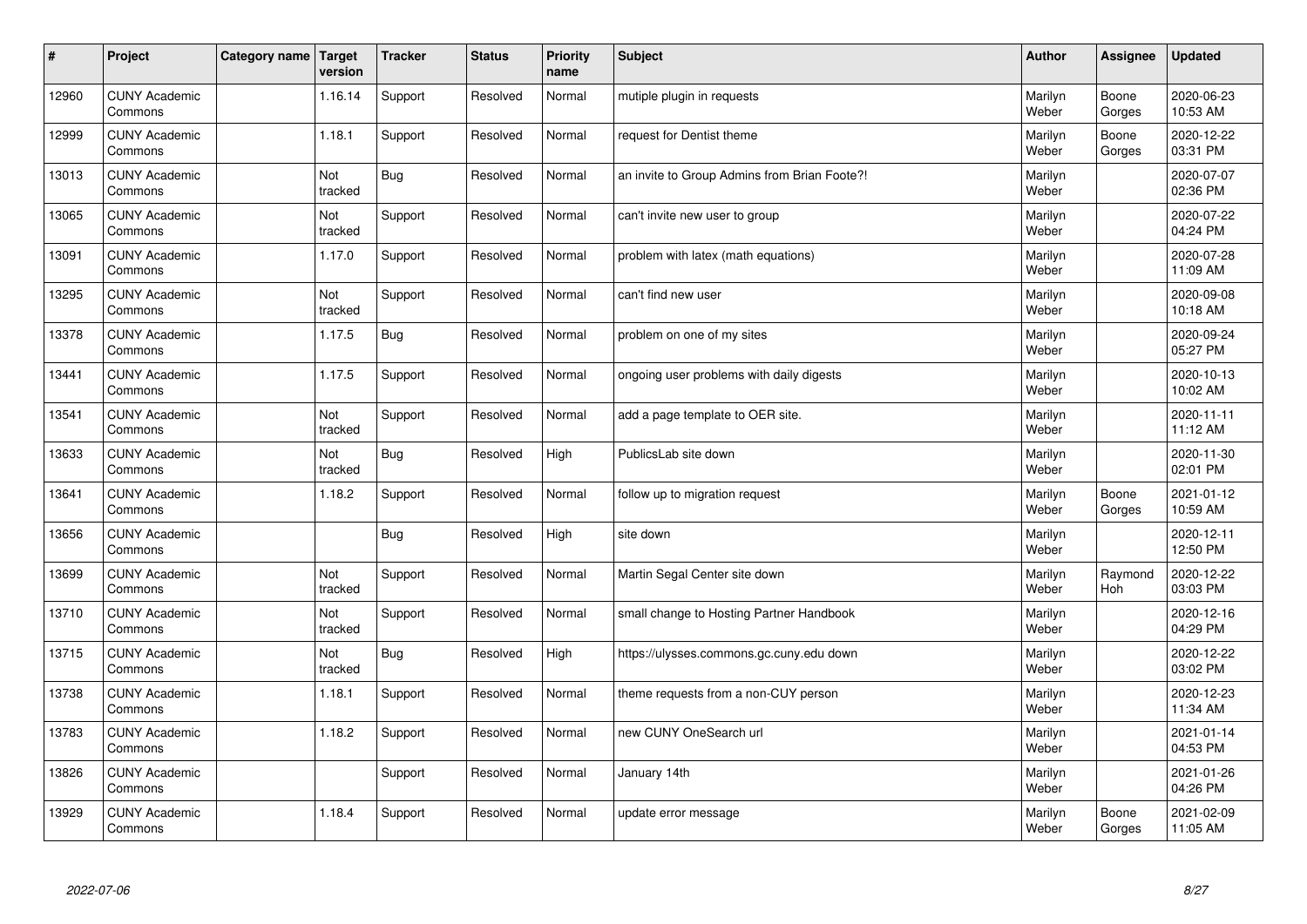| $\sharp$ | Project                         | Category name   Target | version        | <b>Tracker</b> | <b>Status</b> | <b>Priority</b><br>name | <b>Subject</b>                         | <b>Author</b>    | Assignee        | <b>Updated</b>         |
|----------|---------------------------------|------------------------|----------------|----------------|---------------|-------------------------|----------------------------------------|------------------|-----------------|------------------------|
| 13958    | <b>CUNY Academic</b><br>Commons |                        | 1.18.4         | Support        | Resolved      | Normal                  | calendar widget problem                | Marilyn<br>Weber |                 | 2021-02-09<br>11:05 AM |
| 14008    | <b>CUNY Academic</b><br>Commons |                        |                | Bug            | Resolved      | High                    | invisible user                         | Marilyn<br>Weber |                 | 2021-02-18<br>05:53 PM |
| 14242    | <b>CUNY Academic</b><br>Commons |                        |                | Support        | Resolved      | Normal                  | LAILAC site missing content            | Marilyn<br>Weber |                 | 2021-03-27<br>08:40 AM |
| 14246    | <b>CUNY Academic</b><br>Commons |                        | 1.18.8         | Support        | Resolved      | Normal                  | 'Weekly jQuery Migrate Status Update"  | Marilyn<br>Weber |                 | 2021-04-13<br>11:08 AM |
| 14378    | <b>CUNY Academic</b><br>Commons |                        | Not<br>tracked | Support        | Resolved      | Normal                  | PPTX files unfetchable                 | Marilyn<br>Weber |                 | 2021-05-11<br>11:25 AM |
| 14404    | <b>CUNY Academic</b><br>Commons |                        | Not<br>tracked | Support        | Resolved      | Normal                  | blocked IP of user?                    | Marilyn<br>Weber |                 | 2021-05-10<br>01:00 PM |
| 14410    | <b>CUNY Academic</b><br>Commons |                        | 1.18.10        | <b>Bug</b>     | Resolved      | Normal                  | events calendar problem?               | Marilyn<br>Weber |                 | 2021-05-10<br>04:45 PM |
| 14594    | <b>CUNY Academic</b><br>Commons |                        | Not<br>tracked | Support        | Resolved      | Normal                  | Administration email verification?     | Marilyn<br>Weber |                 | 2021-07-12<br>11:40 AM |
| 14718    | <b>CUNY Academic</b><br>Commons |                        | Not<br>tracked | Support        | Resolved      | Normal                  | User wants to recover deleted account  | Marilyn<br>Weber |                 | 2021-08-30<br>02:46 PM |
| 14799    | <b>CUNY Academic</b><br>Commons |                        | 1.18.19        | Support        | Resolved      | High                    | install the official Classic Widgets?  | Marilyn<br>Weber |                 | 2021-09-22<br>02:17 PM |
| 14812    | <b>CUNY Academic</b><br>Commons |                        | Not<br>tracked | Support        | Resolved      | Normal                  | Custom Sidebars and Wordpress 5.6      | Marilyn<br>Weber |                 | 2021-09-30<br>10:43 AM |
| 14813    | <b>CUNY Academic</b><br>Commons |                        | Not<br>tracked | Support        | Resolved      | Normal                  | raise the file size limit              | Marilyn<br>Weber |                 | 2021-09-30<br>12:02 PM |
| 14891    | <b>CUNY Academic</b><br>Commons |                        | Not<br>tracked | Support        | Resolved      | Normal                  | changing site template after creation? | Marilyn<br>Weber |                 | 2022-04-27<br>04:58 PM |
| 14973    | <b>CUNY Academic</b><br>Commons |                        |                | Support        | Resolved      | Normal                  | Mail Poet                              | Marilyn<br>Weber |                 | 2021-12-06<br>10:20 AM |
| 15120    | <b>CUNY Academic</b><br>Commons |                        |                | Support        | Resolved      | Normal                  | embed Zoom recordings in a post?       | Marilyn<br>Weber |                 | 2021-12-29<br>08:15 AM |
| 15266    | <b>CUNY Academic</b><br>Commons |                        |                | Support        | Resolved      | Normal                  | Just an appreciation                   | Marilyn<br>Weber |                 | 2022-02-07<br>10:42 AM |
| 16198    | <b>CUNY Academic</b><br>Commons |                        | 2.0.1          | Bug            | Resolved      | Normal                  | Change role to                         | Marilyn<br>Weber | Boone<br>Gorges | 2022-06-14<br>11:35 AM |
| 6175     | <b>CUNY Academic</b><br>Commons | Account<br>settings    |                | Support        | Resolved      | Normal                  | Email address (user cannot access old) | Marilyn<br>Weber | Matt Gold       | 2016-11-29<br>06:31 PM |
| 6899     | <b>CUNY Academic</b><br>Commons | Account<br>settings    | Not<br>tracked | Support        | Resolved      | Normal                  | New user has misspelled her own name   | Marilyn<br>Weber | Boone<br>Gorges | 2016-12-01<br>05:10 PM |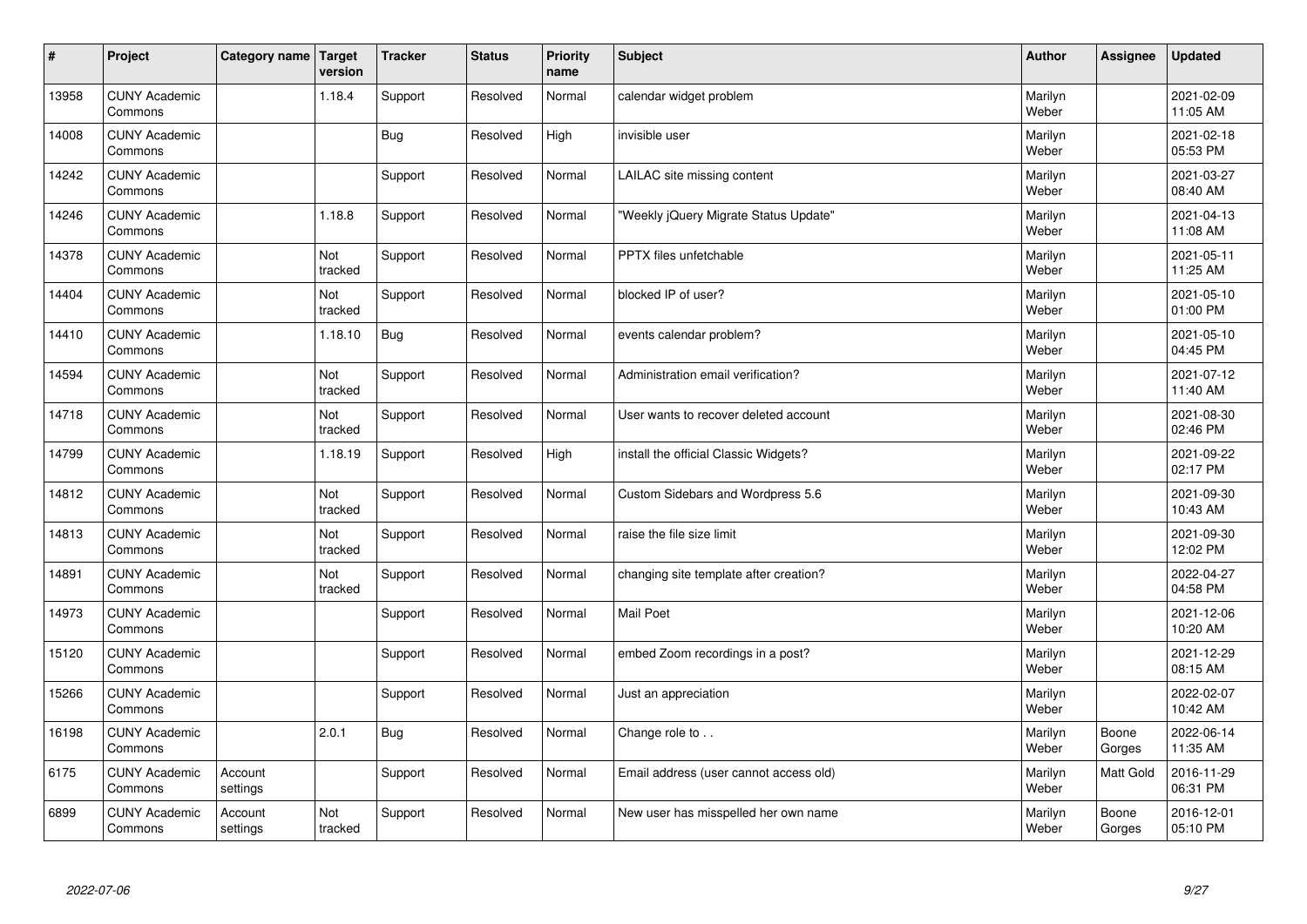| #     | Project                         | Category name   Target       | version               | <b>Tracker</b> | <b>Status</b> | <b>Priority</b><br>name | <b>Subject</b>                                                                          | <b>Author</b>    | Assignee              | <b>Updated</b>         |
|-------|---------------------------------|------------------------------|-----------------------|----------------|---------------|-------------------------|-----------------------------------------------------------------------------------------|------------------|-----------------------|------------------------|
| 9477  | <b>CUNY Academic</b><br>Commons | Account<br>settings          |                       | Support        | Resolved      | Normal                  | email change request                                                                    | Marilyn<br>Weber | <b>Matt Gold</b>      | 2018-03-24<br>08:53 AM |
| 9659  | <b>CUNY Academic</b><br>Commons | Account<br>settings          |                       | Support        | Resolved      | Normal                  | user email change                                                                       | Marilyn<br>Weber | <b>Matt Gold</b>      | 2018-04-24<br>12:08 PM |
| 9823  | <b>CUNY Academic</b><br>Commons | Account<br>settings          | Not<br>tracked        | Support        | Resolved      | Normal                  | email change                                                                            | Marilyn<br>Weber | <b>Matt Gold</b>      | 2018-05-23<br>01:58 PM |
| 9928  | <b>CUNY Academic</b><br>Commons | Account<br>settings          |                       | Support        | Resolved      | Normal                  | email change request from former student                                                | Marilyn<br>Weber | Matt Gold             | 2018-06-14<br>10:20 AM |
| 11294 | <b>CUNY Academic</b><br>Commons | Account<br>settings          | Not<br>tracked        | Support        | Resolved      | Normal                  | student emgail change                                                                   | Marilyn<br>Weber | <b>Matt Gold</b>      | 2019-04-07<br>09:11 PM |
| 11029 | <b>CUNY Academic</b><br>Commons | Authentication               | 1.14.9                | Support        | Resolved      | Normal                  | Sujatha Fernandes cannot edit her site                                                  | Marilyn<br>Weber | Raymond<br>Hoh        | 2019-03-26<br>12:10 PM |
| 4834  | <b>CUNY Academic</b><br>Commons | <b>Blogs</b><br>(BuddyPress) |                       | Bug            | Resolved      | Normal                  | Admin invite problem                                                                    | Marilyn<br>Weber | Boone<br>Gorges       | 2015-11-13<br>12:25 PM |
| 5799  | <b>CUNY Academic</b><br>Commons | <b>Blogs</b><br>(BuddyPress) | Not<br>tracked        | Feature        | Resolved      | Normal                  | removing one's own access to sites?                                                     | Marilyn<br>Weber | Boone<br>Gorges       | 2016-07-26<br>01:55 PM |
| 6857  | <b>CUNY Academic</b><br>Commons | <b>Blogs</b><br>(BuddyPress) | Not<br>tracked        | Support        | Resolved      | Normal                  | Committee on Religion website                                                           | Marilyn<br>Weber | Boone<br>Gorges       | 2017-08-17<br>10:24 AM |
| 12156 | <b>CUNY Academic</b><br>Commons | <b>Blogs</b><br>(BuddyPress) | Not<br>tracked        | Support        | Resolved      | Normal                  | My Sites list (Commons Profile or Sites directory) doesn't match toolbar<br>dropdown    | Marilyn<br>Weber |                       | 2019-12-11<br>10:20 AM |
| 12190 | <b>CUNY Academic</b><br>Commons | <b>Blogs</b><br>(BuddyPress) | Not<br>tracked        | Support        | Resolved      | Normal                  | Site avatar in directory is not what user expects                                       | Marilyn<br>Weber |                       | 2019-12-12<br>08:51 PM |
| 15211 | <b>CUNY Academic</b><br>Commons | <b>Blogs</b><br>(BuddyPress) | 1.19.2                | Support        | Resolved      | Normal                  | No good error reporting for already-used domain name when creating a<br>site in Firefox | Marilyn<br>Weber | Boone<br>Gorges       | 2022-01-25<br>11:33 AM |
| 2994  | <b>CUNY Academic</b><br>Commons | <b>BuddyPress</b><br>(misc)  | 1.5.16                | Bug            | Resolved      | High                    | "My forums" link gives "page not found" error                                           | Marilyn<br>Weber | Boone<br>Gorges       | 2014-01-29<br>03:44 PM |
| 11448 | <b>CUNY Academic</b><br>Commons | <b>BuddyPress</b><br>(misc)  | 1.15.1                | Support        | Resolved      | Normal                  | sole administrator listed on sites is not an admin at all?                              | Marilyn<br>Weber | Raymond<br><b>Hoh</b> | 2019-05-14<br>11:15 AM |
| 12165 | <b>CUNY Academic</b><br>Commons | <b>BuddyPress</b><br>(misc)  | Not<br>tracked        | Support        | Resolved      | Normal                  | two reports of Profile problems                                                         | Marilyn<br>Weber | Boone<br>Gorges       | 2019-12-04<br>05:06 PM |
| 4734  | <b>CUNY Academic</b><br>Commons | <b>BuddyPress</b><br>Docs    | 1.8.13                | Bug            | Resolved      | High                    | Problems with "Create New Doc"                                                          | Marilyn<br>Weber | Boone<br>Gorges       | 2015-10-09<br>07:53 AM |
| 11091 | <b>CUNY Academic</b><br>Commons | <b>BuddyPress</b><br>Docs    | 1.14.7                | Support        | Resolved      | Normal                  | word limit for comments on a group doc?                                                 | Marilyn<br>Weber |                       | 2019-02-26<br>02:04 PM |
| 10606 | <b>CUNY Academic</b><br>Commons | cdev.gc.cuny.ed<br>u.        | <b>Not</b><br>tracked | Support        | Resolved      | Normal                  | problems with testing environment                                                       | Marilyn<br>Weber |                       | 2018-11-02<br>10:27 AM |
| 3029  | <b>CUNY Academic</b><br>Commons | cuny.is                      | Not<br>tracked        | Support        | Resolved      | Normal                  | shortlink request                                                                       | Marilyn<br>Weber | Boone<br>Gorges       | 2014-02-12<br>10:03 AM |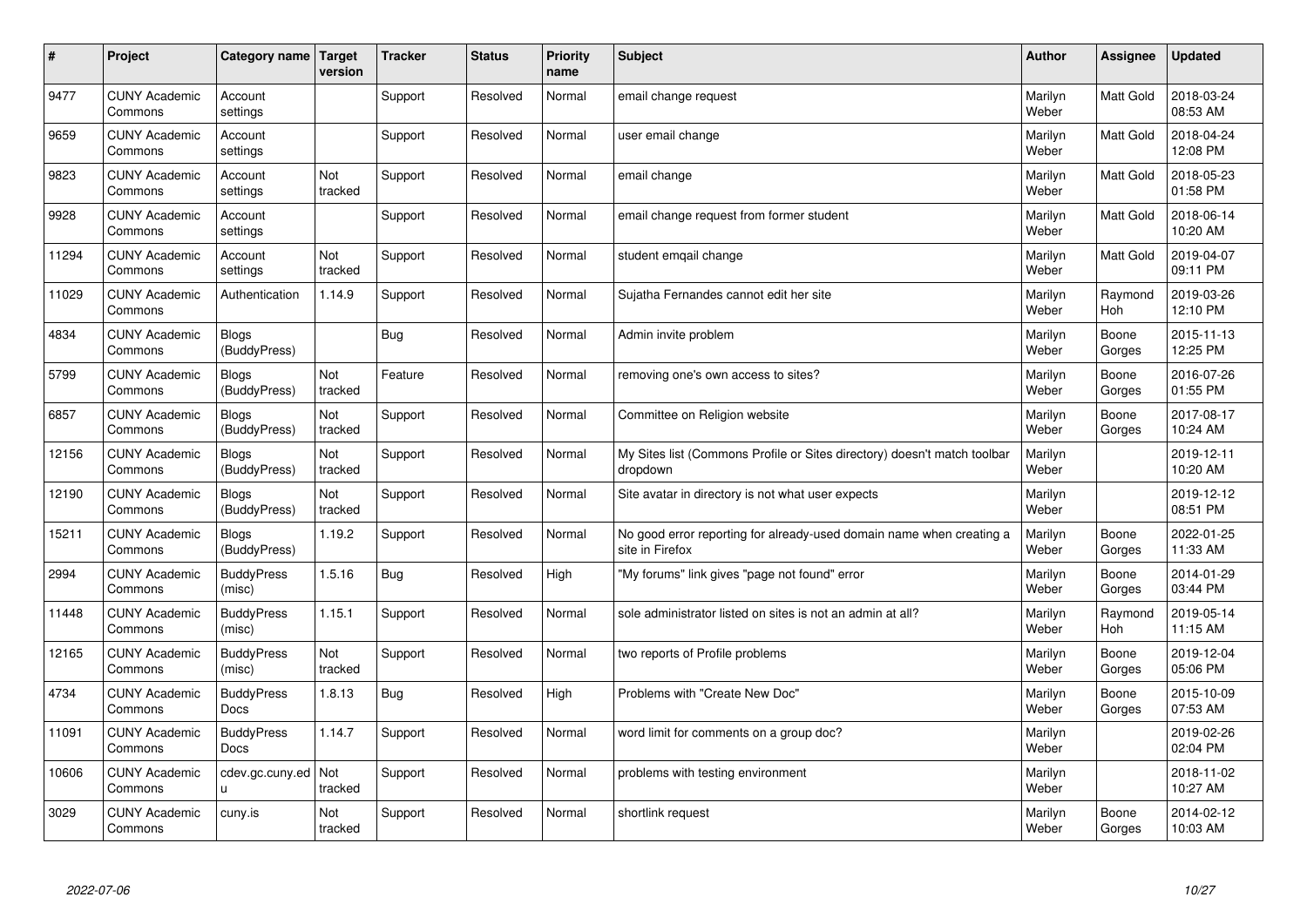| $\vert$ # | Project                         | Category name                 | <b>Target</b><br>version | <b>Tracker</b> | <b>Status</b> | <b>Priority</b><br>name | <b>Subject</b>                                                                           | <b>Author</b>    | <b>Assignee</b>       | <b>Updated</b>         |
|-----------|---------------------------------|-------------------------------|--------------------------|----------------|---------------|-------------------------|------------------------------------------------------------------------------------------|------------------|-----------------------|------------------------|
| 4496      | <b>CUNY Academic</b><br>Commons | cuny.is                       | 1.8.9                    | Bug            | Resolved      | Normal                  | Quick links broken?                                                                      | Marilyn<br>Weber | Boone<br>Gorges       | 2015-08-28<br>10:39 AM |
| 6118      | <b>CUNY Academic</b><br>Commons | cuny.is                       |                          | Feature        | Resolved      | Normal                  | Cuny. Is request from Javier Otero Peña                                                  | Marilyn<br>Weber | Sarah<br>Morgano      | 2016-10-04<br>07:02 PM |
| 8878      | <b>CUNY Academic</b><br>Commons | cuny.is                       | Not<br>tracked           | Bug            | Resolved      | Urgent                  | cuny is site link won't work                                                             | Marilyn<br>Weber | Boone<br>Gorges       | 2017-11-01<br>03:06 PM |
| 9886      | <b>CUNY Academic</b><br>Commons | cuny.is                       | Not<br>tracked           | Support        | Resolved      | Normal                  | cuny.is SSL                                                                              | Marilyn<br>Weber |                       | 2018-10-26<br>02:07 PM |
| 12515     | <b>CUNY Academic</b><br>Commons | cuny.is                       | 1.16.7                   | Support        | Resolved      | Normal                  | AJAX actions on cuny.is admin page are failing                                           | Marilyn<br>Weber |                       | 2020-03-10<br>11:57 AM |
| 3138      | <b>CUNY Academic</b><br>Commons | Documentation                 | Not<br>tracked           | Bug            | Resolved      | Normal                  | Codex documentation                                                                      | Marilyn<br>Weber | scott voth            | 2016-03-04<br>08:49 AM |
| 10176     | <b>CUNY Academic</b><br>Commons | Documentation                 | Not<br>tracked           | <b>Bug</b>     | Resolved      | Normal                  | domain mapping requests                                                                  | Marilyn<br>Weber | scott voth            | 2018-08-29<br>05:30 PM |
| 7995      | <b>CUNY Academic</b><br>Commons | Domain<br>Mapping             | Not<br>tracked           | Bug            | Resolved      | Urgent                  | http://on.socialpaper.gc.cuny.edu down?                                                  | Marilyn<br>Weber |                       | 2017-04-21<br>11:07 AM |
| 9828      | <b>CUNY Academic</b><br>Commons | Domain<br>Mapping             | 1.13.3                   | Bug            | Resolved      | High                    | redirecting problem                                                                      | Marilyn<br>Weber | Raymond<br><b>Hoh</b> | 2018-05-24<br>02:39 PM |
| 13085     | <b>CUNY Academic</b><br>Commons | Domain<br>Mapping             | Not<br>tracked           | Support        | Resolved      | Normal                  | domain mapping request                                                                   | Marilyn<br>Weber | <b>Matt Gold</b>      | 2020-07-28<br>03:33 PM |
| 13768     | <b>CUNY Academic</b><br>Commons | Domain<br>Mapping             | Not<br>tracked           | Bug            | Resolved      | Normal                  | patricksweeney.commons.gc.cuny.edu down                                                  | Marilyn<br>Weber | Raymond<br>Hoh        | 2021-01-12<br>10:47 AM |
| 14344     | <b>CUNY Academic</b><br>Commons | Domain<br>Mapping             | Not<br>tracked           | Support        | Resolved      | Normal                  | arabstages.org site down                                                                 | Marilyn<br>Weber | Raymond<br>Hoh        | 2021-04-19<br>01:42 PM |
| 5991      | <b>CUNY Academic</b><br>Commons | Email<br><b>Notifications</b> | Future<br>release        | Support        | Resolved      | Normal                  | change format of autogenerated blog emails                                               | Marilyn<br>Weber | Paige<br>Dupont       | 2018-01-12<br>02:55 PM |
| 6818      | <b>CUNY Academic</b><br>Commons | Email<br>Notifications        | 1.10.3                   | Support        | Resolved      | Normal                  | No more email notifications?                                                             | Marilyn<br>Weber |                       | 2016-11-22<br>02:51 PM |
| 10245     | <b>CUNY Academic</b><br>Commons | Email<br>Notifications        | 1.13.8                   | Support        | Resolved      | Urgent                  | Placeholders in action emails (activation, password reset) not being<br>properly swapped | Marilyn<br>Weber | Raymond<br><b>Hoh</b> | 2018-08-30<br>04:02 PM |
| 4962      | <b>CUNY Academic</b><br>Commons | Events                        | 1.8.18                   | Bug            | Resolved      | High                    | Problems with text entry field in the Events Calendar                                    | Marilyn<br>Weber | Raymond<br><b>Hoh</b> | 2015-12-01<br>06:57 PM |
| 9154      | <b>CUNY Academic</b><br>Commons | Events                        | 1.12.8                   | Bug            | Resolved      | Normal                  | problem with group calendar                                                              | Marilyn<br>Weber | Raymond<br><b>Hoh</b> | 2018-02-13<br>10:49 AM |
| 14889     | <b>CUNY Academic</b><br>Commons | Events                        | 1.19.0                   | Support        | Resolved      | Normal                  | events in group - can they be edited by all admins?                                      | Marilyn<br>Weber | Raymond<br><b>Hoh</b> | 2021-12-13<br>03:31 PM |
| 3037      | <b>CUNY Academic</b><br>Commons | <b>Ground Control</b>         | Not<br>tracked           | Publicity      | Resolved      | Normal                  | <b>Ground Control</b>                                                                    | Marilyn<br>Weber | scott voth            | 2016-01-26<br>05:23 PM |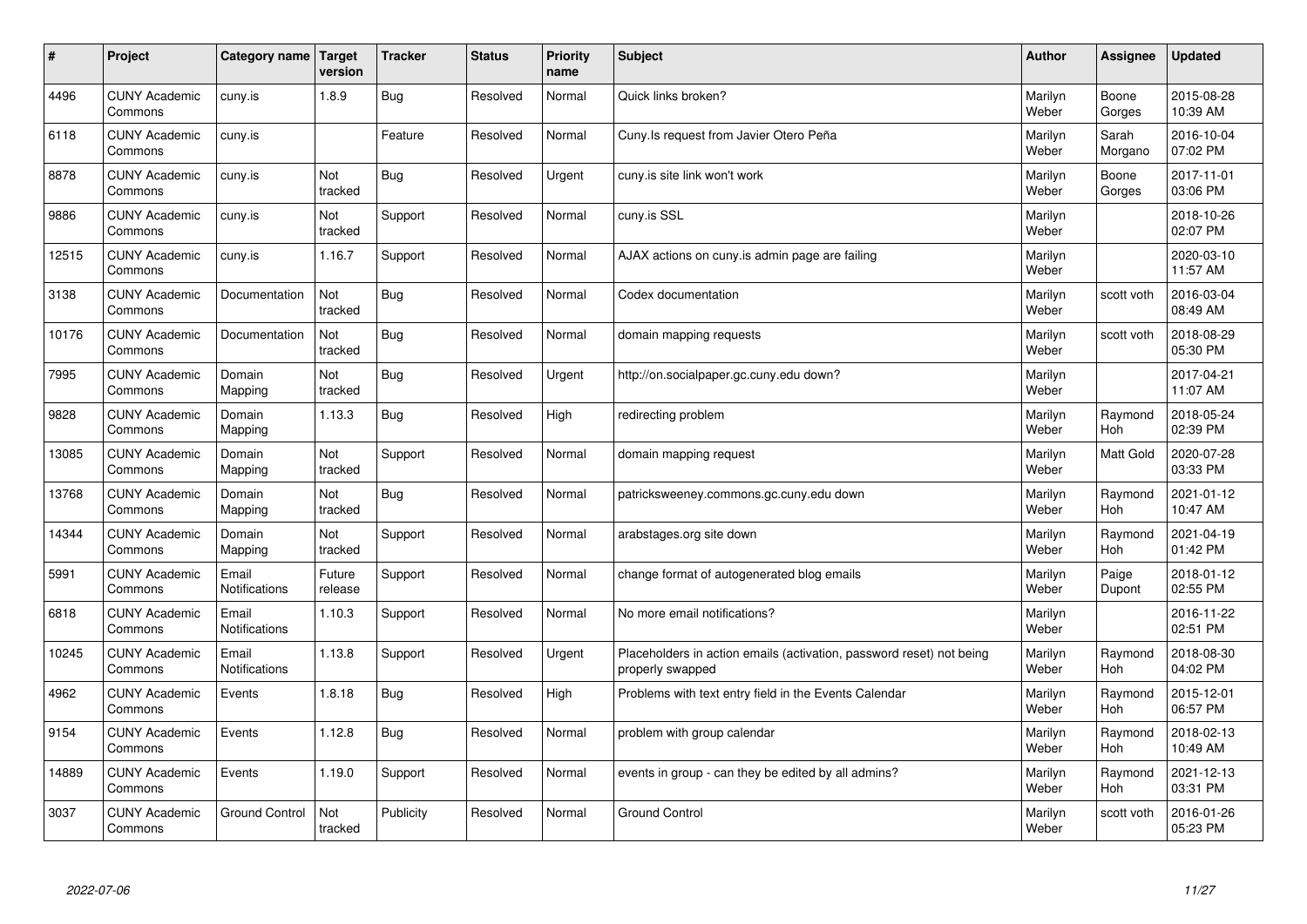| #     | Project                         | Category name         | Target<br>version | <b>Tracker</b> | <b>Status</b> | <b>Priority</b><br>name | <b>Subject</b>                                                                        | <b>Author</b>    | Assignee              | <b>Updated</b>         |
|-------|---------------------------------|-----------------------|-------------------|----------------|---------------|-------------------------|---------------------------------------------------------------------------------------|------------------|-----------------------|------------------------|
| 3038  | <b>CUNY Academic</b><br>Commons | <b>Ground Control</b> | Not<br>tracked    | Publicity      | Resolved      | Normal                  | <b>Ground Control</b>                                                                 | Marilyn<br>Weber | Matt Gold             | 2016-01-26<br>05:10 PM |
| 3039  | <b>CUNY Academic</b><br>Commons | <b>Ground Control</b> | Not<br>tracked    | Publicity      | Resolved      | Normal                  | <b>Ground Control</b>                                                                 | Marilyn<br>Weber | Sarah<br>Morgano      | 2016-01-26<br>05:19 PM |
| 3040  | <b>CUNY Academic</b><br>Commons | <b>Ground Control</b> | Not<br>tracked    | Publicity      | Resolved      | Normal                  | <b>Ground Control</b>                                                                 | Marilyn<br>Weber | Micki<br>Kaufman      | 2016-01-26<br>05:16 PM |
| 3041  | <b>CUNY Academic</b><br>Commons | <b>Ground Control</b> | Not<br>tracked    | Publicity      | Resolved      | Normal                  | <b>Ground Control</b>                                                                 | Marilyn<br>Weber | Chris Stein           | 2016-01-26<br>04:52 PM |
| 8638  | <b>CUNY Academic</b><br>Commons | Group Blogs           | 1.11.11           | <b>Bug</b>     | Resolved      | Normal                  | members not syncing from group to site                                                | Marilyn<br>Weber |                       | 2017-09-01<br>03:50 PM |
| 8661  | <b>CUNY Academic</b><br>Commons | Group Blogs           | Not<br>tracked    | Bug            | Resolved      | Normal                  | new group, old site, can't link?                                                      | Marilyn<br>Weber |                       | 2017-11-15<br>01:26 PM |
| 11088 | <b>CUNY Academic</b><br>Commons | Group Blogs           | Not<br>tracked    | <b>Bug</b>     | Resolved      | Normal                  | no notification for comments                                                          | Marilyn<br>Weber |                       | 2019-02-15<br>03:30 PM |
| 13878 | <b>CUNY Academic</b><br>Commons | Group cloning         | 1.18.4            | Support        | Resolved      | High                    | When creating Group + Site and choosing 'Clone existing', cannot<br>advance to step 2 | Marilyn<br>Weber | Jeremy<br>Felt        | 2021-02-02<br>11:02 AM |
| 5684  | <b>CUNY Academic</b><br>Commons | <b>Group Files</b>    | Not<br>tracked    | Bug            | Resolved      | Normal                  | Making Group files appear as Blog entries                                             | Marilyn<br>Weber | Boone<br>Gorges       | 2017-11-20<br>03:28 PM |
| 6626  | <b>CUNY Academic</b><br>Commons | <b>Group Files</b>    | 1.10.1            | Bug            | Resolved      | Normal                  | Files from non-member showing up in private group                                     | Marilyn<br>Weber | Boone<br>Gorges       | 2016-11-07<br>03:54 PM |
| 8917  | <b>CUNY Academic</b><br>Commons | <b>Group Files</b>    | 1.12.3            | Bug            | Resolved      | High                    | Files not downloading from Groups properly                                            | Marilyn<br>Weber | Boone<br>Gorges       | 2017-11-29<br>10:04 PM |
| 9224  | <b>CUNY Academic</b><br>Commons | <b>Group Files</b>    | 1.13              | Feature        | Resolved      | Normal                  | attachments to forum posts clutter up Files area                                      | Marilyn<br>Weber | Boone<br>Gorges       | 2018-03-22<br>03:34 PM |
| 11567 | <b>CUNY Academic</b><br>Commons | <b>Group Files</b>    | 1.15.4            | Bug            | Resolved      | Normal                  | Group files pagination doesn't work properly in folders                               | Marilyn<br>Weber | Boone<br>Gorges       | 2019-06-25<br>04:22 PM |
| 4657  | <b>CUNY Academic</b><br>Commons | Group Forums          | 1.8.18            | Bug            | Resolved      | High                    | Submit button disappears in new post mode in forum                                    | Marilyn<br>Weber | Raymond<br><b>Hoh</b> | 2015-12-01<br>11:15 PM |
| 6893  | <b>CUNY Academic</b><br>Commons | Group Forums          |                   | Bug            | Resolved      | Normal                  | Forum for CUNY Academic Commons Team is gone                                          | Marilyn<br>Weber | Boone<br>Gorges       | 2016-12-01<br>08:08 AM |
| 9282  | <b>CUNY Academic</b><br>Commons | Group Forums          | 1.12.9            | Bug            | Resolved      | Normal                  | 'Forum ID is missing" error?                                                          | Marilyn<br>Weber |                       | 2018-02-27<br>10:32 AM |
| 10361 | <b>CUNY Academic</b><br>Commons | Group Forums          | 1.13.10           | Bug            | Resolved      | Normal                  | forum post pending oddity                                                             | Marilyn<br>Weber |                       | 2018-09-25<br>10:45 AM |
| 12487 | <b>CUNY Academic</b><br>Commons | Group Forums          | 1.16.7            | Bug            | Resolved      | Normal                  | group posting problems?                                                               | Marilyn<br>Weber | Raymond<br><b>Hoh</b> | 2020-03-10<br>11:40 AM |
| 13341 | <b>CUNY Academic</b><br>Commons | Group Forums          | .17.4             | Bug            | Resolved      | Normal                  | Forum reply problems                                                                  | Marilyn<br>Weber | Raymond<br>Hoh        | 2020-09-22<br>12:08 PM |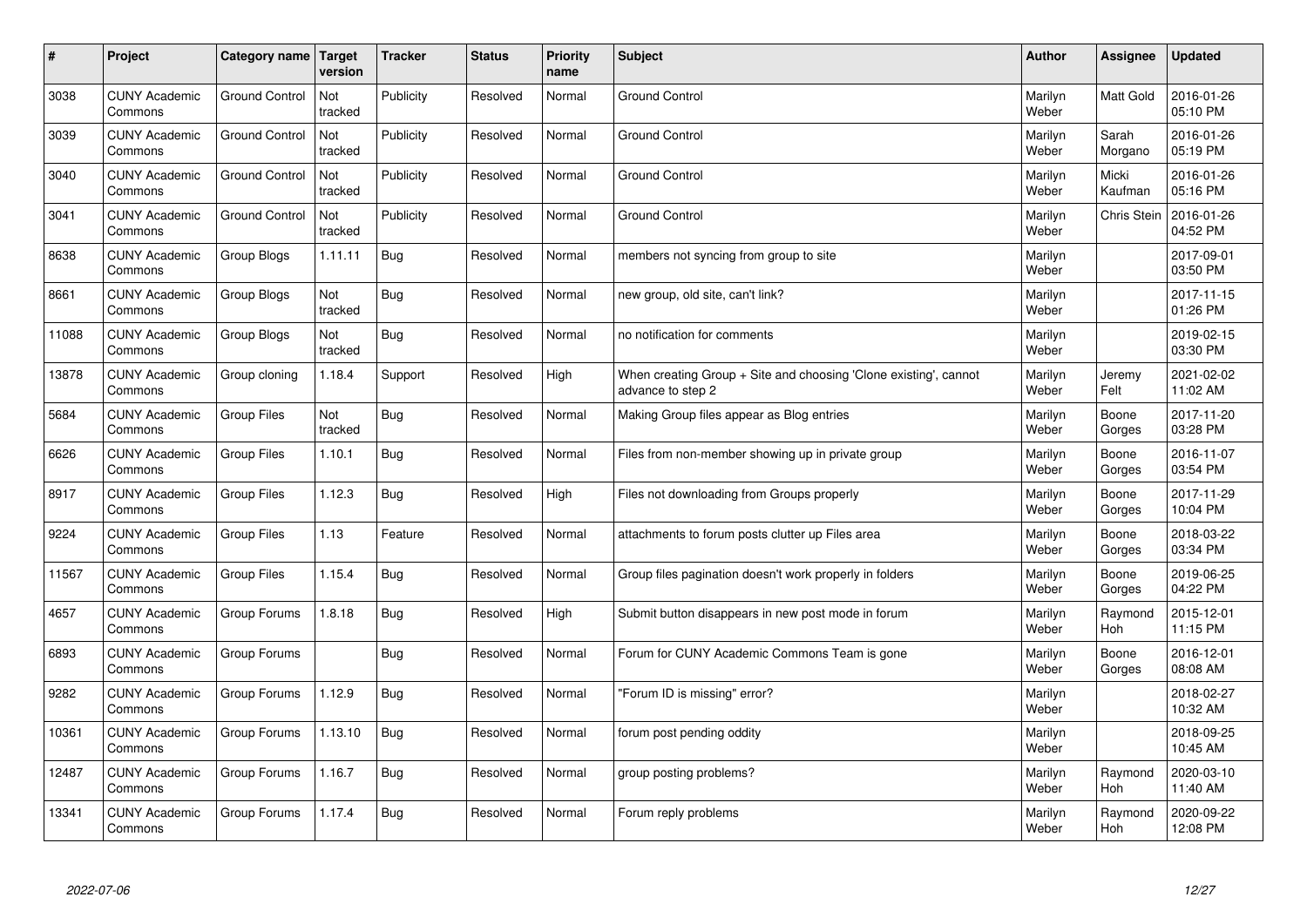| $\sharp$ | Project                         | Category name   Target | version        | <b>Tracker</b> | <b>Status</b> | <b>Priority</b><br>name | <b>Subject</b>                                                              | <b>Author</b>    | Assignee        | <b>Updated</b>         |
|----------|---------------------------------|------------------------|----------------|----------------|---------------|-------------------------|-----------------------------------------------------------------------------|------------------|-----------------|------------------------|
| 13827    | <b>CUNY Academic</b><br>Commons | Group Forums           | 1.18.3         | Bug            | Resolved      | Normal                  | more forum post problems                                                    | Marilyn<br>Weber | Raymond<br>Hoh  | 2021-01-22<br>08:19 PM |
| 3533     | <b>CUNY Academic</b><br>Commons | Group<br>Invitations   | 1.7.8          | Bug            | Resolved      | Low                     | Trying to invite member to a new group                                      | Marilyn<br>Weber | Boone<br>Gorges | 2015-04-01<br>09:13 PM |
| 6091     | <b>CUNY Academic</b><br>Commons | Group<br>Invitations   | Not<br>tracked | Bug            | Resolved      | Normal                  | User cannot re-join a group                                                 | Marilyn<br>Weber | Boone<br>Gorges | 2016-09-28<br>01:47 PM |
| 12006    | <b>CUNY Academic</b><br>Commons | Group<br>Invitations   | 1.15.13        | Bug            | Resolved      | Immediate               | Invite system is broken.                                                    | Marilyn<br>Weber | Boone<br>Gorges | 2019-10-23<br>10:16 AM |
| 13138    | <b>CUNY Academic</b><br>Commons | Group Library          | Not<br>tracked | Support        | Resolved      | Normal                  | moving Library contents for Steve Brier                                     | Marilyn<br>Weber |                 | 2020-08-03<br>04:00 PM |
| 13159    | <b>CUNY Academic</b><br>Commons | Group Library          | Not<br>tracked | Support        | Resolved      | Normal                  | changing folder names?                                                      | Marilyn<br>Weber | Boone<br>Gorges | 2020-08-27<br>08:59 AM |
| 13173    | <b>CUNY Academic</b><br>Commons | Group Library          | 1.17.1         | Support        | Resolved      | High                    | all uploads to the library are silent                                       | Marilyn<br>Weber |                 | 2020-08-10<br>04:12 PM |
| 13227    | <b>CUNY Academic</b><br>Commons | Group Library          | 1.17.2         | Bug            | Resolved      | High                    | folder not appearing in library                                             | Marilyn<br>Weber |                 | 2020-08-21<br>04:22 PM |
| 13675    | <b>CUNY Academic</b><br>Commons | Group Library          | 1.18.1         | Bug            | Resolved      | High                    | broken Library                                                              | Marilyn<br>Weber |                 | 2020-12-09<br>05:02 PM |
| 14304    | <b>CUNY Academic</b><br>Commons | Group Library          | 1.18.8         | Bug            | Resolved      | Normal                  | Library items change folders when adding subsequent items in new<br>folders | Marilyn<br>Weber | Boone<br>Gorges | 2021-04-13<br>11:21 AM |
| 3197     | <b>CUNY Academic</b><br>Commons | Groups (misc)          | 1.6.4          | Bug            | Resolved      | Normal                  | trying to set up a hidden group blog with no RSS feed                       | Marilyn<br>Weber | Boone<br>Gorges | 2014-05-21<br>09:39 PM |
| 3620     | <b>CUNY Academic</b><br>Commons | Groups (misc)          | Not<br>tracked | Bug            | Resolved      | Normal                  | admins of The Group for Group Admins                                        | Marilyn<br>Weber |                 | 2014-11-03<br>08:38 AM |
| 6286     | <b>CUNY Academic</b><br>Commons | Groups (misc)          | Not<br>tracked | Bug            | Resolved      | Immediate               | Groups pages not displaying at all!                                         | Marilyn<br>Weber | Boone<br>Gorges | 2017-11-15<br>10:57 AM |
| 7678     | <b>CUNY Academic</b><br>Commons | Groups (misc)          | Not<br>tracked | Support        | Resolved      | Normal                  | add admin to student group                                                  | Marilyn<br>Weber | Boone<br>Gorges | 2017-02-15<br>11:58 AM |
| 8200     | <b>CUNY Academic</b><br>Commons | Groups (misc)          | Not<br>tracked | <b>Bug</b>     | Resolved      | Normal                  | Announcements has disappeared                                               | Marilyn<br>Weber | Boone<br>Gorges | 2017-05-26<br>04:04 PM |
| 8978     | <b>CUNY Academic</b><br>Commons | Groups (misc)          | Not<br>tracked | Support        | Resolved      | Normal                  | removing old groups                                                         | Marilyn<br>Weber |                 | 2018-12-10<br>03:52 PM |
| 10772    | <b>CUNY Academic</b><br>Commons | Groups (misc)          | 1.14.2         | Bug            | Resolved      | Normal                  | can't create groups                                                         | Marilyn<br>Weber |                 | 2018-12-04<br>10:42 AM |
| 11006    | <b>CUNY Academic</b><br>Commons | Groups (misc)          | 1.14.6         | Support        | Resolved      | Normal                  | removing members from a group isn't working                                 | Marilyn<br>Weber |                 | 2019-01-24<br>03:18 PM |
| 9130     | <b>CUNY Academic</b><br>Commons | Homepage<br>Slides     | Not<br>tracked | Bug            | Resolved      | Normal                  | too many redirects                                                          | Marilyn<br>Weber |                 | 2018-01-29<br>10:27 AM |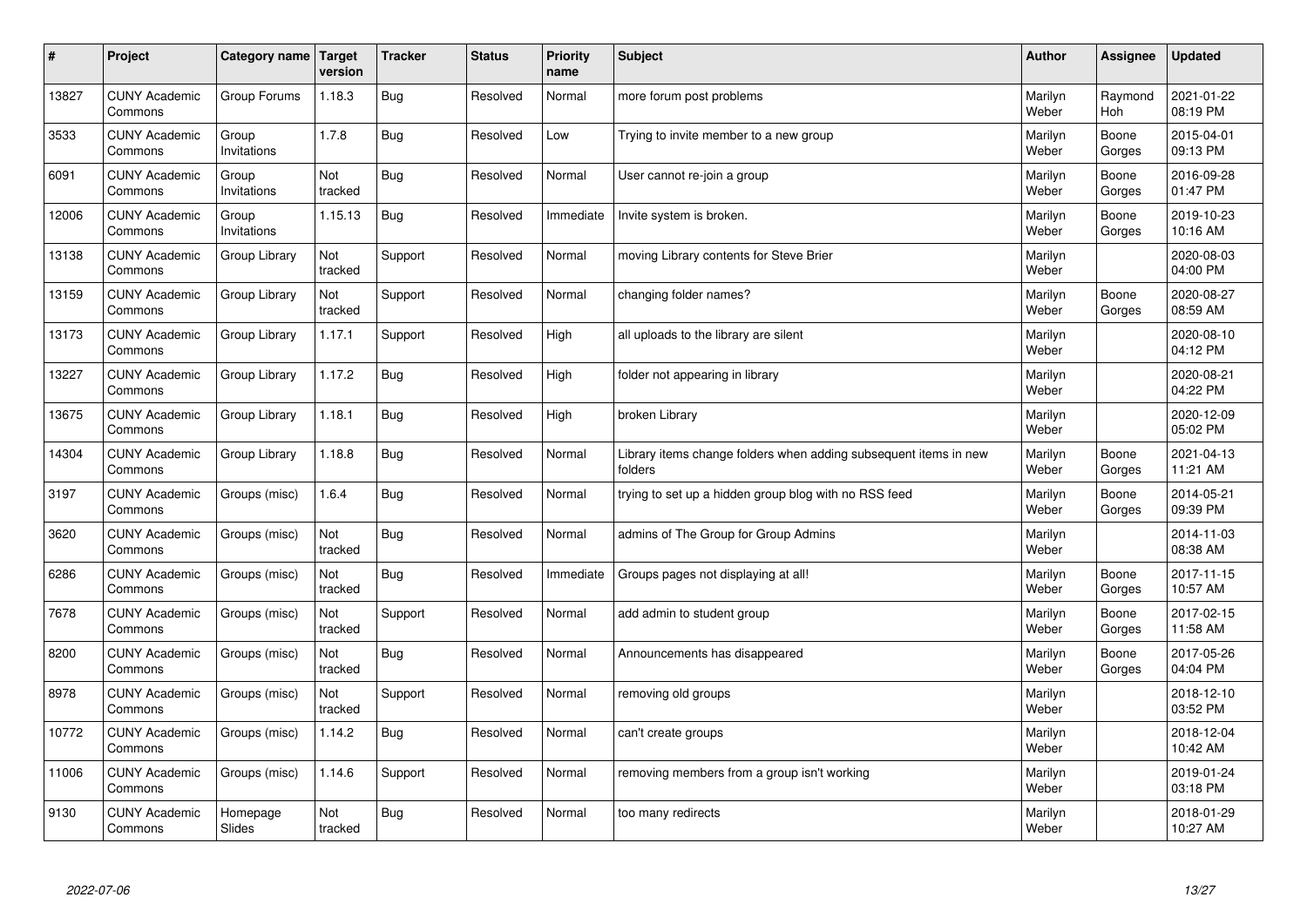| $\pmb{\sharp}$ | Project                         | Category name | <b>Target</b><br>version | <b>Tracker</b> | <b>Status</b> | <b>Priority</b><br>name | <b>Subject</b>                                                       | <b>Author</b>    | Assignee              | <b>Updated</b>         |
|----------------|---------------------------------|---------------|--------------------------|----------------|---------------|-------------------------|----------------------------------------------------------------------|------------------|-----------------------|------------------------|
| 9163           | <b>CUNY Academic</b><br>Commons | Layout        | 1.12.8                   | Support        | Resolved      | Normal                  | Mobile responsiveness issues                                         | Marilyn<br>Weber | Raymond<br><b>Hoh</b> | 2018-02-13<br>10:49 AM |
| 11964          | <b>CUNY Academic</b><br>Commons | Layout        | 1.15.12                  | <b>Bug</b>     | Resolved      | Normal                  | https://commons.gc.cuny.edu/create/ not displaying correctly in Edge | Marilyn<br>Weber | Raymond<br>Hoh        | 2019-10-22<br>11:54 AM |
| 15252          | <b>CUNY Academic</b><br>Commons | Layout        | Not<br>tracked           | Bug            | Resolved      | Normal                  | visual glitch with the Segal Center webpage                          | Marilyn<br>Weber | Raymond<br><b>Hoh</b> | 2022-02-03<br>04:56 PM |
| 3466           | <b>CUNY Academic</b><br>Commons | Membership    | 1.6.16                   | Feature        | Resolved      | Normal                  | restricting undergrad registration                                   | Marilyn<br>Weber | Boone<br>Gorges       | 2014-09-18<br>12:02 AM |
| 5772           | <b>CUNY Academic</b><br>Commons | Membership    | Not<br>tracked           | Support        | Resolved      | Normal                  | User email change and forgotten password                             | Marilyn<br>Weber | <b>Matt Gold</b>      | 2017-11-15<br>06:18 PM |
| 5968           | <b>CUNY Academic</b><br>Commons | Membership    | Not<br>tracked           | Bug            | Resolved      | Normal                  | Deleting account without knowing password                            | Marilyn<br>Weber | <b>Matt Gold</b>      | 2017-11-15<br>06:19 PM |
| 6039           | <b>CUNY Academic</b><br>Commons | Membership    | 1.9.28                   | <b>Bug</b>     | Resolved      | High                    | User cannot change her email                                         | Marilyn<br>Weber |                       | 2016-09-19<br>03:03 PM |
| 7223           | <b>CUNY Academic</b><br>Commons | Membership    | Not<br>tracked           | Bug            | Resolved      | Normal                  | User with two profiles would like to merge them                      | Marilyn<br>Weber | Boone<br>Gorges       | 2017-01-10<br>02:07 PM |
| 7337           | <b>CUNY Academic</b><br>Commons | Membership    | Not<br>tracked           | <b>Bug</b>     | Resolved      | Normal                  | User with new email                                                  | Marilyn<br>Weber |                       | 2017-01-06<br>11:05 AM |
| 7349           | <b>CUNY Academic</b><br>Commons | Membership    | Not<br>tracked           | Bug            | Resolved      | Normal                  | <b>LACUNY Institute website</b>                                      | Marilyn<br>Weber | Boone<br>Gorges       | 2017-01-11<br>04:26 PM |
| 7486           | <b>CUNY Academic</b><br>Commons | Membership    | Not<br>tracked           | Support        | Resolved      | Normal                  | changed email address                                                | Marilyn<br>Weber |                       | 2017-01-24<br>10:00 PM |
| 7619           | <b>CUNY Academic</b><br>Commons | Membership    | Not<br>tracked           | Support        | Resolved      | Normal                  | outside users for a site that isn't a class?                         | Marilyn<br>Weber | Matt Gold             | 2017-11-15<br>06:18 PM |
| 7771           | <b>CUNY Academic</b><br>Commons | Membership    | Not<br>tracked           | Support        | Resolved      | Normal                  | User would like to be uncoupled from sites                           | Marilyn<br>Weber | Boone<br>Gorges       | 2017-03-09<br>12:38 PM |
| 7775           | <b>CUNY Academic</b><br>Commons | Membership    | Not<br>tracked           | Support        | Resolved      | Normal                  | Email change                                                         | Marilyn<br>Weber |                       | 2017-03-08<br>10:09 PM |
| 7922           | <b>CUNY Academic</b><br>Commons | Membership    | Not<br>tracked           | Support        | Resolved      | Normal                  | add me as an admin to the MALs alumni site?                          | Marilyn<br>Weber |                       | 2017-04-06<br>05:19 PM |
| 8120           | <b>CUNY Academic</b><br>Commons | Membership    | Not<br>tracked           | Support        | Resolved      | Normal                  | add me as an admin to https://nyslavery.commons.gc.cuny.edu          | Marilyn<br>Weber |                       | 2017-05-10<br>02:19 PM |
| 8222           | <b>CUNY Academic</b><br>Commons | Membership    | Not<br>tracked           | Support        | Resolved      | Normal                  | Admin for iletc.commons.gc.cuny.edu                                  | Marilyn<br>Weber | Boone<br>Gorges       | 2017-06-08<br>10:06 AM |
| 8401           | <b>CUNY Academic</b><br>Commons | Membership    | Not<br>tracked           | Support        | Resolved      | Normal                  | add me as an admin                                                   | Marilyn<br>Weber | Boone<br>Gorges       | 2017-07-11<br>11:40 AM |
| 8429           | <b>CUNY Academic</b><br>Commons | Membership    | Not<br>tracked           | Support        | Resolved      | Normal                  | Please make me an admin of https://arc.commons.gc.cuny.edu           | Marilyn<br>Weber | Boone<br>Gorges       | 2017-07-24<br>03:33 PM |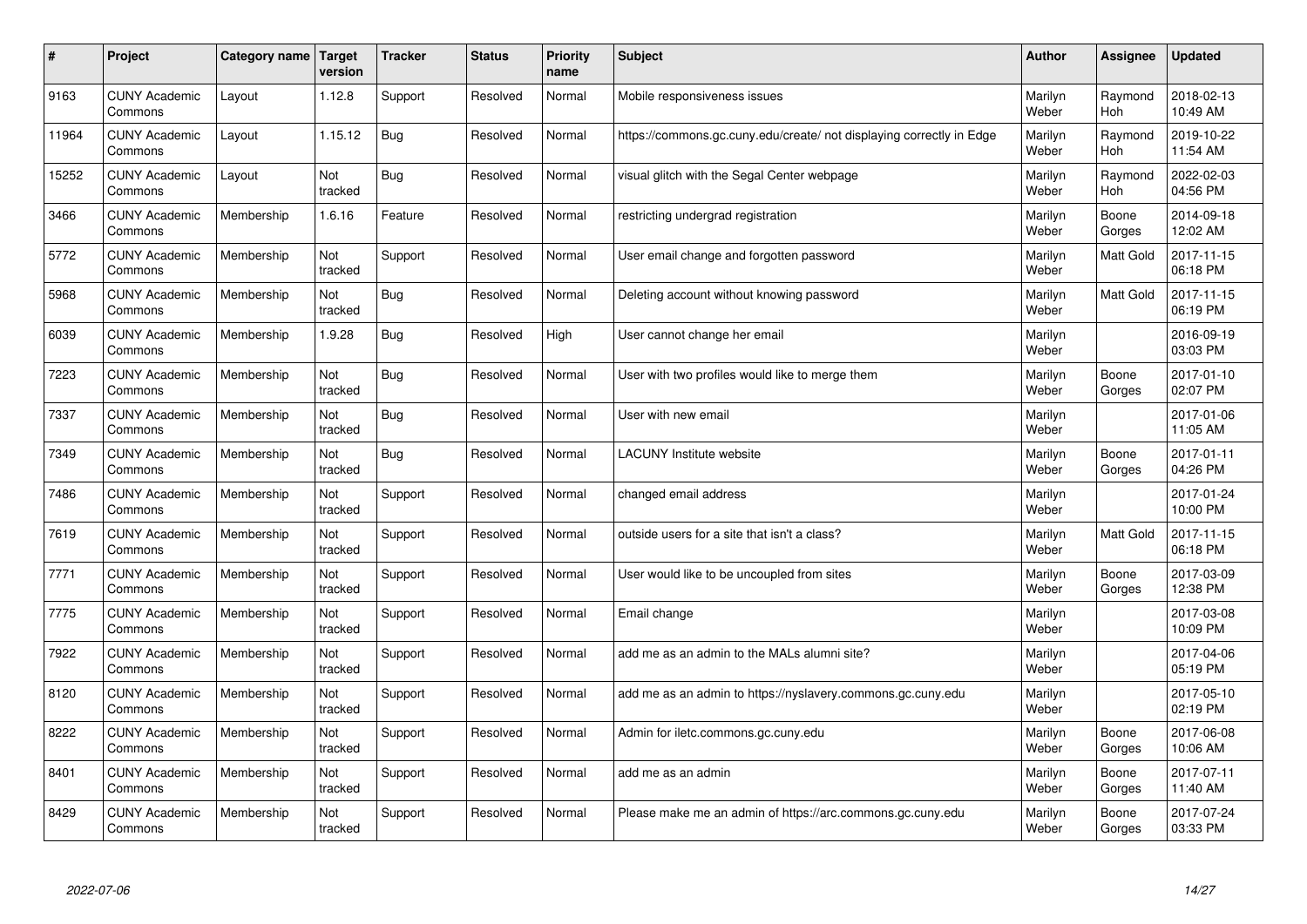| $\pmb{\sharp}$ | Project                         | Category name | Target<br>version | <b>Tracker</b> | <b>Status</b> | <b>Priority</b><br>name | <b>Subject</b>                                          | <b>Author</b>    | Assignee  | <b>Updated</b>         |
|----------------|---------------------------------|---------------|-------------------|----------------|---------------|-------------------------|---------------------------------------------------------|------------------|-----------|------------------------|
| 8481           | <b>CUNY Academic</b><br>Commons | Membership    | Not<br>tracked    | Support        | Resolved      | Normal                  | admin of http://swipanalytic.org/organizers/            | Marilyn<br>Weber |           | 2019-02-19<br>01:58 PM |
| 8531           | <b>CUNY Academic</b><br>Commons | Membership    | Not<br>tracked    | Support        | Resolved      | Normal                  | admin of https://admissions.commons.gc.cuny.edu         | Marilyn<br>Weber |           | 2017-08-15<br>04:20 PM |
| 8566           | <b>CUNY Academic</b><br>Commons | Membership    | Not<br>tracked    | Support        | Resolved      | Normal                  | user email change                                       | Marilyn<br>Weber |           | 2017-11-15<br>01:27 PM |
| 8577           | <b>CUNY Academic</b><br>Commons | Membership    | Not<br>tracked    | Support        | Resolved      | Normal                  | another user email change                               | Marilyn<br>Weber |           | 2017-08-25<br>10:23 AM |
| 8630           | <b>CUNY Academic</b><br>Commons | Membership    | Not<br>tracked    | Support        | Resolved      | Normal                  | Change in email/campus                                  | Marilyn<br>Weber |           | 2017-08-30<br>03:48 PM |
| 9004           | <b>CUNY Academic</b><br>Commons | Membership    | Not<br>tracked    | Support        | Resolved      | Normal                  | email change request                                    | Marilyn<br>Weber |           | 2017-12-14<br>12:27 PM |
| 9779           | <b>CUNY Academic</b><br>Commons | Membership    | Not<br>tracked    | Support        | Resolved      | Normal                  | user not sure if she is registered.                     | Marilyn<br>Weber |           | 2018-12-10<br>03:53 PM |
| 9927           | <b>CUNY Academic</b><br>Commons | Membership    | Not<br>tracked    | Support        | Resolved      | Normal                  | wrong email used                                        | Marilyn<br>Weber | Matt Gold | 2018-06-14<br>10:21 AM |
| 10006          | <b>CUNY Academic</b><br>Commons | Membership    | Not<br>tracked    | Support        | Resolved      | Normal                  | another email change request                            | Marilyn<br>Weber |           | 2018-07-13<br>12:36 PM |
| 10066          | <b>CUNY Academic</b><br>Commons | Membership    | Not<br>tracked    | Support        | Resolved      | Normal                  | add me as an admin to https://pkms.commons.gc.cuny.edu/ | Marilyn<br>Weber |           | 2018-07-26<br>11:54 AM |
| 10257          | <b>CUNY Academic</b><br>Commons | Membership    | Not<br>tracked    | Support        | Resolved      | Normal                  | change the email from @login.cuny.edu to campu email    | Marilyn<br>Weber |           | 2018-12-10<br>03:55 PM |
| 10387          | <b>CUNY Academic</b><br>Commons | Membership    | Not<br>tracked    | Support        | Resolved      | Normal                  | remove user page                                        | Marilyn<br>Weber |           | 2018-09-28<br>02:26 PM |
| 10910          | <b>CUNY Academic</b><br>Commons | Membership    | Not<br>tracked    | Support        | Resolved      | Normal                  | request to be an admin to a prof's site                 | Marilyn<br>Weber |           | 2019-01-04<br>10:45 AM |
| 10941          | <b>CUNY Academic</b><br>Commons | Membership    | Not<br>tracked    | Support        | Resolved      | Normal                  | update user email                                       | Marilyn<br>Weber |           | 2019-02-13<br>02:24 PM |
| 11127          | <b>CUNY Academic</b><br>Commons | Membership    | Not<br>tracked    | Support        | Resolved      | Normal                  | user with new campus affiliation                        | Marilyn<br>Weber |           | 2019-02-19<br>02:09 PM |
| 11147          | <b>CUNY Academic</b><br>Commons | Membership    | Not<br>tracked    | Support        | Resolved      | Normal                  | employee email change                                   | Marilyn<br>Weber |           | 2019-03-12<br>03:58 PM |
| 11210          | <b>CUNY Academic</b><br>Commons | Membership    | Not<br>tracked    | Support        | Resolved      | Normal                  | Please change the email                                 | Marilyn<br>Weber |           | 2019-03-11<br>04:16 PM |
| 11217          | <b>CUNY Academic</b><br>Commons | Membership    | Not<br>tracked    | Support        | Resolved      | Normal                  | Another email update                                    | Marilyn<br>Weber |           | 2019-03-12<br>03:37 PM |
| 11516          | <b>CUNY Academic</b><br>Commons | Membership    | Not<br>tracked    | Support        | Resolved      | Normal                  | request for email change                                | Marilyn<br>Weber |           | 2019-06-04<br>01:48 PM |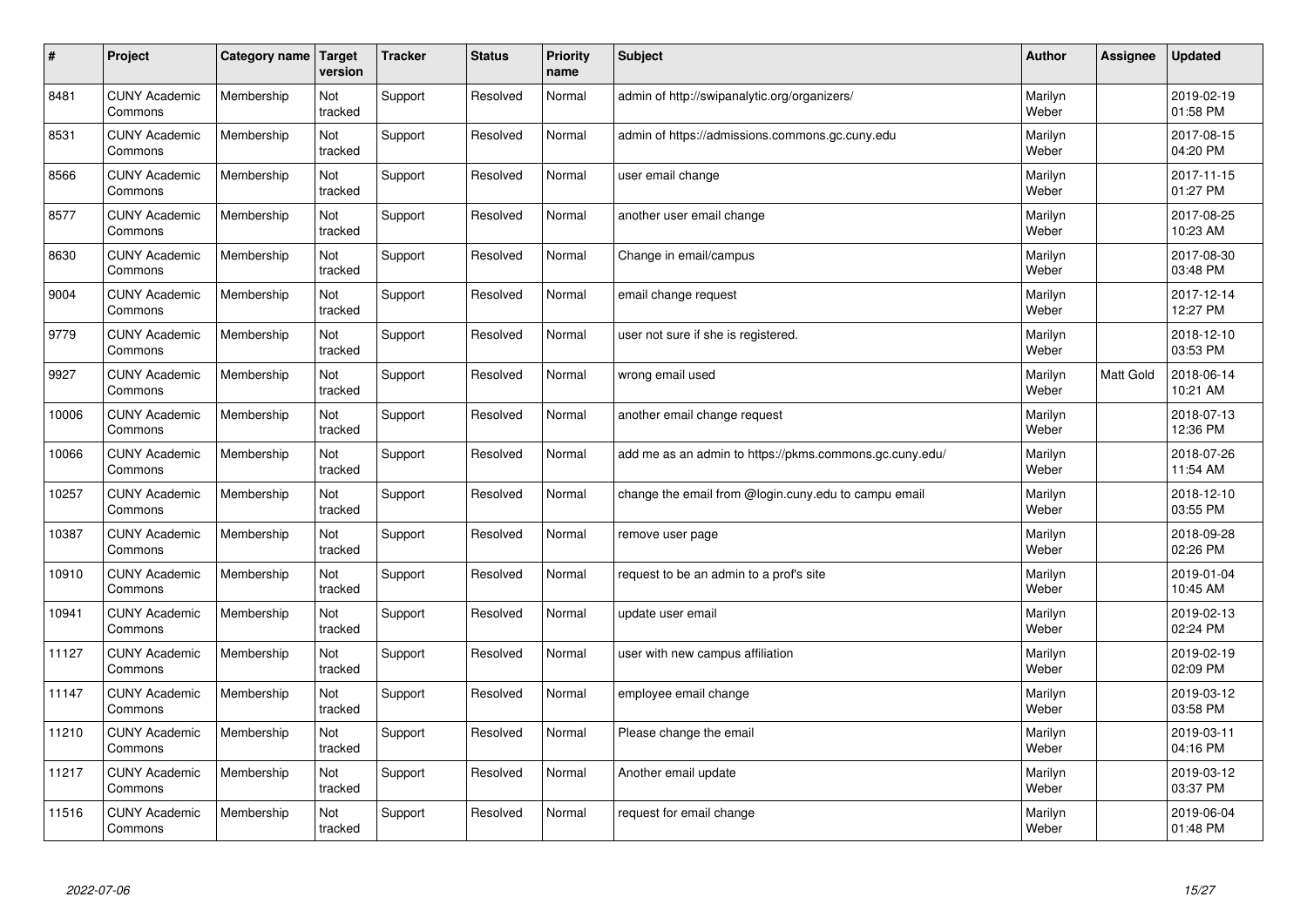| $\pmb{\#}$ | Project                         | <b>Category name</b>    | <b>Target</b><br>version | <b>Tracker</b> | <b>Status</b> | <b>Priority</b><br>name | <b>Subject</b>                                                    | <b>Author</b>    | Assignee              | <b>Updated</b>         |
|------------|---------------------------------|-------------------------|--------------------------|----------------|---------------|-------------------------|-------------------------------------------------------------------|------------------|-----------------------|------------------------|
| 11922      | <b>CUNY Academic</b><br>Commons | Membership              | Not<br>tracked           | Support        | Resolved      | Normal                  | https://commons.gc.cuny.edu/members/cunyhealthequity/             | Marilyn<br>Weber |                       | 2019-10-02<br>04:05 PM |
| 11961      | <b>CUNY Academic</b><br>Commons | Membership              | Not<br>tracked           | Support        | Resolved      | Normal                  | switch email for student user                                     | Marilyn<br>Weber |                       | 2019-10-09<br>01:56 PM |
| 11865      | <b>CUNY Academic</b><br>Commons | Onboarding              | 1.15.10                  | Bug            | Resolved      | Normal                  | Site name not appearing in "Membership" lists of Invitation modal | Marilyn<br>Weber | Boone<br>Gorges       | 2019-09-24<br>11:09 AM |
| 13521      | <b>CUNY Academic</b><br>Commons | Onboarding              | 1.17.7                   | Support        | Resolved      | Normal                  | sent invitations page                                             | Marilyn<br>Weber | Raymond<br><b>Hoh</b> | 2020-11-10<br>10:31 AM |
| 14129      | <b>CUNY Academic</b><br>Commons | Onboarding              | 1.18.6                   | Support        | Resolved      | Normal                  | can only see some invites sent                                    | Marilyn<br>Weber | Raymond<br>Hoh        | 2021-04-09<br>09:00 AM |
| 15241      | <b>CUNY Academic</b><br>Commons | Onboarding              | 1.19.3                   | Design/UX      | Resolved      | Normal                  | white on gray                                                     | Marilyn<br>Weber | Boone<br>Gorges       | 2022-02-08<br>02:38 PM |
| 4880       | <b>CUNY Academic</b><br>Commons | Password<br>Reset       | Not<br>tracked           | Support        | Resolved      | High                    | CUNY Central person having password trouble                       | Marilyn<br>Weber |                       | 2015-11-10<br>12:40 PM |
| 6815       | <b>CUNY Academic</b><br>Commons | Password<br>Reset       | Not<br>tracked           | Support        | Resolved      | Normal                  | password reset requested                                          | Marilyn<br>Weber | <b>Matt Gold</b>      | 2016-11-22<br>10:30 AM |
| 7685       | <b>CUNY Academic</b><br>Commons | Password<br>Reset       | Not<br>tracked           | Support        | Resolved      | Normal                  | temporary password                                                | Marilyn<br>Weber | Boone<br>Gorges       | 2017-02-15<br>07:36 PM |
| 4831       | <b>CUNY Academic</b><br>Commons | <b>Public Portfolio</b> | 1.9.4                    | Bug            | Resolved      | Normal                  | User cannot update profile                                        | Marilyn<br>Weber | Boone<br>Gorges       | 2016-01-11<br>10:46 PM |
| 5176       | <b>CUNY Academic</b><br>Commons | Public Portfolio        | 1.9.6                    | <b>Bug</b>     | Resolved      | Normal                  | Widgets in Profile not saving                                     | Marilyn<br>Weber | Boone<br>Gorges       | 2016-02-01<br>11:07 AM |
| 5629       | <b>CUNY Academic</b><br>Commons | <b>Public Portfolio</b> | 1.10.4                   | Support        | Resolved      | Normal                  | Title field in profile can't be edited                            | Marilyn<br>Weber |                       | 2016-12-13<br>11:19 AM |
| 5667       | <b>CUNY Academic</b><br>Commons | <b>Public Portfolio</b> | 1.9.18                   | Bug            | Resolved      | Normal                  | publication section on my public portfolio won't update           | Marilyn<br>Weber | Boone<br>Gorges       | 2016-06-12<br>10:19 AM |
| 6101       | <b>CUNY Academic</b><br>Commons | <b>Public Portfolio</b> |                          | Bug            | Resolved      | High                    | Profile update problems                                           | Marilyn<br>Weber | Boone<br>Gorges       | 2016-12-01<br>03:50 PM |
| 11907      | <b>CUNY Academic</b><br>Commons | <b>Public Portfolio</b> | 1.15.13                  | Support        | Resolved      | Normal                  | more publications problems (in profile)                           | Marilyn<br>Weber |                       | 2019-11-04<br>11:16 AM |
| 12543      | <b>CUNY Academic</b><br>Commons | <b>Public Portfolio</b> | Not<br>tracked           | Support        | Resolved      | Normal                  | User cannot find profile edit button                              | Marilyn<br>Weber | scott voth            | 2020-03-22<br>02:49 PM |
| 6851       | <b>CUNY Academic</b><br>Commons | Redmine                 | Not<br>tracked           | Support        | Resolved      | Normal                  | How do I help users join Redmine?                                 | Marilyn<br>Weber | Matt Gold             | 2016-11-28<br>10:16 AM |
| 8906       | <b>CUNY Academic</b><br>Commons | Redmine                 | Not<br>tracked           | Support        | Resolved      | Normal                  | Redmine access?                                                   | Marilyn<br>Weber | Matt Gold             | 2017-11-13<br>06:02 PM |
| 12346      | <b>CUNY Academic</b><br>Commons | Redmine                 |                          | Support        | Resolved      | Normal                  | another Redmine request                                           | Marilyn<br>Weber | <b>Matt Gold</b>      | 2020-01-30<br>08:20 PM |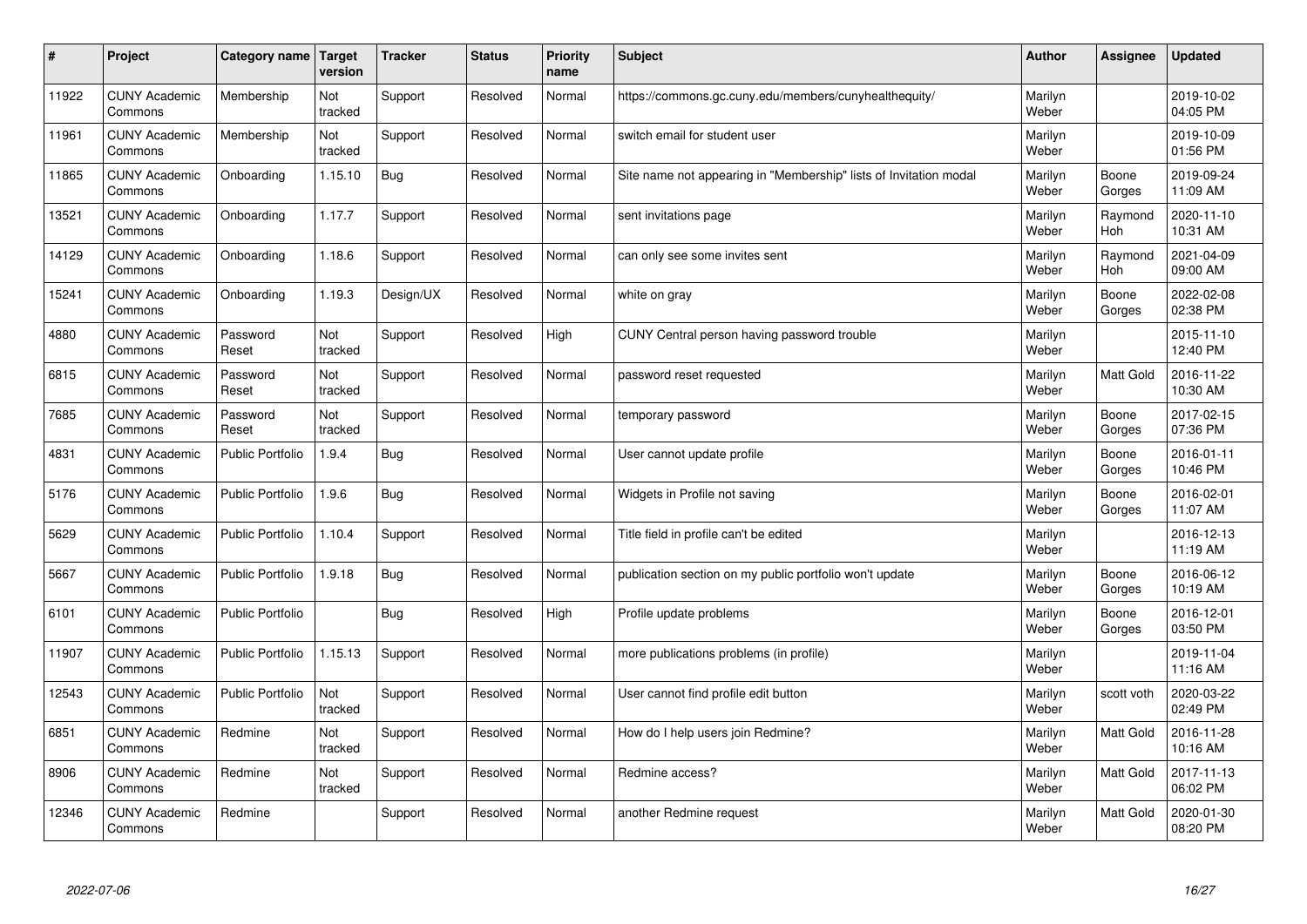| $\pmb{\sharp}$ | Project                         | Category name  | Target<br>version | <b>Tracker</b> | <b>Status</b> | <b>Priority</b><br>name | <b>Subject</b>                                                              | <b>Author</b>    | <b>Assignee</b>       | <b>Updated</b>         |
|----------------|---------------------------------|----------------|-------------------|----------------|---------------|-------------------------|-----------------------------------------------------------------------------|------------------|-----------------------|------------------------|
| 15269          | <b>CUNY Academic</b><br>Commons | Redmine        | Not<br>tracked    | Support        | Resolved      | Normal                  | Segal Theater sites                                                         | Marilyn<br>Weber |                       | 2022-02-07<br>04:11 PM |
| 3593           | <b>CUNY Academic</b><br>Commons | Registration   | 1.7.2             | Bug            | Resolved      | High                    | registration problems                                                       | Marilyn<br>Weber | Boone<br>Gorges       | 2014-11-01<br>02:57 PM |
| 4577           | <b>CUNY Academic</b><br>Commons | Registration   | Not<br>tracked    | <b>Bug</b>     | Resolved      | Normal                  | New users are not getting their email verification                          | Marilyn<br>Weber | Boone<br>Gorges       | 2016-01-26<br>03:30 PM |
| 4649           | <b>CUNY Academic</b><br>Commons | Registration   | Not<br>tracked    | <b>Bug</b>     | Resolved      | Urgent                  | Submit button has disappeared                                               | Marilyn<br>Weber | Boone<br>Gorges       | 2015-09-22<br>11:47 AM |
| 5019           | <b>CUNY Academic</b><br>Commons | Registration   | Not<br>tracked    | Support        | Resolved      | Normal                  | Forgotten password for user with new email address                          | Marilyn<br>Weber | Marilyn<br>Weber      | 2015-12-11<br>04:18 PM |
| 5037           | <b>CUNY Academic</b><br>Commons | Registration   | Not<br>tracked    | Support        | Resolved      | Normal                  | Another Forgotten password for user with new email address                  | Marilyn<br>Weber | Boone<br>Gorges       | 2015-12-22<br>05:24 PM |
| 5969           | <b>CUNY Academic</b><br>Commons | Registration   | 1.9.27            | <b>Bug</b>     | Resolved      | Normal                  | Queens students unable to join                                              | Marilyn<br>Weber | Boone<br>Gorges       | 2016-09-04<br>09:41 PM |
| 7608           | <b>CUNY Academic</b><br>Commons | Registration   | Not<br>tracked    | Feature        | Resolved      | Normal                  | create an account                                                           | Marilyn<br>Weber |                       | 2017-02-15<br>10:45 PM |
| 7613           | <b>CUNY Academic</b><br>Commons | Registration   | Not<br>tracked    | Support        | Resolved      | Normal                  | non-matriculated students                                                   | Marilyn<br>Weber | Boone<br>Gorges       | 2017-11-15<br>11:03 AM |
| 9162           | <b>CUNY Academic</b><br>Commons | Registration   | Not<br>tracked    | Support        | Resolved      | Normal                  | email change due to user error                                              | Marilyn<br>Weber | <b>Matt Gold</b>      | 2018-02-13<br>11:11 AM |
| 9767           | <b>CUNY Academic</b><br>Commons | Registration   | Not<br>tracked    | Support        | Resolved      | Normal                  | user deleted account but now needs one                                      | Marilyn<br>Weber |                       | 2018-05-11<br>02:39 PM |
| 9787           | <b>CUNY Academic</b><br>Commons | Registration   |                   | Support        | Resolved      | Normal                  | email change request                                                        | Marilyn<br>Weber | <b>Matt Gold</b>      | 2018-05-16<br>09:55 PM |
| 14526          | <b>CUNY Academic</b><br>Commons | Registration   | 1.18.12           | <b>Bug</b>     | Resolved      | High                    | registration interface won't show a space to enter nonCUNY code             | Marilyn<br>Weber |                       | 2021-06-03<br>04:02 PM |
| 7684           | <b>CUNY Academic</b><br>Commons | Reply By Email | 1.10.12           | Bug            | Resolved      | High                    | trying to post too often error                                              | Marilyn<br>Weber | Raymond<br><b>Hoh</b> | 2017-02-28<br>12:43 PM |
| 8934           | <b>CUNY Academic</b><br>Commons | Reply By Email | 1.12.4            | Support        | Resolved      | High                    | RBE "could not post" email should have info about attempted From<br>address | Marilyn<br>Weber | Raymond<br>Hoh        | 2017-12-12<br>11:25 AM |
| 6025           | <b>CUNY Academic</b><br>Commons | Search         | Not<br>tracked    | Bug            | Resolved      | Normal                  | Search function not working                                                 | Marilyn<br>Weber | Boone<br>Gorges       | 2016-10-12<br>09:41 AM |
| 3530           | <b>CUNY Academic</b><br>Commons | Server         | Not<br>tracked    | <b>Bug</b>     | Resolved      | High                    | Commons running very slowly/ "connection lost"                              | Marilyn<br>Weber | Matt Gold             | 2014-10-08<br>09:34 AM |
| 5872           | <b>CUNY Academic</b><br>Commons | Server         | Not<br>tracked    | Bug            | Resolved      | Immediate               | Whole Commons is down                                                       | Marilyn<br>Weber | Boone<br>Gorges       | 2016-08-12<br>12:04 AM |
| 6106           | <b>CUNY Academic</b><br>Commons | Server         | Not<br>tracked    | Bug            | Resolved      | Normal                  | 504 error                                                                   | Marilyn<br>Weber |                       | 2017-11-15<br>01:55 PM |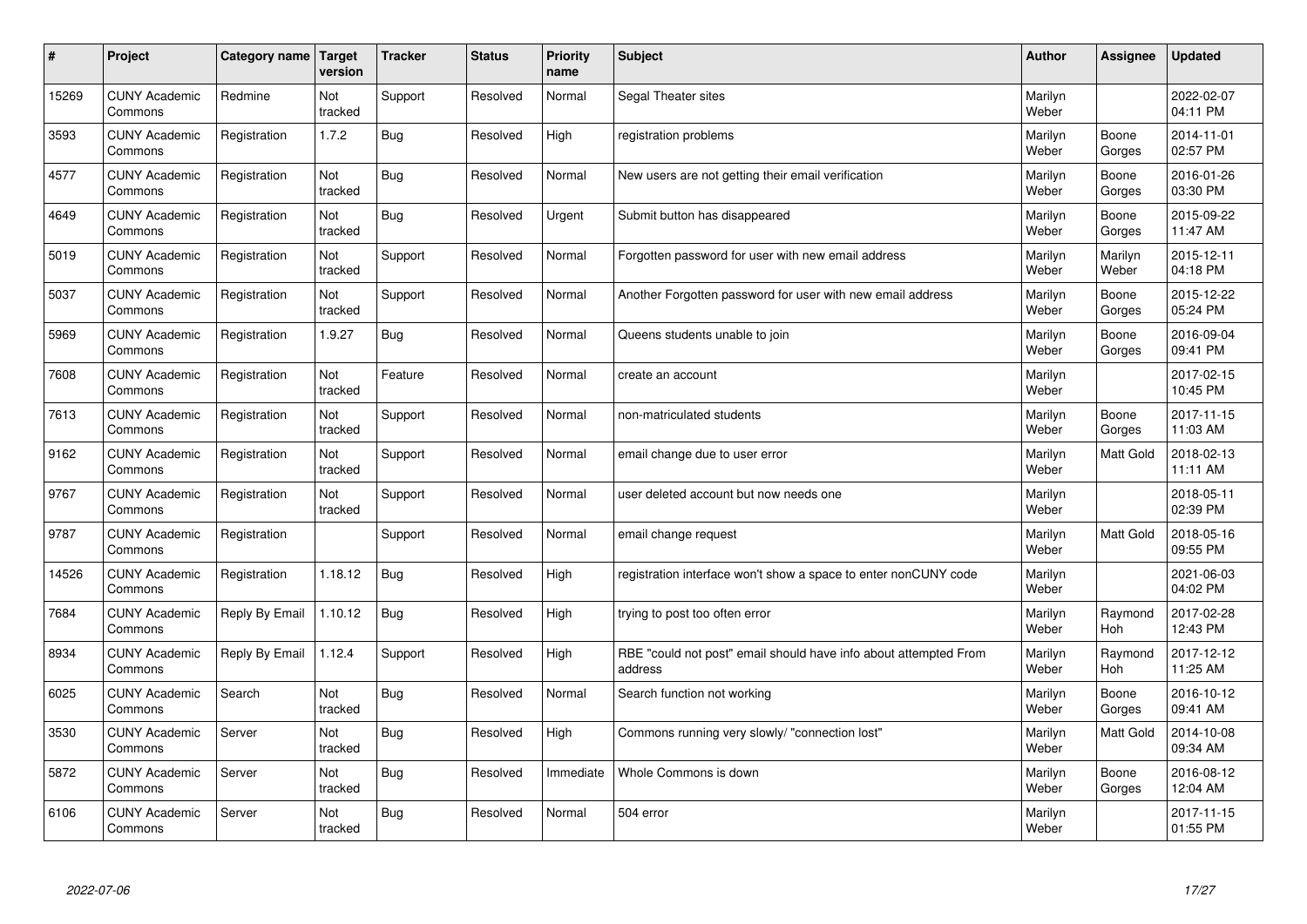| $\pmb{\#}$ | Project                         | Category name              | Target<br>version | <b>Tracker</b> | <b>Status</b> | <b>Priority</b><br>name | <b>Subject</b>                                                              | <b>Author</b>    | <b>Assignee</b>       | <b>Updated</b>         |
|------------|---------------------------------|----------------------------|-------------------|----------------|---------------|-------------------------|-----------------------------------------------------------------------------|------------------|-----------------------|------------------------|
| 13016      | <b>CUNY Academic</b><br>Commons | Shortcodes and<br>embeds   | 1.16.15           | Support        | Resolved      | Normal                  | possible to run code examples, like in Jupyter Notebooks?                   | Marilyn<br>Weber |                       | 2020-07-16<br>11:52 AM |
| 13134      | <b>CUNY Academic</b><br>Commons | Site cloning               | 1.17.1            | Support        | Resolved      | Normal                  | New site (a clone) point to old dashboard                                   | Marilyn<br>Weber |                       | 2020-08-12<br>03:22 PM |
| 16291      | <b>CUNY Academic</b><br>Commons | Site cloning               | 2.0.2             | Support        | Resolved      | Normal                  | Images coming up blank in Media Library                                     | Marilyn<br>Weber | Raymond<br>Hoh        | 2022-06-29<br>11:31 AM |
| 7836       | <b>CUNY Academic</b><br>Commons | Social Paper               | Not<br>tracked    | Support        | Resolved      | Normal                  | missing Social Paper                                                        | Marilyn<br>Weber |                       | 2017-11-15<br>01:31 PM |
| 8893       | <b>CUNY Academic</b><br>Commons | Social Paper               | 1.12.1            | Support        | Resolved      | Normal                  | Social paper won't connect to group?                                        | Marilyn<br>Weber |                       | 2017-12-11<br>01:16 PM |
| 11908      | <b>CUNY Academic</b><br>Commons | Spam/Spam<br>Prevention    | 1.17.7            | Support        | Resolved      | Normal                  | overeager spam filter                                                       | Marilyn<br>Weber | Raymond<br><b>Hoh</b> | 2020-11-05<br>04:36 PM |
| 12395      | <b>CUNY Academic</b><br>Commons | Spam/Spam<br>Prevention    | Not<br>tracked    | Support        | Resolved      | Normal                  | comments again being blocked                                                | Marilyn<br>Weber | Raymond<br>Hoh        | 2020-03-10<br>11:13 AM |
| 5985       | <b>CUNY Academic</b><br>Commons | Support                    | Not<br>tracked    | Support        | Resolved      | Normal                  | change user's email address (she cannot access old)                         | Marilyn<br>Weber | Boone<br>Gorges       | 2016-09-07<br>01:43 PM |
| 6656       | <b>CUNY Academic</b><br>Commons | Support                    | Not<br>tracked    | Support        | Resolved      | Normal                  | Remove user profile                                                         | Marilyn<br>Weber | <b>Matt Gold</b>      | 2016-11-10<br>02:18 PM |
| 5177       | <b>CUNY Academic</b><br>Commons | Toolbar                    | 1.9.6             | <b>Bug</b>     | Resolved      | Normal                  | No "My Papers" tab                                                          | Marilyn<br>Weber | Raymond<br>Hoh        | 2016-01-29<br>08:37 AM |
| 5346       | <b>CUNY Academic</b><br>Commons | Toolbar                    | 1.9.11            | <b>Bug</b>     | Resolved      | Normal                  | possible dynamic HTML code bug?                                             | Marilyn<br>Weber | Boone<br>Gorges       | 2016-03-22<br>10:53 AM |
| 4102       | <b>CUNY Academic</b><br>Commons | User<br>Experience         | 1.8.1             | Design/UX      | Resolved      | Normal                  | Username rules                                                              | Marilyn<br>Weber | Samantha<br>Raddatz   | 2015-06-01<br>01:23 PM |
| 6860       | <b>CUNY Academic</b><br>Commons | User<br>Onboarding         | 1.12              | <b>Bug</b>     | Resolved      | Normal                  | Invitation to join a group is appearing as an invitiation to join the site! | Marilyn<br>Weber | Boone<br>Gorges       | 2017-10-30<br>10:03 AM |
| 4340       | <b>CUNY Academic</b><br>Commons | WordPress -<br>Media       | 1.8.14            | Feature        | Resolved      | Normal                  | embedding a video                                                           | Marilyn<br>Weber | Daniel<br>Jones       | 2015-10-20<br>12:01 AM |
| 13238      | <b>CUNY Academic</b><br>Commons | WordPress -<br>Media       | 1.17.3            | Support        | Resolved      | Normal                  | allow ppsx file?                                                            | Marilyn<br>Weber | Raymond<br>Hoh        | 2020-09-10<br>11:46 AM |
| 14369      | <b>CUNY Academic</b><br>Commons | WordPress -<br>Media       | Not<br>tracked    | Support        | Resolved      | Normal                  | renewed problem with ppsx files                                             | Marilyn<br>Weber |                       | 2021-04-27<br>12:44 PM |
| 15978      | <b>CUNY Academic</b><br>Commons | WordPress -<br>Media       | 2.0.2             | Support        | Resolved      | Normal                  | tex files?                                                                  | Marilyn<br>Weber | Raymond<br><b>Hoh</b> | 2022-06-28<br>09:09 PM |
| 2777       | <b>CUNY Academic</b><br>Commons | WordPress<br>(misc)        | Not<br>tracked    | <b>Bug</b>     | Resolved      | Normal                  | Hero slide access                                                           | Marilyn<br>Weber | Boone<br>Gorges       | 2013-09-07<br>12:26 PM |
| 3001       | <b>CUNY Academic</b><br>Commons | <b>WordPress</b><br>(misc) | Not<br>tracked    | Support        | Resolved      | Normal                  | shortlink requested                                                         | Marilyn<br>Weber | Boone<br>Gorges       | 2014-01-30<br>01:26 PM |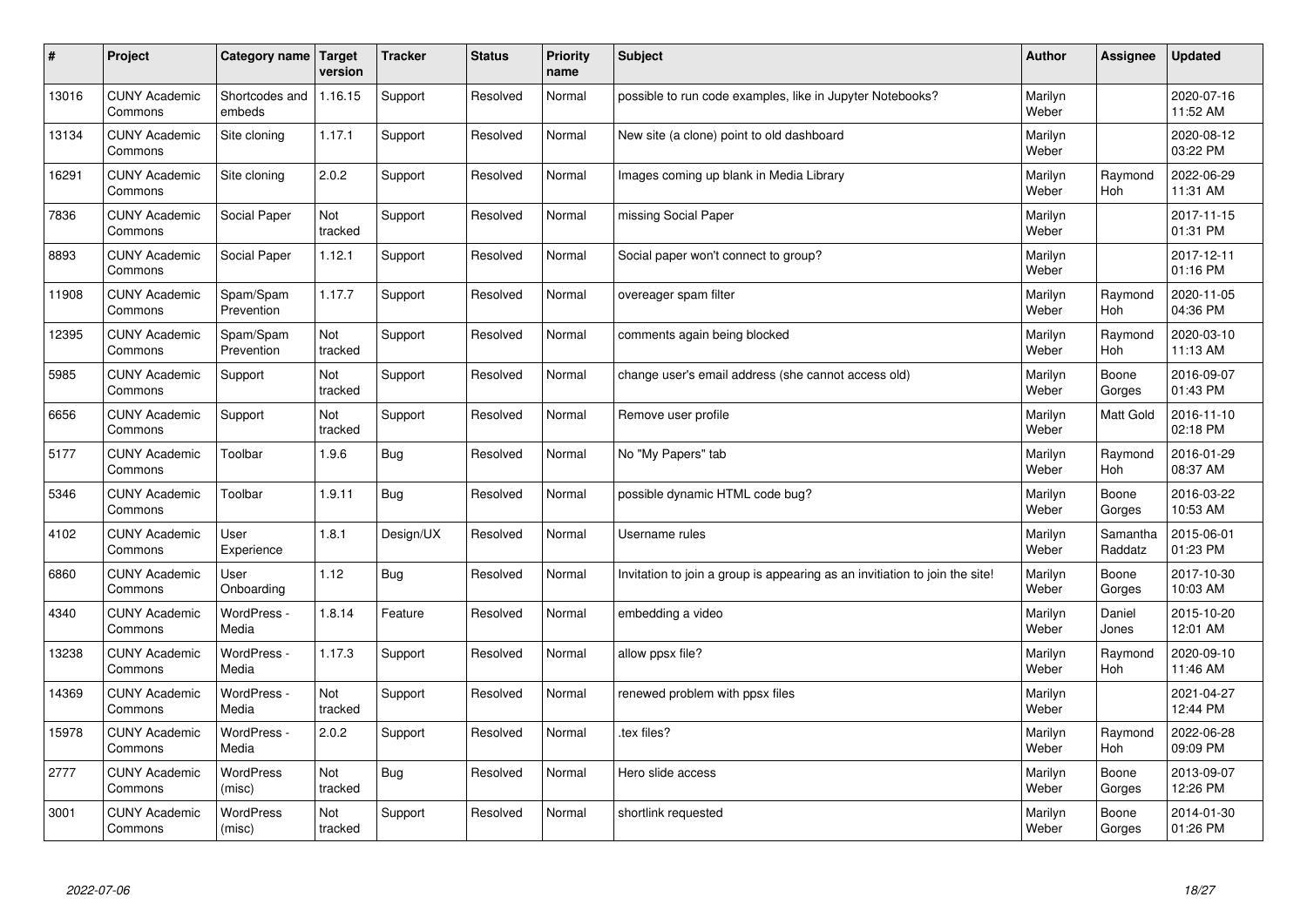| $\sharp$ | Project                         | Category name   Target            | version        | <b>Tracker</b> | <b>Status</b> | <b>Priority</b><br>name | <b>Subject</b>                                | <b>Author</b>    | Assignee              | <b>Updated</b>         |
|----------|---------------------------------|-----------------------------------|----------------|----------------|---------------|-------------------------|-----------------------------------------------|------------------|-----------------------|------------------------|
| 5753     | <b>CUNY Academic</b><br>Commons | <b>WordPress</b><br>(misc)        | Not<br>tracked | Support        | Resolved      | Normal                  | merging blogs and groups                      | Marilyn<br>Weber | Boone<br>Gorges       | 2016-08-29<br>03:09 PM |
| 7607     | <b>CUNY Academic</b><br>Commons | <b>WordPress</b><br>(misc)        | Not<br>tracked | Feature        | Resolved      | Normal                  | mp4 files                                     | Marilyn<br>Weber |                       | 2017-02-15<br>07:37 PM |
| 7994     | <b>CUNY Academic</b><br>Commons | <b>WordPress</b><br>(misc)        | 1.10.17        | Bug            | Resolved      | Urgent                  | Comments not appearing                        | Marilyn<br>Weber |                       | 2017-04-20<br>11:16 AM |
| 9499     | <b>CUNY Academic</b><br>Commons | <b>WordPress</b><br>(misc)        | Not<br>tracked | Support        | Resolved      | Normal                  | tiny question - preventing dates on posts?    | Marilyn<br>Weber | Raymond<br><b>Hoh</b> | 2018-04-04<br>03:55 PM |
| 9541     | <b>CUNY Academic</b><br>Commons | <b>WordPress</b><br>(misc)        | Not<br>tracked | Support        | Resolved      | Normal                  | repeating header banner                       | Marilyn<br>Weber | Raymond<br>Hoh        | 2018-04-06<br>12:33 PM |
| 10133    | <b>CUNY Academic</b><br>Commons | WordPress<br>(misc)               | Not<br>tracked | Support        | Resolved      | Normal                  | two Commons sites to be migrated elsewhere    | Marilyn<br>Weber |                       | 2018-12-10<br>03:54 PM |
| 10810    | <b>CUNY Academic</b><br>Commons | <b>WordPress</b><br>(misc)        | 1.14.2         | <b>Bug</b>     | Resolved      | Normal                  | Sites set as public are becoming private      | Marilyn<br>Weber |                       | 2018-12-11<br>10:15 AM |
| 11453    | <b>CUNY Academic</b><br>Commons | <b>WordPress</b><br>(misc)        | 1.15.2         | Bug            | Resolved      | Normal                  | 403 error on Firefox                          | Marilyn<br>Weber | Raymond<br>Hoh        | 2019-05-28<br>11:46 AM |
| 12393    | <b>CUNY Academic</b><br>Commons | <b>WordPress</b><br>(misc)        |                | Support        | Resolved      | High                    | size limit for files                          | Marilyn<br>Weber |                       | 2020-02-18<br>10:13 AM |
| 16172    | <b>CUNY Academic</b><br>Commons | WordPress<br>(misc)               | 2.0.2          | Bug            | Resolved      | Normal                  | 'Lost your password" link not in error messge | Marilyn<br>Weber | Raymond<br>Hoh        | 2022-06-14<br>09:21 PM |
| 3116     | <b>CUNY Academic</b><br>Commons | WordPress<br>(Permissions)        |                | <b>Bug</b>     | Resolved      | Normal                  | Updating the FAQ page                         | Marilyn<br>Weber | Boone<br>Gorges       | 2014-04-01<br>10:12 PM |
| 3592     | <b>CUNY Academic</b><br>Commons | <b>WordPress</b><br>(Permissions) | Not<br>tracked | Publicity      | Resolved      | Normal                  | Oops - Announcing 1.6!                        | Marilyn<br>Weber | Boone<br>Gorges       | 2014-10-22<br>03:03 PM |
| 4542     | <b>CUNY Academic</b><br>Commons | <b>WordPress</b><br>Plugins       | 1.8.10         | <b>Bug</b>     | Resolved      | Normal                  | Emailing group users problem                  | Marilyn<br>Weber | Boone<br>Gorges       | 2015-09-11<br>11:16 AM |
| 4997     | <b>CUNY Academic</b><br>Commons | WordPress<br>Plugins              | 1.9.4          | Feature        | Resolved      | Normal                  | ability to embed maps from StoryMapJS?        | Marilyn<br>Weber | Boone<br>Gorges       | 2016-01-07<br>12:34 PM |
| 5036     | <b>CUNY Academic</b><br>Commons | <b>WordPress</b><br>Plugins       | 1.9.1.1        | Feature        | Resolved      | Normal                  | <b>Embeds request</b>                         | Marilyn<br>Weber | Boone<br>Gorges       | 2015-12-18<br>10:12 PM |
| 5302     | <b>CUNY Academic</b><br>Commons | <b>WordPress</b><br>Plugins       | 1.9.10         | Feature        | Resolved      | Normal                  | request for WP Gallery Custom Links plug-in   | Marilyn<br>Weber | Boone<br>Gorges       | 2016-03-11<br>09:20 PM |
| 5522     | <b>CUNY Academic</b><br>Commons | WordPress<br>Plugins              | 1.9.15         | Feature        | Resolved      | Normal                  | plugin request                                | Marilyn<br>Weber | Boone<br>Gorges       | 2016-05-09<br>10:36 AM |
| 5621     | <b>CUNY Academic</b><br>Commons | WordPress<br>Plugins              | 1.9.17         | Feature        | Resolved      | Normal                  | Taxonomy plugin request                       | Marilyn<br>Weber | Boone<br>Gorges       | 2016-06-01<br>11:28 PM |
| 5657     | <b>CUNY Academic</b><br>Commons | WordPress<br>Plugins              | 1.9.18         | Feature        | Resolved      | Normal                  | Plugin Request - Instagram Feed WD            | Marilyn<br>Weber | Boone<br>Gorges       | 2016-06-08<br>12:36 PM |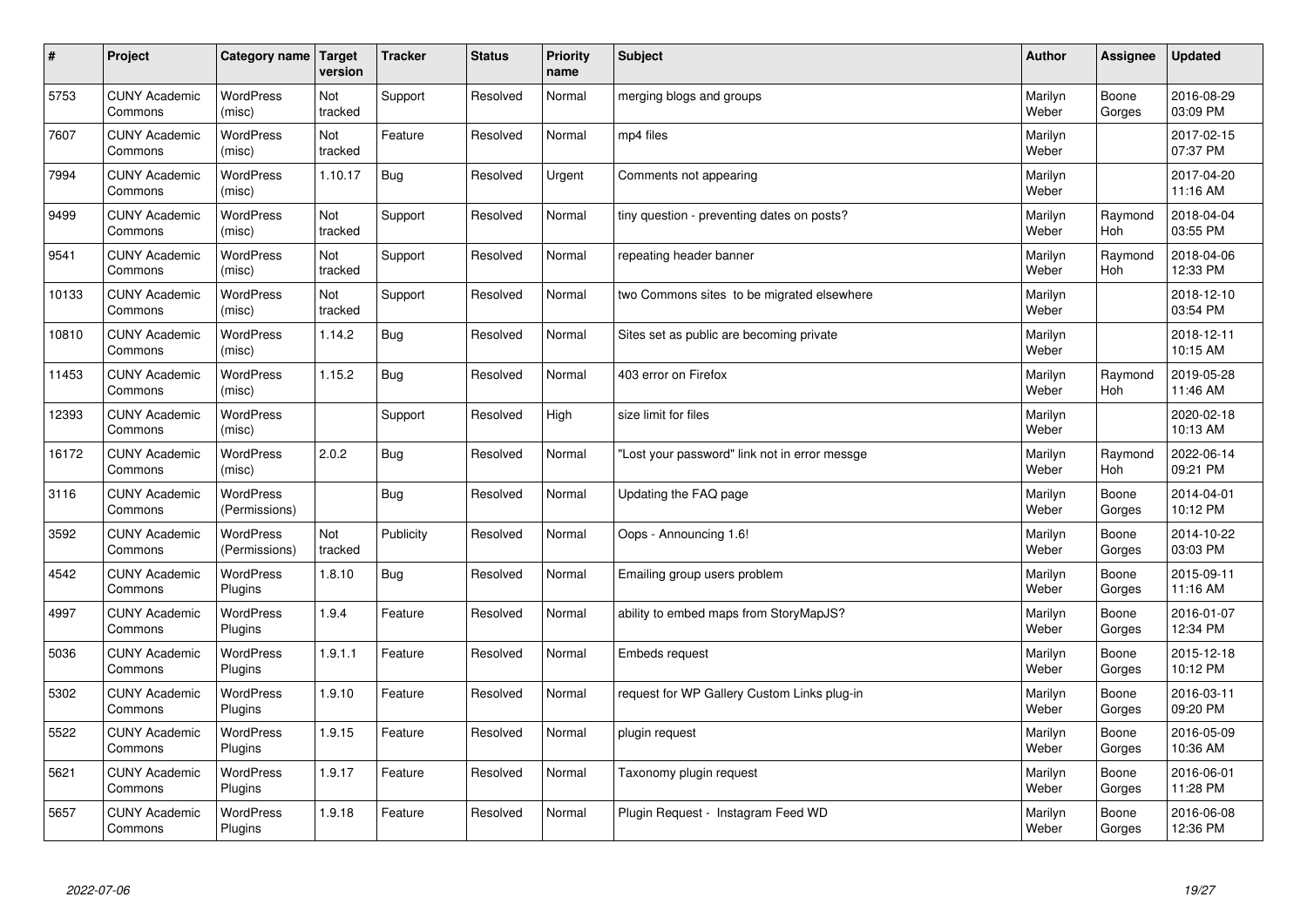| #    | Project                         | Category name               | Target<br>version | <b>Tracker</b> | <b>Status</b> | <b>Priority</b><br>name | <b>Subject</b>                                           | <b>Author</b>    | <b>Assignee</b>       | <b>Updated</b>         |
|------|---------------------------------|-----------------------------|-------------------|----------------|---------------|-------------------------|----------------------------------------------------------|------------------|-----------------------|------------------------|
| 5875 | <b>CUNY Academic</b><br>Commons | <b>WordPress</b><br>Plugins | Not<br>tracked    | Bug            | Resolved      | Normal                  | Events Calendar garbled in IE                            | Marilyn<br>Weber | Marilyn<br>Weber      | 2017-11-15<br>05:45 PM |
| 7100 | <b>CUNY Academic</b><br>Commons | <b>WordPress</b><br>Plugins | 1.10.5            | <b>Bug</b>     | Resolved      | High                    | Cincopa plugin problem                                   | Marilyn<br>Weber | Boone<br>Gorges       | 2016-12-19<br>10:32 AM |
| 7328 | <b>CUNY Academic</b><br>Commons | <b>WordPress</b><br>Plugins | Not<br>tracked    | Bug            | Resolved      | Normal                  | technical issue with the Events Manager plugin           | Marilyn<br>Weber | Raymond<br><b>Hoh</b> | 2017-11-15<br>06:19 PM |
| 7745 | <b>CUNY Academic</b><br>Commons | <b>WordPress</b><br>Plugins | 1.10.13           | Support        | Resolved      | Normal                  | Featured Video Plus plugin requested                     | Marilyn<br>Weber |                       | 2017-03-03<br>01:51 PM |
| 8131 | <b>CUNY Academic</b><br>Commons | <b>WordPress</b><br>Plugins | 1.11              | Bug            | Resolved      | Normal                  | Newsletters plug-in                                      | Marilyn<br>Weber | Boone<br>Gorges       | 2017-05-11<br>09:42 PM |
| 8308 | <b>CUNY Academic</b><br>Commons | <b>WordPress</b><br>Plugins | Not<br>tracked    | Support        | Resolved      | Normal                  | <b>WP Migration plugin</b>                               | Marilyn<br>Weber |                       | 2017-11-15<br>01:27 PM |
| 8446 | <b>CUNY Academic</b><br>Commons | <b>WordPress</b><br>Plugins | 1.11.14           | Support        | Resolved      | Normal                  | request for multiple accordion menu plugins              | Marilyn<br>Weber |                       | 2018-05-07<br>09:57 PM |
| 8552 | <b>CUNY Academic</b><br>Commons | WordPress<br>Plugins        | 1.11.10           | Bug            | Resolved      | Normal                  | Events Calendar problem                                  | Marilyn<br>Weber |                       | 2017-08-18<br>04:36 PM |
| 8576 | <b>CUNY Academic</b><br>Commons | <b>WordPress</b><br>Plugins | 1.11.11           | Support        | Resolved      | Normal                  | Digital Measures plugin request                          | Marilyn<br>Weber |                       | 2017-09-01<br>03:44 PM |
| 8693 | <b>CUNY Academic</b><br>Commons | <b>WordPress</b><br>Plugins |                   | Support        | Resolved      | Normal                  | Existing blog wants to replace Mailpoet with Newsletters | Marilyn<br>Weber |                       | 2017-09-12<br>02:24 PM |
| 8721 | <b>CUNY Academic</b><br>Commons | <b>WordPress</b><br>Plugins | 1.11.13           | Bug            | Resolved      | Normal                  | more problems with Events calendar                       | Marilyn<br>Weber |                       | 2017-09-21<br>10:35 AM |
| 8908 | <b>CUNY Academic</b><br>Commons | <b>WordPress</b><br>Plugins | 1.12.2            | Support        | Resolved      | Normal                  | Plugin request from Steve Brier                          | Marilyn<br>Weber |                       | 2017-11-27<br>11:39 AM |
| 8924 | <b>CUNY Academic</b><br>Commons | <b>WordPress</b><br>Plugins | 1.12.4            | Bug            | Resolved      | Normal                  | auto-remove feature on http://pcp.gc.cuny.edu            | Marilyn<br>Weber | <b>Matt Gold</b>      | 2017-12-04<br>10:18 AM |
| 9026 | <b>CUNY Academic</b><br>Commons | WordPress<br>Plugins        | 1.12.6            | Support        | Resolved      | Normal                  | plugin request from Carlos Guevara                       | Marilyn<br>Weber |                       | 2018-01-03<br>09:33 AM |
| 9078 | <b>CUNY Academic</b><br>Commons | <b>WordPress</b><br>Plugins | 1.12.7            | Support        | Resolved      | Normal                  | arcgis web maps?                                         | Marilyn<br>Weber | Raymond<br>Hoh        | 2018-01-23<br>11:11 AM |
| 9087 | <b>CUNY Academic</b><br>Commons | WordPress<br>Plugins        | 1.12.7            | Support        | Resolved      | Normal                  | request for WP Social Sharing                            | Marilyn<br>Weber |                       | 2018-01-23<br>11:17 AM |
| 9192 | <b>CUNY Academic</b><br>Commons | WordPress<br>Plugins        | 1.12.8            | Bug            | Resolved      | Normal                  | problems with the Leaflet plug -in                       | Marilyn<br>Weber | Boone<br>Gorges       | 2018-02-13<br>11:07 AM |
| 9330 | <b>CUNY Academic</b><br>Commons | WordPress<br>Plugins        | 1.12.10           | <b>Bug</b>     | Resolved      | Normal                  | part 2 of problems with the Leaflet plug -in             | Marilyn<br>Weber |                       | 2018-03-04<br>05:58 PM |
| 9340 | <b>CUNY Academic</b><br>Commons | WordPress<br>Plugins        | 1.12.10           | Bug            | Resolved      | Normal                  | change the web preview?                                  | Marilyn<br>Weber | Raymond<br>Hoh        | 2018-03-13<br>11:50 AM |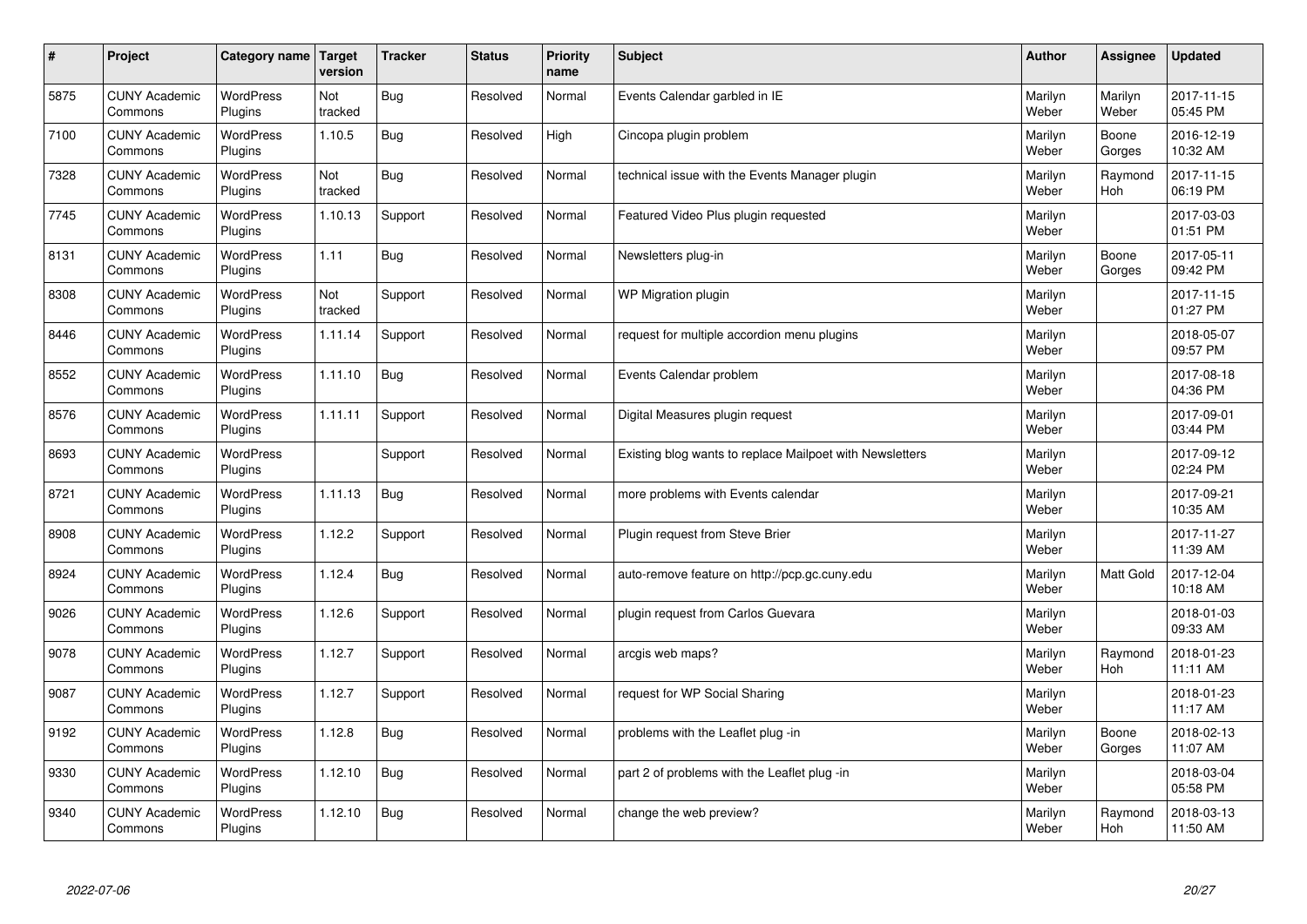| $\vert$ # | Project                         | Category name               | Target<br>version | <b>Tracker</b> | <b>Status</b> | <b>Priority</b><br>name | <b>Subject</b>                                                                          | <b>Author</b>    | Assignee              | <b>Updated</b>         |
|-----------|---------------------------------|-----------------------------|-------------------|----------------|---------------|-------------------------|-----------------------------------------------------------------------------------------|------------------|-----------------------|------------------------|
| 9500      | <b>CUNY Academic</b><br>Commons | <b>WordPress</b><br>Plugins | 1.12.12           | Support        | Resolved      | Normal                  | PowerPoint in the media library?                                                        | Marilyn<br>Weber | Raymond<br><b>Hoh</b> | 2018-04-12<br>02:28 PM |
| 9888      | <b>CUNY Academic</b><br>Commons | <b>WordPress</b><br>Plugins | 1.13.3            | Support        | Resolved      | Normal                  | Business directory Plug-in request                                                      | Marilyn<br>Weber |                       | 2018-06-12<br>11:52 AM |
| 9965      | <b>CUNY Academic</b><br>Commons | WordPress<br>Plugins        | 1.13.4            | Support        | Resolved      | Normal                  | plug-in request for OneTone Companion                                                   | Marilyn<br>Weber | Raymond<br><b>Hoh</b> | 2018-06-26<br>12:00 PM |
| 10240     | <b>CUNY Academic</b><br>Commons | <b>WordPress</b><br>Plugins | 1.13.8            | Support        | Resolved      | Normal                  | require-featured-image plug-in request                                                  | Marilyn<br>Weber |                       | 2018-08-29<br>05:15 PM |
| 11205     | <b>CUNY Academic</b><br>Commons | <b>WordPress</b><br>Plugins | Not<br>tracked    | Support        | Resolved      | Normal                  | problems with Google calendar                                                           | Marilyn<br>Weber | Raymond<br>Hoh        | 2019-03-11<br>02:17 PM |
| 11813     | <b>CUNY Academic</b><br>Commons | <b>WordPress</b><br>Plugins | 1.15.9            | Support        | Resolved      | Normal                  | 'Change Password Protected Message" plugin requests                                     | Marilyn<br>Weber |                       | 2019-09-10<br>05:57 PM |
| 11832     | <b>CUNY Academic</b><br>Commons | <b>WordPress</b><br>Plugins | 1.15.11           | Support        | Resolved      | Normal                  | Yoast SEO premium for sexgenlab.org                                                     | Marilyn<br>Weber |                       | 2019-10-08<br>11:22 AM |
| 12354     | <b>CUNY Academic</b><br>Commons | WordPress<br>Plugins        | 1.16.5            | <b>Bug</b>     | Resolved      | Urgent                  | sites (including Net-Art) are reporting critical issues                                 | Marilyn<br>Weber | Raymond<br>Hoh        | 2020-02-02<br>03:16 PM |
| 12363     | <b>CUNY Academic</b><br>Commons | WordPress<br>Plugins        | 1.16.5            | Bug            | Resolved      | Urgent                  | more bbPress problems - now students unable to post either a new<br>thread or a comment | Marilyn<br>Weber | Raymond<br>Hoh        | 2020-03-17<br>03:07 PM |
| 12676     | <b>CUNY Academic</b><br>Commons | WordPress<br>Plugins        | 1.16.10           | Support        | Resolved      | Normal                  | request for Require Post Category plug-in                                               | Marilyn<br>Weber |                       | 2020-04-28<br>11:03 AM |
| 13184     | <b>CUNY Academic</b><br>Commons | <b>WordPress</b><br>Plugins | 1.17.2            | Support        | Resolved      | Normal                  | google translate plugin                                                                 | Marilyn<br>Weber |                       | 2020-08-25<br>11:36 AM |
| 13741     | <b>CUNY Academic</b><br>Commons | <b>WordPress</b><br>Plugins | 1.18.3            | Support        | Resolved      | Normal                  | Ensemble Video Plugin                                                                   | Marilyn<br>Weber |                       | 2021-01-26<br>04:43 PM |
| 13841     | <b>CUNY Academic</b><br>Commons | WordPress<br>Plugins        | 1.18.3            | Support        | Resolved      | Normal                  | Folders plugin request                                                                  | Marilyn<br>Weber | Boone<br>Gorges       | 2021-01-26<br>04:43 PM |
| 13846     | <b>CUNY Academic</b><br>Commons | <b>WordPress</b><br>Plugins | 1.18.3            | Support        | Resolved      | Normal                  | Yoast SEO plugin problem                                                                | Marilyn<br>Weber |                       | 2021-01-19<br>05:34 PM |
| 13935     | <b>CUNY Academic</b><br>Commons | WordPress<br>Plugins        | 1.18.4            | Support        | Resolved      | Low                     | Add Users sidebar widget not working                                                    | Marilyn<br>Weber |                       | 2021-02-09<br>11:05 AM |
| 13944     | <b>CUNY Academic</b><br>Commons | WordPress<br>Plugins        | 1.18.4            | Support        | Resolved      | Normal                  | 3D FlipBook request                                                                     | Marilyn<br>Weber |                       | 2021-02-09<br>11:05 AM |
| 13947     | <b>CUNY Academic</b><br>Commons | WordPress<br>Plugins        | 1.18.4            | <b>Bug</b>     | Resolved      | Normal                  | Elementor plugin problem                                                                | Marilyn<br>Weber | Raymond<br>Hoh        | 2021-02-08<br>09:34 PM |
| 14012     | <b>CUNY Academic</b><br>Commons | <b>WordPress</b><br>Plugins | 1.18.5            | Support        | Resolved      | Normal                  | Open External Links in a New Window plugin?                                             | Marilyn<br>Weber | Boone<br>Gorges       | 2021-03-02<br>02:07 PM |
| 14019     | <b>CUNY Academic</b><br>Commons | <b>WordPress</b><br>Plugins | 1.18.5            | <b>Bug</b>     | Resolved      | Normal                  | smorales.commons.gc.cuny.edu                                                            | Marilyn<br>Weber | Boone<br>Gorges       | 2021-02-23<br>11:06 AM |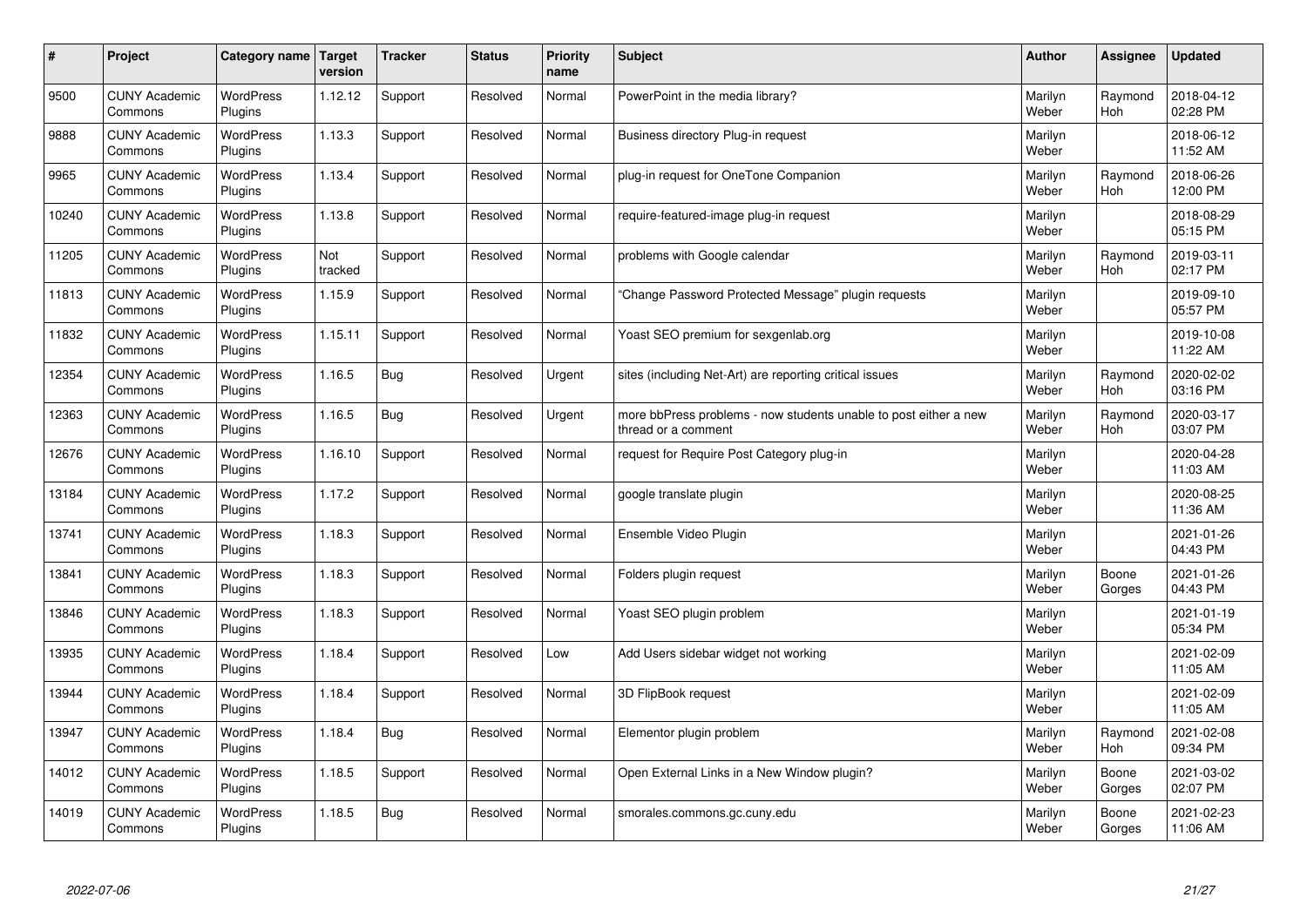| $\#$  | Project                         | Category name                     | Target<br>version | <b>Tracker</b> | <b>Status</b> | <b>Priority</b><br>name | <b>Subject</b>                                                                          | <b>Author</b>    | <b>Assignee</b> | <b>Updated</b>         |
|-------|---------------------------------|-----------------------------------|-------------------|----------------|---------------|-------------------------|-----------------------------------------------------------------------------------------|------------------|-----------------|------------------------|
| 14075 | <b>CUNY Academic</b><br>Commons | <b>WordPress</b><br>Plugins       | Not<br>tracked    | <b>Bug</b>     | Resolved      | Normal                  | sludigitalportfolios.commons.gc.cuny.edu                                                | Marilyn<br>Weber | Boone<br>Gorges | 2021-03-01<br>10:46 AM |
| 14077 | <b>CUNY Academic</b><br>Commons | <b>WordPress</b><br>Plugins       | 1.18.7            | Support        | Resolved      | Normal                  | Elementor Pro plugin for the slider                                                     | Marilyn<br>Weber | Raymond<br>Hoh  | 2021-03-23<br>11:43 AM |
| 14265 | <b>CUNY Academic</b><br>Commons | <b>WordPress</b><br>Plugins       | 1.18.10           | Support        | Resolved      | Normal                  | separate the tag cloud in the blog sidebar                                              | Marilyn<br>Weber | Boone<br>Gorges | 2021-05-12<br>05:19 PM |
| 14509 | <b>CUNY Academic</b><br>Commons | <b>WordPress</b><br>Plugins       | 1.18.12           | Bug            | Resolved      | Normal                  | Elementor Editor problem                                                                | Marilyn<br>Weber |                 | 2021-06-08<br>09:55 AM |
| 14534 | <b>CUNY Academic</b><br>Commons | <b>WordPress</b><br>Plugins       | 1.18.12           | Support        | Resolved      | Normal                  | Share This Image plugin?                                                                | Marilyn<br>Weber |                 | 2021-06-08<br>11:50 AM |
| 14885 | <b>CUNY Academic</b><br>Commons | <b>WordPress</b><br>Plugins       | 1.18.22           | Bug            | Resolved      | Normal                  | Long Loading Times -- Wordpress Admin Site                                              | Marilyn<br>Weber | Raymond<br>Hoh  | 2021-10-26<br>12:28 PM |
| 15545 | <b>CUNY Academic</b><br>Commons | <b>WordPress</b><br>Plugins       | 1.19.5            | Feature        | Resolved      | Normal                  | "ZI Hide Featured Image" plugin request                                                 | Marilyn<br>Weber | Boone<br>Gorges | 2022-03-09<br>10:09 AM |
| 15654 | <b>CUNY Academic</b><br>Commons | WordPress<br>Plugins              | 1.19.6            | Support        | Resolved      | Normal                  | Numerous Copies of Events showing up                                                    | Marilyn<br>Weber | Boone<br>Gorges | 2022-03-22<br>11:30 AM |
| 3071  | <b>CUNY Academic</b><br>Commons | <b>WordPress</b><br><b>Themes</b> | 1.5.22            | Bug            | Resolved      | Normal                  | Twenty Fourteen theme differences                                                       | Marilyn<br>Weber | Boone<br>Gorges | 2014-04-01<br>08:18 PM |
| 3121  | <b>CUNY Academic</b><br>Commons | <b>WordPress</b><br><b>Themes</b> | 1.5.21            | Bug            | Resolved      | High                    | Add Academica theme?                                                                    | Marilyn<br>Weber | Boone<br>Gorges | 2014-03-24<br>11:04 AM |
| 4965  | <b>CUNY Academic</b><br>Commons | <b>WordPress</b><br><b>Themes</b> | Not<br>tracked    | Feature        | Resolved      | Normal                  | Theme requested                                                                         | Marilyn<br>Weber | Boone<br>Gorges | 2016-02-24<br>09:46 PM |
| 5630  | <b>CUNY Academic</b><br>Commons | <b>WordPress</b><br><b>Themes</b> | 1.9.17            | Feature        | Resolved      | Normal                  | Bavota magazine Pro theme                                                               | Marilyn<br>Weber | Boone<br>Gorges | 2016-06-02<br>12:09 AM |
| 7460  | <b>CUNY Academic</b><br>Commons | <b>WordPress</b><br><b>Themes</b> | 1.10.8            | Support        | Resolved      | Normal                  | install Independent Publisher theme?                                                    | Marilyn<br>Weber | Boone<br>Gorges | 2017-01-21<br>09:34 PM |
| 8125  | <b>CUNY Academic</b><br>Commons | <b>WordPress</b><br><b>Themes</b> | 1.10.19           | Bug            | Resolved      | High                    | careerplan admin page failing to load with "currently unable to handle<br>this request" | Marilyn<br>Weber |                 | 2017-07-13<br>12:54 PM |
| 8941  | <b>CUNY Academic</b><br>Commons | <b>WordPress</b><br><b>Themes</b> | 1.13.1            | Support        | Resolved      | Normal                  | Theme request: ColorNews                                                                | Marilyn<br>Weber |                 | 2018-05-08<br>10:42 AM |
| 9335  | <b>CUNY Academic</b><br>Commons | <b>WordPress</b><br><b>Themes</b> | 1.12.10           | Bug            | Resolved      | Normal                  | clone http://digitalscholarship.ccny.cuny.edu site?                                     | Marilyn<br>Weber | Boone<br>Gorges | 2018-03-14<br>12:43 PM |
| 10059 | <b>CUNY Academic</b><br>Commons | WordPress<br>Themes               | Not<br>tracked    | Support        | Resolved      | Normal                  | Magazine Premium theme for new site                                                     | Marilyn<br>Weber |                 | 2020-02-17<br>03:39 PM |
| 11211 | <b>CUNY Academic</b><br>Commons | WordPress<br><b>Themes</b>        | 1.14.8            | Support        | Resolved      | Normal                  | user needs to edit the HTML coding                                                      | Marilyn<br>Weber |                 | 2019-03-12<br>11:20 AM |
| 11866 | <b>CUNY Academic</b><br>Commons | <b>WordPress</b><br><b>Themes</b> | 1.15.10           | Support        | Resolved      | Normal                  | problem with project widget and the 'skills' to generate tags                           | Marilyn<br>Weber | Raymond<br>Hoh  | 2019-09-19<br>03:20 PM |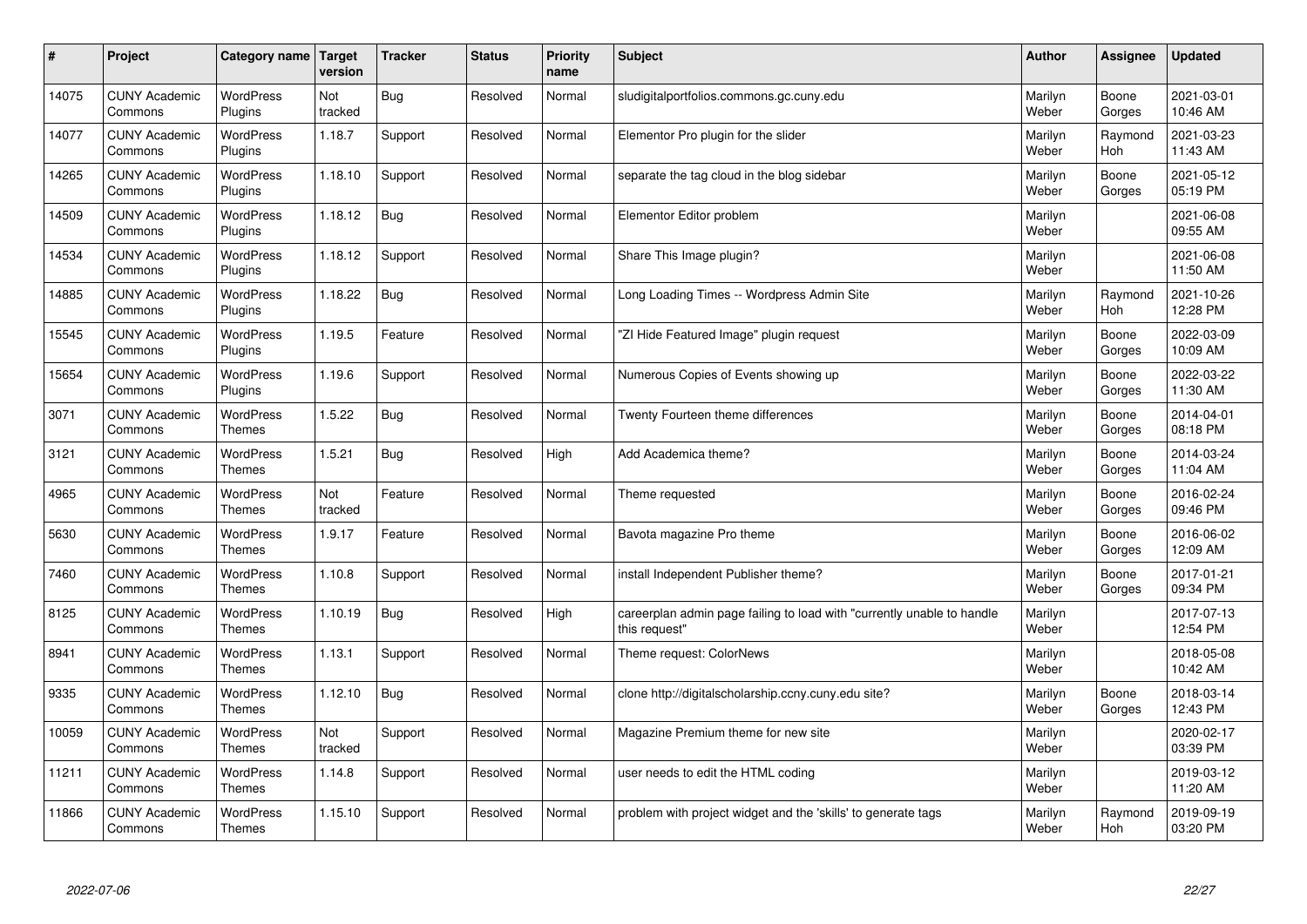| $\sharp$ | Project                         | Category name   Target            | version        | <b>Tracker</b> | <b>Status</b> | <b>Priority</b><br>name | <b>Subject</b>                                  | <b>Author</b>    | <b>Assignee</b>       | <b>Updated</b>         |
|----------|---------------------------------|-----------------------------------|----------------|----------------|---------------|-------------------------|-------------------------------------------------|------------------|-----------------------|------------------------|
| 11976    | <b>CUNY Academic</b><br>Commons | <b>WordPress</b><br><b>Themes</b> | Not<br>tracked | Support        | Resolved      | Normal                  | ColorMag request                                | Marilyn<br>Weber |                       | 2021-02-01<br>10:25 AM |
| 12137    | <b>CUNY Academic</b><br>Commons | <b>WordPress</b><br>Themes        | Not<br>tracked | Support        | Resolved      | Normal                  | media player problem                            | Marilyn<br>Weber |                       | 2019-12-12<br>08:52 PM |
| 12302    | <b>CUNY Academic</b><br>Commons | <b>WordPress</b><br><b>Themes</b> | 1.16.4         | Support        | Resolved      | Normal                  | Pictorio theme request                          | Marilyn<br>Weber | Raymond<br><b>Hoh</b> | 2020-01-28<br>11:44 AM |
| 13185    | <b>CUNY Academic</b><br>Commons | <b>WordPress</b><br>Themes        | 1.17.2         | Support        | Resolved      | Normal                  | Less theme?                                     | Marilyn<br>Weber |                       | 2020-08-25<br>11:26 AM |
| 13512    | <b>CUNY Academic</b><br>Commons | <b>WordPress</b><br><b>Themes</b> | 1.17.7         | Support        | Resolved      | Normal                  | theme update                                    | Marilyn<br>Weber |                       | 2020-11-16<br>04:46 PM |
| 14270    | <b>CUNY Academic</b><br>Commons | WordPress<br><b>Themes</b>        | 1.18.8         | Support        | Resolved      | Normal                  | grid theme?                                     | Marilyn<br>Weber |                       | 2021-04-13<br>11:20 AM |
| 14411    | <b>CUNY Academic</b><br>Commons | <b>WordPress</b><br><b>Themes</b> | 1.18.10        | Bug            | Resolved      | Normal                  | logo problems                                   | Marilyn<br>Weber |                       | 2021-05-03<br>04:37 PM |
| 14734    | <b>CUNY Academic</b><br>Commons | <b>WordPress</b><br><b>Themes</b> | 1.18.18        | Support        | Resolved      | Normal                  | missing section of Sujatha Fernandes' site      | Marilyn<br>Weber | Raymond<br><b>Hoh</b> | 2021-09-06<br>04:15 PM |
| 4881     | <b>CUNY Academic</b><br>Commons | ZenDesk                           | Not<br>tracked | Bug            | Resolved      | Normal                  | ZenDesk emails not being sent                   | Marilyn<br>Weber |                       | 2015-12-07<br>01:34 AM |
| 4918     | <b>CUNY Academic</b><br>Commons | ZenDesk                           | Not<br>tracked | Bug            | Resolved      | High                    | Re-directing Help Requests                      | Marilyn<br>Weber | Raymond<br>Hoh        | 2015-11-23<br>11:15 AM |
| 6602     | <b>CUNY Academic</b><br>Commons | ZenDesk                           | 1.10           | Bug            | Resolved      | High                    | Add Friend button not working                   | Marilyn<br>Weber | Raymond<br><b>Hoh</b> | 2016-11-04<br>12:14 PM |
| 8620     | <b>CUNY Academic</b><br>Commons | ZenDesk                           | 1.11.11        | Bug            | Resolved      | High                    | 'Send us a message" not working                 | Marilyn<br>Weber | Raymond<br>Hoh        | 2017-08-29<br>04:13 PM |
| 13116    | <b>CUNY Academic</b><br>Commons | ZenDesk                           | 1.17.1         | Support        | Resolved      | Normal                  | support/send us a message link obscured         | Marilyn<br>Weber | Raymond<br>Hoh        | 2020-07-29<br>09:33 PM |
| 15686    | <b>CUNY Academic</b><br>Commons | ZenDesk                           | Not<br>tracked | Support        | Resolved      | Low                     | ZenDesk introducing "triggers"                  | Marilyn<br>Weber |                       | 2022-03-22<br>09:37 AM |
| 3673     | <b>CUNY Academic</b><br>Commons |                                   |                | Bug            | Rejected      | Normal                  | CBox pagination issue with the Wiki             | Marilyn<br>Weber |                       | 2014-11-20<br>04:08 PM |
| 3674     | <b>CUNY Academic</b><br>Commons |                                   |                | <b>Bug</b>     | Rejected      | Normal                  | CBox pagination issue with the Wiki             | Marilyn<br>Weber |                       | 2014-11-20<br>05:03 PM |
| 6338     | <b>CUNY Academic</b><br>Commons |                                   |                | Bug            | Rejected      | Normal                  | Multiple email notifications for each blog post | Marilyn<br>Weber | Boone<br>Gorges       | 2016-10-18<br>08:45 PM |
| 6800     | <b>CUNY Academic</b><br>Commons |                                   |                | Bug            | Rejected      | Immediate               | Is something going on?                          | Marilyn<br>Weber |                       | 2016-11-18<br>04:40 PM |
| 8195     | <b>CUNY Academic</b><br>Commons |                                   |                | Support        | Rejected      | Normal                  | possible to make the Profile pic semi-hidden?   | Marilyn<br>Weber |                       | 2017-05-24<br>11:00 PM |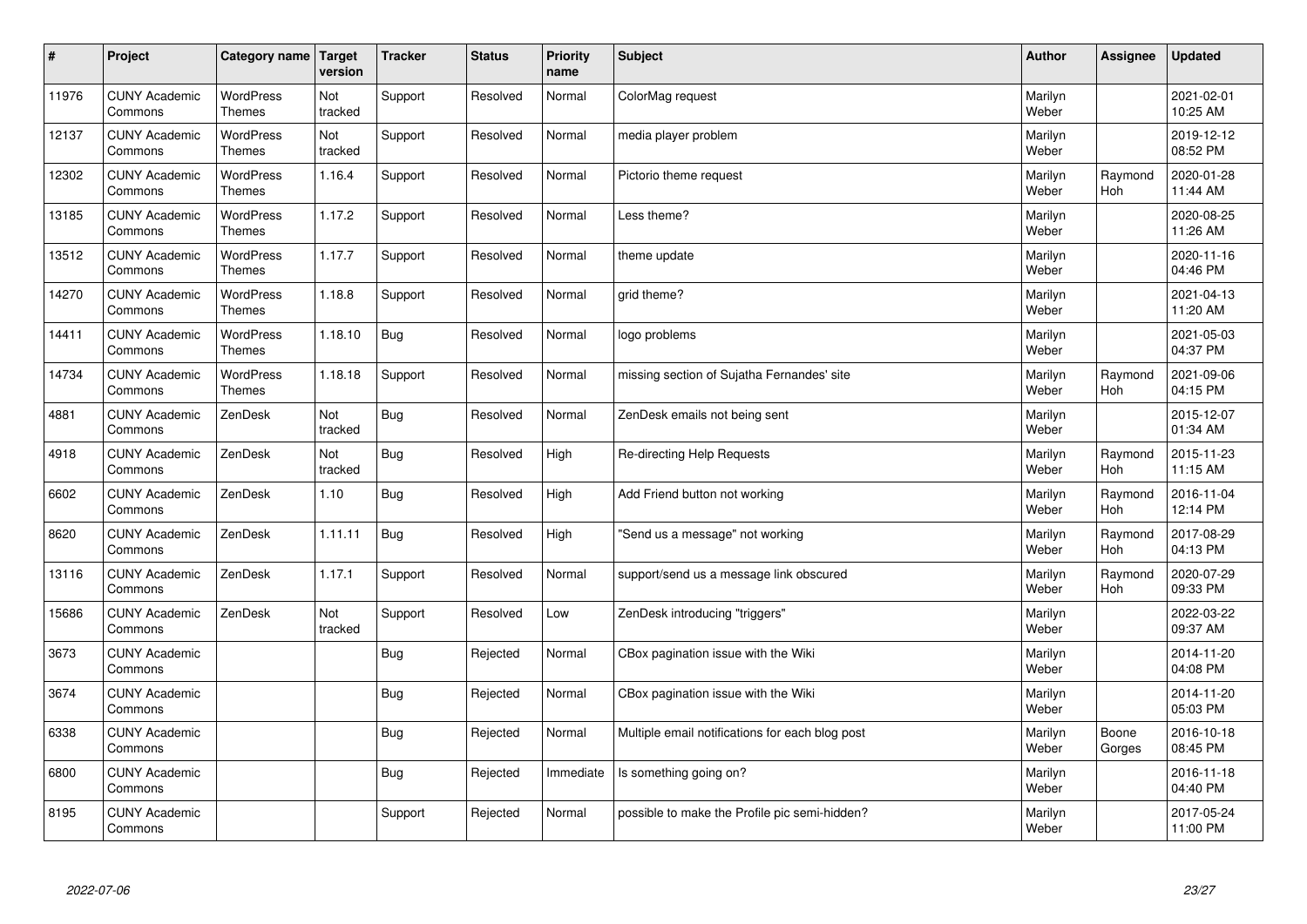| $\vert$ # | Project                         | Category name   Target | version        | <b>Tracker</b> | <b>Status</b> | <b>Priority</b><br>name | <b>Subject</b>                                                       | <b>Author</b>    | <b>Assignee</b> | <b>Updated</b>         |
|-----------|---------------------------------|------------------------|----------------|----------------|---------------|-------------------------|----------------------------------------------------------------------|------------------|-----------------|------------------------|
| 9033      | <b>CUNY Academic</b><br>Commons |                        |                | Support        | Rejected      | Normal                  | Site search terms                                                    | Marilyn<br>Weber |                 | 2017-12-22<br>01:10 PM |
| 9275      | <b>CUNY Academic</b><br>Commons |                        |                | Support        | Rejected      | Normal                  | soft chalk page?                                                     | Marilyn<br>Weber | Boone<br>Gorges | 2018-04-09<br>10:37 AM |
| 9518      | <b>CUNY Academic</b><br>Commons |                        | Not<br>tracked | Support        | Rejected      | Normal                  | problems with site on Internet Explorer                              | Marilyn<br>Weber | Raymond<br>Hoh  | 2019-03-11<br>11:18 PM |
| 9587      | <b>CUNY Academic</b><br>Commons |                        |                | Support        | Rejected      | Normal                  | possible request for the "PDF Poster" plugin                         | Marilyn<br>Weber |                 | 2018-04-24<br>10:52 AM |
| 9684      | <b>CUNY Academic</b><br>Commons |                        |                | Support        | Rejected      | Normal                  | SEO cleanup for newlaborforum.cuny.edu                               | Marilyn<br>Weber |                 | 2018-04-30<br>10:29 AM |
| 9885      | <b>CUNY Academic</b><br>Commons |                        |                | Support        | Rejected      | Normal                  | Publications field problem                                           | Marilyn<br>Weber |                 | 2018-06-06<br>01:18 PM |
| 10260     | <b>CUNY Academic</b><br>Commons |                        |                | Bug            | Rejected      | Normal                  | bad activation email                                                 | Marilyn<br>Weber |                 | 2018-08-30<br>01:25 PM |
| 10562     | <b>CUNY Academic</b><br>Commons |                        |                | Bug            | Rejected      | Normal                  | Commons is down                                                      | Marilyn<br>Weber |                 | 2018-10-23<br>10:49 AM |
| 10838     | <b>CUNY Academic</b><br>Commons |                        | 1.15.3         | Support        | Rejected      | Normal                  | two plugin/theme requests from a digital fellow                      | Marilyn<br>Weber |                 | 2019-06-11<br>10:31 AM |
| 10850     | <b>CUNY Academic</b><br>Commons |                        |                | Support        | Rejected      | Normal                  | Gravity form being resent                                            | Marilyn<br>Weber |                 | 2018-12-20<br>10:18 PM |
| 11267     | <b>CUNY Academic</b><br>Commons |                        |                | Support        | Rejected      | Normal                  | signing up with a nonCUNY signup code from the Register page         | Marilyn<br>Weber |                 | 2019-03-26<br>03:00 PM |
| 12205     | <b>CUNY Academic</b><br>Commons |                        |                | Support        | Rejected      | Normal                  | possible update to the 2019 theme?                                   | Marilyn<br>Weber |                 | 2020-01-14<br>12:08 PM |
| 12986     | <b>CUNY Academic</b><br>Commons |                        |                | Support        | Rejected      | Normal                  | Someone is trying to create accounts using random CUNY entity emails | Marilyn<br>Weber |                 | 2020-07-02<br>09:47 PM |
| 13121     | <b>CUNY Academic</b><br>Commons |                        |                | Support        | Rejected      | Normal                  | embed a DropBox Paper file                                           | Marilyn<br>Weber |                 | 2020-08-25<br>10:56 AM |
| 13160     | <b>CUNY Academic</b><br>Commons |                        |                | Support        | Rejected      | Normal                  | site not working on iphone                                           | Marilyn<br>Weber |                 | 2020-08-25<br>10:58 AM |
| 13169     | <b>CUNY Academic</b><br>Commons |                        | 1.17.4         | Support        | Rejected      | Normal                  | footer logo image has no alt-text                                    | Marilyn<br>Weber |                 | 2020-09-22<br>10:18 AM |
| 13201     | <b>CUNY Academic</b><br>Commons |                        |                | Support        | Rejected      | Low                     | PDF embedder                                                         | Marilyn<br>Weber |                 | 2020-09-29<br>11:37 AM |
| 13217     | <b>CUNY Academic</b><br>Commons |                        |                | Support        | Rejected      | Normal                  | upload recordings of our past webinars?                              | Marilyn<br>Weber |                 | 2020-08-25<br>07:56 AM |
| 13916     | <b>CUNY Academic</b><br>Commons |                        |                | Support        | Rejected      | Normal                  | <b>Custom Sidebars</b>                                               | Marilyn<br>Weber |                 | 2021-02-23<br>10:45 AM |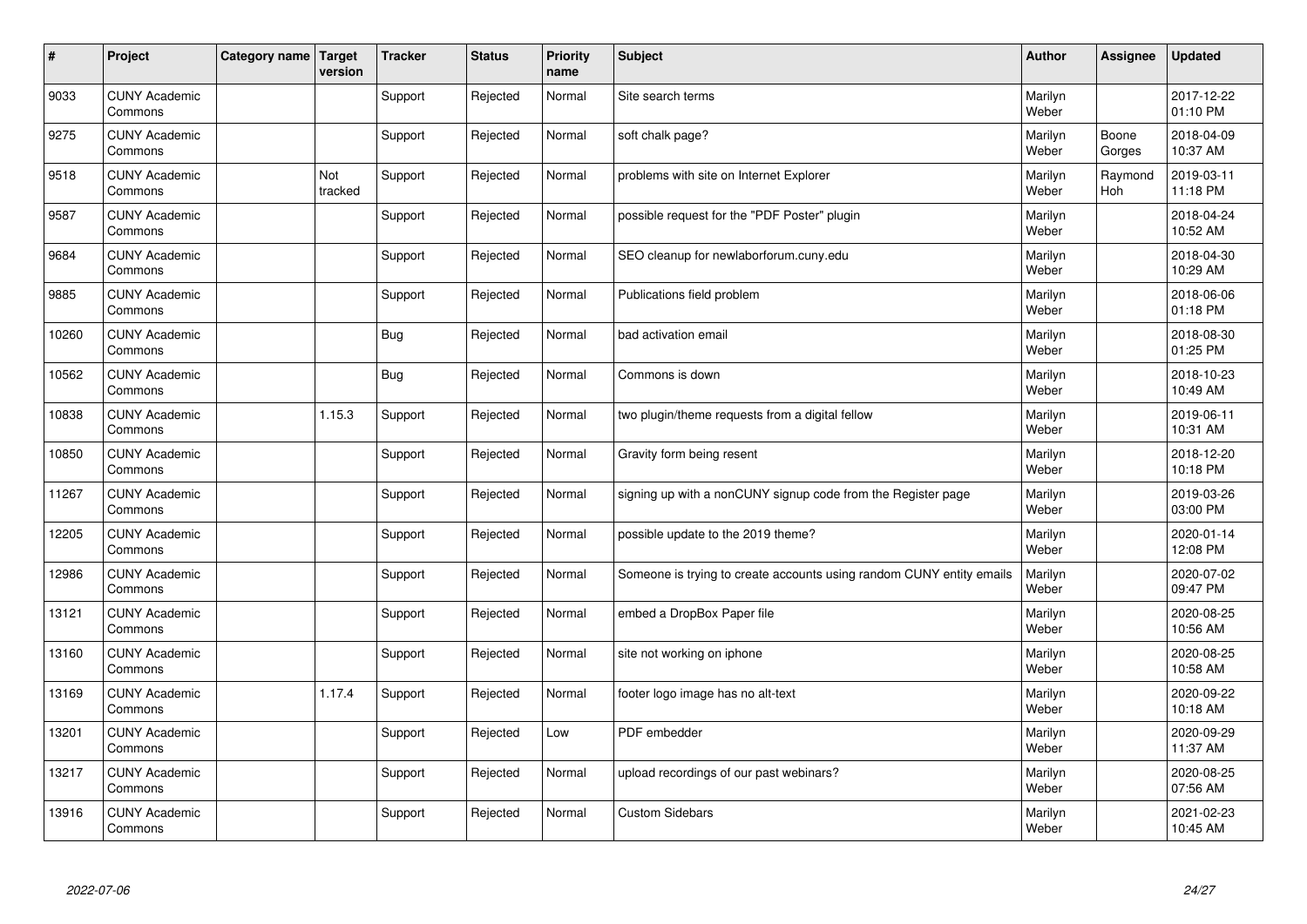| $\sharp$ | Project                         | Category name   Target        | version        | <b>Tracker</b> | <b>Status</b> | <b>Priority</b><br>name | <b>Subject</b>                                 | <b>Author</b>    | Assignee              | <b>Updated</b>         |
|----------|---------------------------------|-------------------------------|----------------|----------------|---------------|-------------------------|------------------------------------------------|------------------|-----------------------|------------------------|
| 13918    | <b>CUNY Academic</b><br>Commons |                               | Not<br>tracked | Support        | Rejected      | Normal                  | MailPoet Newsletters Premium plugin            | Marilyn<br>Weber |                       | 2021-02-09<br>11:01 AM |
| 14016    | <b>CUNY Academic</b><br>Commons |                               |                | Support        | Rejected      | Normal                  | PDFs not downloading                           | Marilyn<br>Weber |                       | 2021-02-22<br>11:00 AM |
| 14360    | <b>CUNY Academic</b><br>Commons |                               |                | Support        | Rejected      | Normal                  | danielgerouldarchives.org?                     | Marilyn<br>Weber |                       | 2021-04-27<br>10:42 AM |
| 14625    | <b>CUNY Academic</b><br>Commons |                               | Not<br>tracked | Support        | Rejected      | Normal                  | image won't appear in slideshow.               | Marilyn<br>Weber |                       | 2021-07-27<br>10:33 AM |
| 14711    | <b>CUNY Academic</b><br>Commons |                               |                | Support        | Rejected      | Normal                  | Custom Facebook Feed plugin problem            | Marilyn<br>Weber |                       | 2022-04-27<br>04:29 PM |
| 14972    | <b>CUNY Academic</b><br>Commons |                               |                | Support        | Rejected      | Normal                  | Mailchimp plugin                               | Marilyn<br>Weber |                       | 2021-11-17<br>02:13 PM |
| 15022    | <b>CUNY Academic</b><br>Commons |                               |                | Support        | Rejected      | High                    | ArabStages                                     | Marilyn<br>Weber |                       | 2021-12-06<br>10:16 AM |
| 15279    | <b>CUNY Academic</b><br>Commons |                               |                | Bug            | Rejected      | Normal                  | big delay - cloning the history site           | Marilyn<br>Weber |                       | 2022-02-09<br>01:49 PM |
| 3417     | <b>CUNY Academic</b><br>Commons | <b>BuddyPress</b><br>(misc)   | Not<br>tracked | Bug            | Rejected      | High                    | copying two commons groups                     | Marilyn<br>Weber | Marilyn<br>Weber      | 2014-11-05<br>09:56 AM |
| 5448     | <b>CUNY Academic</b><br>Commons | Email<br>Notifications        | 1.10.2         | Bug            | Rejected      | Normal                  | garbled CAC activity digests                   | Marilyn<br>Weber | Raymond<br>Hoh        | 2016-11-20<br>02:38 AM |
| 7376     | <b>CUNY Academic</b><br>Commons | Email<br><b>Notifications</b> |                | Bug            | Rejected      | Normal                  | automatic forwarding of blog posts not working | Marilyn<br>Weber | Boone<br>Gorges       | 2017-05-01<br>10:36 PM |
| 6575     | <b>CUNY Academic</b><br>Commons | Groups (misc)                 |                | <b>Bug</b>     | Rejected      | Normal                  | No papers link for the group "social paper"    | Marilyn<br>Weber |                       | 2016-11-02<br>10:39 PM |
| 9996     | <b>CUNY Academic</b><br>Commons | Membership                    | Not<br>tracked | Support        | Rejected      | Normal                  | user email change request                      | Marilyn<br>Weber |                       | 2018-07-16<br>10:49 AM |
| 14448    | <b>CUNY Academic</b><br>Commons | Password<br>Reset             | Not<br>tracked | Bug            | Rejected      | Normal                  | password reset weirdness                       | Marilyn<br>Weber | Raymond<br><b>Hoh</b> | 2021-05-12<br>01:34 PM |
| 5051     | <b>CUNY Academic</b><br>Commons | Social Paper                  |                | Feature        | Rejected      | Low                     | Visual cues for comments (SP suggestion #2)    | Marilyn<br>Weber | Samantha<br>Raddatz   | 2016-02-10<br>10:01 AM |
| 5184     | <b>CUNY Academic</b><br>Commons | Social Paper                  |                | Bug            | Rejected      | Normal                  | Problem linking SP to a group                  | Marilyn<br>Weber | Boone<br>Gorges       | 2016-02-21<br>12:27 PM |
| 5345     | <b>CUNY Academic</b><br>Commons | Social Paper                  | 1.9.17         | Feature        | Rejected      | Normal                  | Plus symbol problem in SP                      | Marilyn<br>Weber | Christian<br>Wach     | 2016-05-27<br>04:26 AM |
| 5988     | <b>CUNY Academic</b><br>Commons | Support                       |                | Support        | Rejected      | Normal                  | Forbidden error when trying to join            | Marilyn<br>Weber | Boone<br>Gorges       | 2016-09-08<br>01:42 PM |
| 11634    | <b>CUNY Academic</b><br>Commons | <b>WordPress</b><br>(misc)    | Not<br>tracked | Bug            | Rejected      | Normal                  | 'Insert Read More Tag" working oddly           | Marilyn<br>Weber | Raymond<br>Hoh        | 2019-07-15<br>11:48 PM |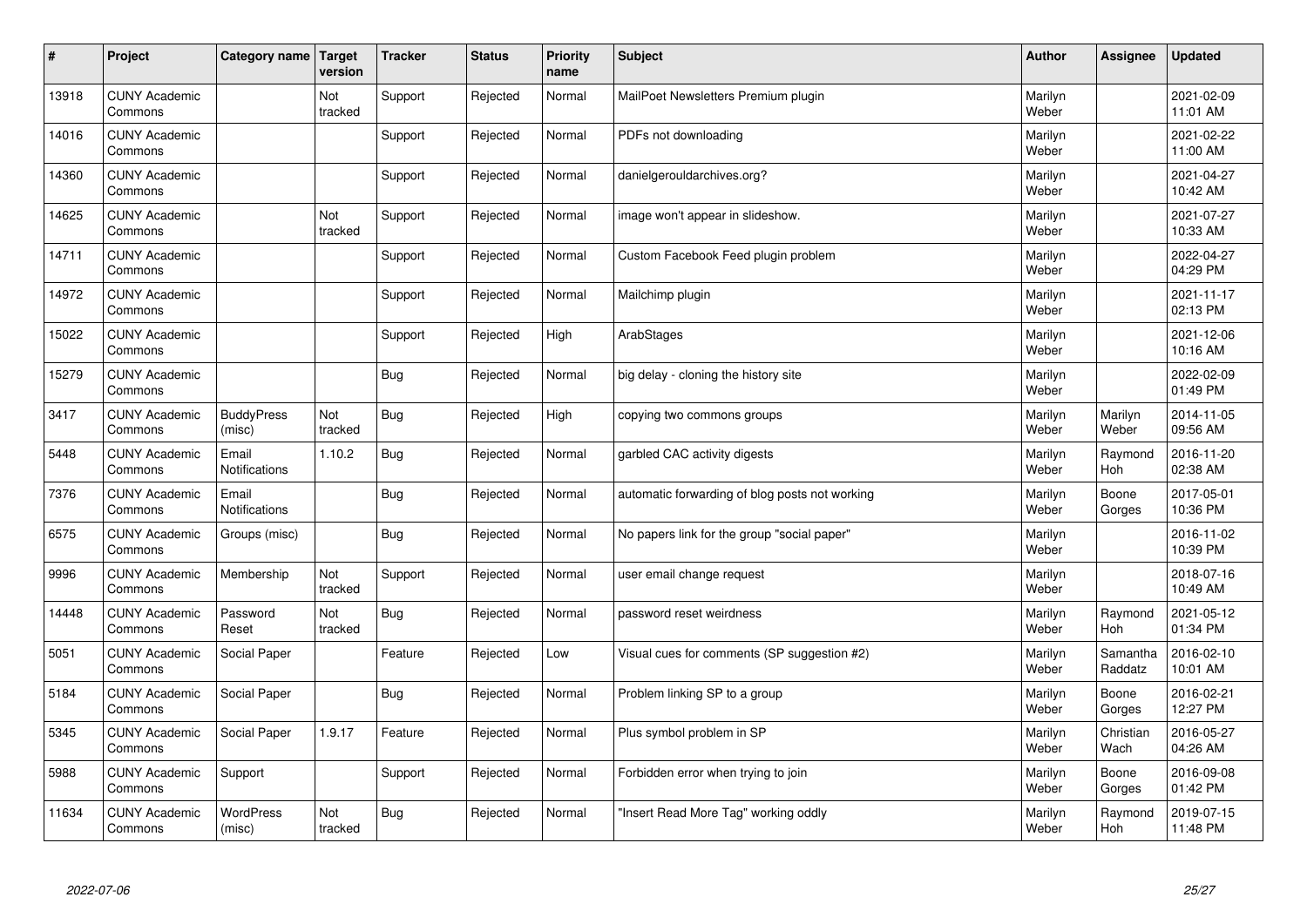| $\sharp$ | Project                         | Category name   Target      | version        | <b>Tracker</b> | <b>Status</b> | <b>Priority</b><br>name | <b>Subject</b>                                                                 | <b>Author</b>    | Assignee         | <b>Updated</b>         |
|----------|---------------------------------|-----------------------------|----------------|----------------|---------------|-------------------------|--------------------------------------------------------------------------------|------------------|------------------|------------------------|
| 13012    | <b>CUNY Academic</b><br>Commons | <b>WordPress</b><br>(misc)  |                | Support        | Rejected      | Normal                  | icon image associated with the teaching template's Creative Commons<br>License | Marilyn<br>Weber | Raymond<br>Hoh   | 2020-08-25<br>10:56 AM |
| 14606    | <b>CUNY Academic</b><br>Commons | <b>WordPress</b><br>(misc)  | Not<br>tracked | Support        | Rejected      | Normal                  | calendar wrong month                                                           | Marilyn<br>Weber |                  | 2021-07-23<br>12:11 PM |
| 3093     | <b>CUNY Academic</b><br>Commons | WordPress<br>Plugins        |                | Bug            | Rejected      | Normal                  | <b>Custom Google Maps</b>                                                      | Marilyn<br>Weber | Boone<br>Gorges  | 2014-05-02<br>10:52 AM |
| 3136     | <b>CUNY Academic</b><br>Commons | <b>WordPress</b><br>Plugins |                | Bug            | Rejected      | Normal                  | The Easy Rotator                                                               | Marilyn<br>Weber | Boone<br>Gorges  | 2014-04-01<br>10:26 PM |
| 5083     | <b>CUNY Academic</b><br>Commons | <b>WordPress</b><br>Plugins | 1.9.5          | Support        | Rejected      | Normal                  | creating a shortcode for the iframe code of the google form                    | Marilyn<br>Weber | Marilyn<br>Weber | 2016-01-12<br>04:25 PM |
| 7668     | <b>CUNY Academic</b><br>Commons | <b>WordPress</b><br>Plugins |                | Support        | Rejected      | Normal                  | Iframes question                                                               | Marilyn<br>Weber |                  | 2017-04-11<br>09:29 PM |
| 8071     | <b>CUNY Academic</b><br>Commons | <b>WordPress</b><br>Plugins | Not<br>tracked | Support        | Rejected      | Normal                  | Anthologize                                                                    | Marilyn<br>Weber |                  | 2017-05-10<br>10:15 AM |
| 9955     | <b>CUNY Academic</b><br>Commons | WordPress<br>Plugins        | 1.13.4         | Support        | Rejected      | Normal                  | docx converter plugin?                                                         | Marilyn<br>Weber |                  | 2018-06-26<br>11:39 AM |
| 15610    | <b>CUNY Academic</b><br>Commons | <b>WordPress</b><br>Plugins | Not<br>tracked | Support        | Rejected      | Normal                  | Loops & Logic plugin                                                           | Marilyn<br>Weber | Raymond<br>Hoh   | 2022-03-19<br>11:16 AM |
| 7700     | <b>CUNY Academic</b><br>Commons |                             | Not<br>tracked | Support        | Abandoned     | Normal                  | slow loading Page on site                                                      | Marilyn<br>Weber | Boone<br>Gorges  | 2017-11-15<br>11:02 AM |
| 7724     | <b>CUNY Academic</b><br>Commons |                             | Not<br>tracked | Support        | Abandoned     | Normal                  | User name confusion                                                            | Marilyn<br>Weber | Boone<br>Gorges  | 2017-11-15<br>11:12 AM |
| 10571    | <b>CUNY Academic</b><br>Commons |                             | Not<br>tracked | Support        | Abandoned     | Normal                  | newsletter queue problem                                                       | Marilyn<br>Weber |                  | 2018-12-10<br>03:58 PM |
| 13288    | <b>CUNY Academic</b><br>Commons |                             |                | Support        | Abandoned     | Normal                  | log in problems on iPhone 6                                                    | Marilyn<br>Weber |                  | 2020-10-27<br>10:26 AM |
| 13584    | <b>CUNY Academic</b><br>Commons |                             |                | Support        | Abandoned     | Normal                  | Graphy theme question                                                          | Marilyn<br>Weber |                  | 2021-09-14<br>10:41 AM |
| 13596    | <b>CUNY Academic</b><br>Commons |                             |                | Support        | Abandoned     | Normal                  | invited as Author but show as Contributor                                      | Marilyn<br>Weber |                  | 2021-09-14<br>10:41 AM |
| 13637    | <b>CUNY Academic</b><br>Commons |                             |                | Support        | Abandoned     | Normal                  | All-in-One Migration plugin request                                            | Marilyn<br>Weber |                  | 2020-12-08<br>10:46 AM |
| 14148    | <b>CUNY Academic</b><br>Commons |                             |                | Support        | Abandoned     | Normal                  | post notification problem                                                      | Marilyn<br>Weber |                  | 2021-09-14<br>10:43 AM |
| 14389    | <b>CUNY Academic</b><br>Commons |                             |                | Support        | Abandoned     | Normal                  | WebflowIO?                                                                     | Marilyn<br>Weber |                  | 2021-09-14<br>10:45 AM |
| 14850    | <b>CUNY Academic</b><br>Commons |                             |                | Support        | Abandoned     | Normal                  | brooklyn waterfront site "connection not secure"                               | Marilyn<br>Weber |                  | 2022-04-27<br>04:56 PM |